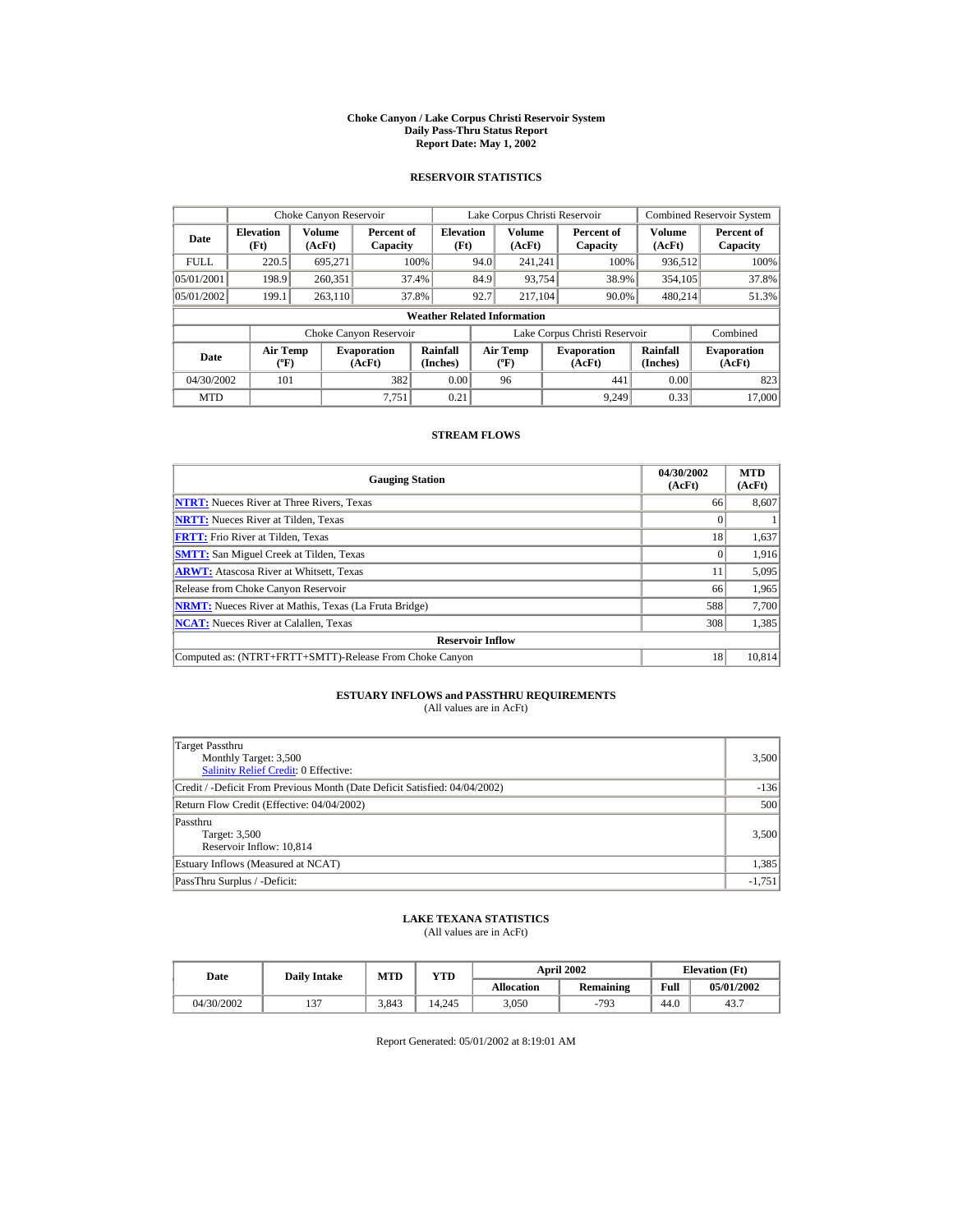#### **Choke Canyon / Lake Corpus Christi Reservoir System Daily Pass-Thru Status Report Report Date: May 2, 2002**

## **RESERVOIR STATISTICS**

|             | Choke Canyon Reservoir                      |                         |                              |                          | Lake Corpus Christi Reservoir             |                  |  |                               |                      | <b>Combined Reservoir System</b> |  |  |
|-------------|---------------------------------------------|-------------------------|------------------------------|--------------------------|-------------------------------------------|------------------|--|-------------------------------|----------------------|----------------------------------|--|--|
| Date        | <b>Elevation</b><br>(Ft)                    | <b>Volume</b><br>(AcFt) | Percent of<br>Capacity       | <b>Elevation</b><br>(Ft) |                                           | Volume<br>(AcFt) |  | Percent of<br>Capacity        | Volume<br>(AcFt)     | Percent of<br>Capacity           |  |  |
| <b>FULL</b> | 220.5                                       | 695.271                 |                              | 100%                     | 94.0                                      | 241.241          |  | 100%                          | 936,512              | 100%                             |  |  |
| 05/02/2001  | 198.9                                       | 260,206                 |                              | 37.4%                    | 84.9                                      | 93,382           |  | 38.7%                         | 353,588              | 37.8%                            |  |  |
| 05/02/2002  | 199.0                                       | 262,237                 |                              | 37.7%                    | 92.6                                      | 215,445          |  | 89.3%                         | 477.682              | 51.0%                            |  |  |
|             | <b>Weather Related Information</b>          |                         |                              |                          |                                           |                  |  |                               |                      |                                  |  |  |
|             |                                             |                         | Choke Canyon Reservoir       |                          |                                           |                  |  | Lake Corpus Christi Reservoir |                      | Combined                         |  |  |
| Date        | <b>Air Temp</b><br>$({}^{\circ}\mathrm{F})$ |                         | <b>Evaporation</b><br>(AcFt) | Rainfall<br>(Inches)     | <b>Air Temp</b><br>$({}^{\circ}\text{F})$ |                  |  | <b>Evaporation</b><br>(AcFt)  | Rainfall<br>(Inches) | <b>Evaporation</b><br>(AcFt)     |  |  |
| 05/01/2002  | 105                                         |                         | 381                          | 0.00                     |                                           | 96               |  | 440                           | 0.00                 | 821                              |  |  |
| <b>MTD</b>  |                                             |                         | 381                          | 0.00                     |                                           |                  |  | 440                           | 0.00                 | 821                              |  |  |

## **STREAM FLOWS**

| <b>Gauging Station</b>                                       | 05/01/2002<br>(AcFt) | <b>MTD</b><br>(AcFt) |
|--------------------------------------------------------------|----------------------|----------------------|
| <b>NTRT:</b> Nueces River at Three Rivers, Texas             | 66                   | 66                   |
| <b>NRTT:</b> Nueces River at Tilden, Texas                   |                      | $\Omega$             |
| <b>FRTT:</b> Frio River at Tilden, Texas                     | 17                   | 17                   |
| <b>SMTT:</b> San Miguel Creek at Tilden, Texas               |                      | $\Omega$             |
| <b>ARWT:</b> Atascosa River at Whitsett, Texas               | 10                   | 10                   |
| Release from Choke Canyon Reservoir                          | 66                   | 66                   |
| <b>NRMT:</b> Nueces River at Mathis, Texas (La Fruta Bridge) | 592                  | 592                  |
| <b>NCAT:</b> Nueces River at Calallen, Texas                 | 300                  | 300                  |
| <b>Reservoir Inflow</b>                                      |                      |                      |
| Computed as: (NTRT+FRTT+SMTT)-Release From Choke Canyon      | 17                   | 17                   |

# **ESTUARY INFLOWS and PASSTHRU REQUIREMENTS**<br>(All values are in AcFt)

| Target Passthru<br>Monthly Target: 23,500<br><b>Salinity Relief Credit: 0 Effective:</b> | 23,500          |
|------------------------------------------------------------------------------------------|-----------------|
| Credit / -Deficit From Previous Month (Date Deficit Satisfied:)                          | $-1,751$        |
| Return Flow Credit (Effective: )                                                         | $\vert 0 \vert$ |
| Passthru<br>Target: 23,500<br>Reservoir Inflow: 17                                       | 17              |
| Estuary Inflows (Measured at NCAT)                                                       | 300             |
| PassThru Surplus / -Deficit:                                                             | $-1,468$        |

## **LAKE TEXANA STATISTICS**

(All values are in AcFt)

| Date       | <b>Daily Intake</b> | <b>MTD</b>    | YTD    |                   | <b>May 2002</b> | <b>Elevation</b> (Ft) |            |
|------------|---------------------|---------------|--------|-------------------|-----------------|-----------------------|------------|
|            |                     |               |        | <b>Allocation</b> | Remaining       | Full                  | 05/02/2002 |
| 05/01/2002 | $\sim$              | $\sim$<br>13' | 14.382 | 4.100             | 3.963           | 44.0                  | 43.6       |

Report Generated: 05/02/2002 at 8:24:50 AM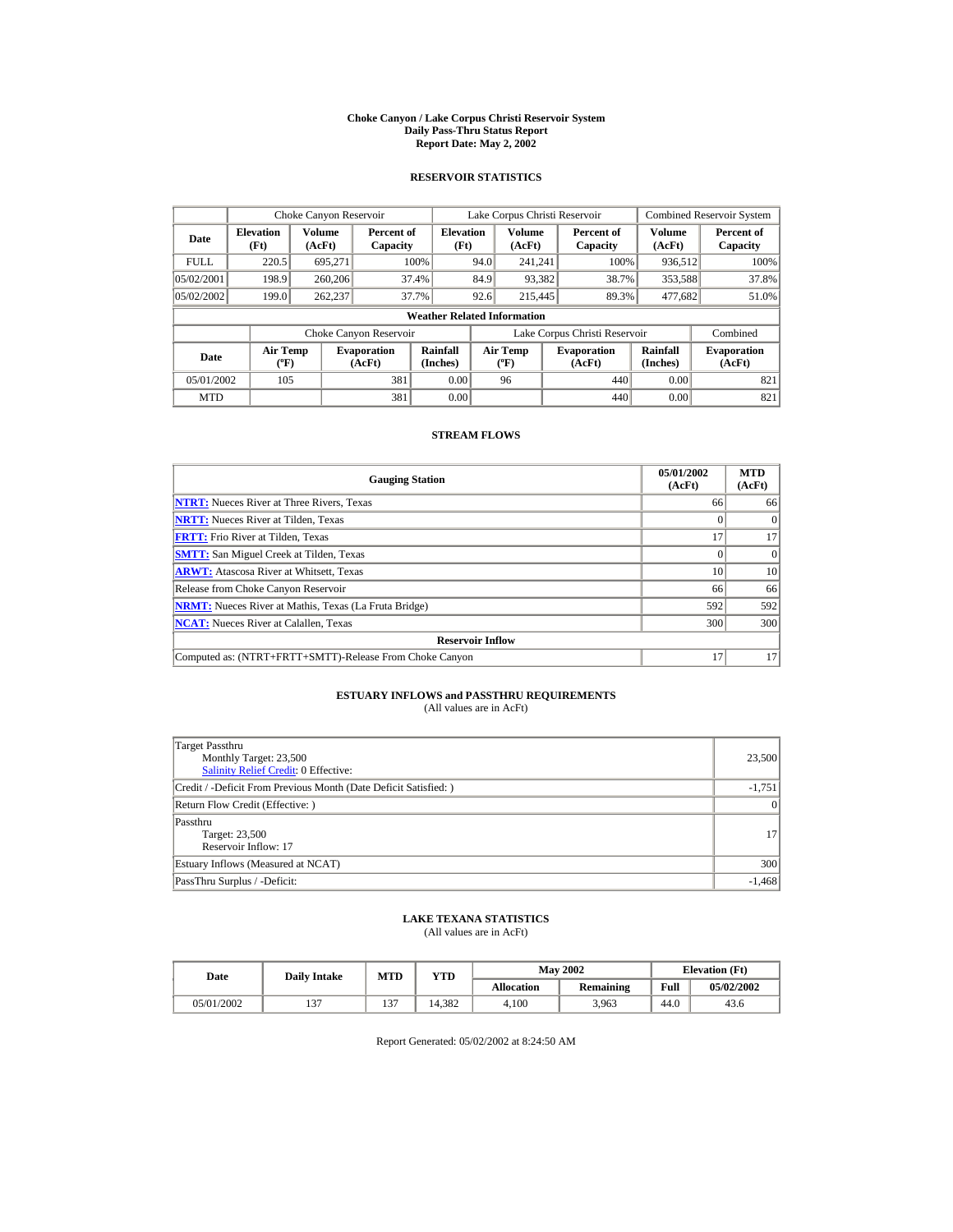#### **Choke Canyon / Lake Corpus Christi Reservoir System Daily Pass-Thru Status Report Report Date: May 3, 2002**

## **RESERVOIR STATISTICS**

|             | Choke Canyon Reservoir                      |                  |                              |                          | Lake Corpus Christi Reservoir |                                             |  |                               |                      | <b>Combined Reservoir System</b> |  |  |
|-------------|---------------------------------------------|------------------|------------------------------|--------------------------|-------------------------------|---------------------------------------------|--|-------------------------------|----------------------|----------------------------------|--|--|
| Date        | <b>Elevation</b><br>(Ft)                    | Volume<br>(AcFt) | Percent of<br>Capacity       | <b>Elevation</b><br>(Ft) |                               | Volume<br>(AcFt)                            |  | Percent of<br>Capacity        | Volume<br>(AcFt)     | Percent of<br>Capacity           |  |  |
| <b>FULL</b> | 220.5                                       | 695.271          |                              | 100%                     | 94.0                          | 241.241                                     |  | 100%                          | 936,512              | 100%                             |  |  |
| 05/03/2001  | 198.8                                       | 259.917          |                              | 37.4%                    | 84.8                          | 92,641                                      |  | 38.4%                         | 352,558              | 37.6%                            |  |  |
| 05/03/2002  | 199.0                                       | 261.946          |                              | 37.7%                    | 92.6                          | 214,894                                     |  | 89.1%                         | 476,840              | 50.9%                            |  |  |
|             | <b>Weather Related Information</b>          |                  |                              |                          |                               |                                             |  |                               |                      |                                  |  |  |
|             |                                             |                  | Choke Canyon Reservoir       |                          |                               |                                             |  | Lake Corpus Christi Reservoir |                      | Combined                         |  |  |
| Date        | <b>Air Temp</b><br>$({}^{\circ}\mathrm{F})$ |                  | <b>Evaporation</b><br>(AcFt) | Rainfall<br>(Inches)     |                               | <b>Air Temp</b><br>$({}^{\circ}\mathbf{F})$ |  | <b>Evaporation</b><br>(AcFt)  | Rainfall<br>(Inches) | <b>Evaporation</b><br>(AcFt)     |  |  |
| 05/02/2002  | 102                                         |                  | 347                          | 0.00                     |                               | 96                                          |  | 407                           | 0.00                 | 754                              |  |  |
| <b>MTD</b>  |                                             |                  | 728                          | 0.00                     |                               |                                             |  | 847                           | 0.00                 | 1.575                            |  |  |

## **STREAM FLOWS**

| <b>Gauging Station</b>                                       | 05/02/2002<br>(AcFt) | <b>MTD</b><br>(AcFt) |
|--------------------------------------------------------------|----------------------|----------------------|
| <b>NTRT:</b> Nueces River at Three Rivers, Texas             | 66                   | 131                  |
| <b>NRTT:</b> Nueces River at Tilden, Texas                   |                      | $\Omega$             |
| <b>FRTT:</b> Frio River at Tilden, Texas                     | 16                   | 33                   |
| <b>SMTT:</b> San Miguel Creek at Tilden, Texas               |                      | $\Omega$             |
| <b>ARWT:</b> Atascosa River at Whitsett, Texas               | 8                    | 18                   |
| Release from Choke Canyon Reservoir                          | 66                   | 131                  |
| <b>NRMT:</b> Nueces River at Mathis, Texas (La Fruta Bridge) | 594                  | 1,185                |
| <b>NCAT:</b> Nueces River at Calallen, Texas                 | 292                  | 592                  |
| <b>Reservoir Inflow</b>                                      |                      |                      |
| Computed as: (NTRT+FRTT+SMTT)-Release From Choke Canyon      | 16                   | 33                   |

# **ESTUARY INFLOWS and PASSTHRU REQUIREMENTS**<br>(All values are in AcFt)

| Target Passthru<br>Monthly Target: 23,500<br>Salinity Relief Credit: 0 Effective: | 23,500          |
|-----------------------------------------------------------------------------------|-----------------|
| Credit / -Deficit From Previous Month (Date Deficit Satisfied:)                   | $-1,751$        |
| Return Flow Credit (Effective: )                                                  | $\vert 0 \vert$ |
| Passthru<br>Target: 23,500<br>Reservoir Inflow: 33                                | 33              |
| Estuary Inflows (Measured at NCAT)                                                | 592             |
| PassThru Surplus / -Deficit:                                                      | $-1,192$        |

## **LAKE TEXANA STATISTICS**

(All values are in AcFt)

| Date       | <b>Daily Intake</b> | <b>MTD</b> | YTD   |                   | <b>May 2002</b> | <b>Elevation</b> (Ft) |            |
|------------|---------------------|------------|-------|-------------------|-----------------|-----------------------|------------|
|            |                     |            |       | <b>Allocation</b> | Remaining       | Full                  | 05/03/2002 |
| 05/02/2002 | $\sim$              | 274        | 4.519 | 4.100             | 3.826           | 44.0                  | 43.6       |

Report Generated: 05/03/2002 at 8:22:34 AM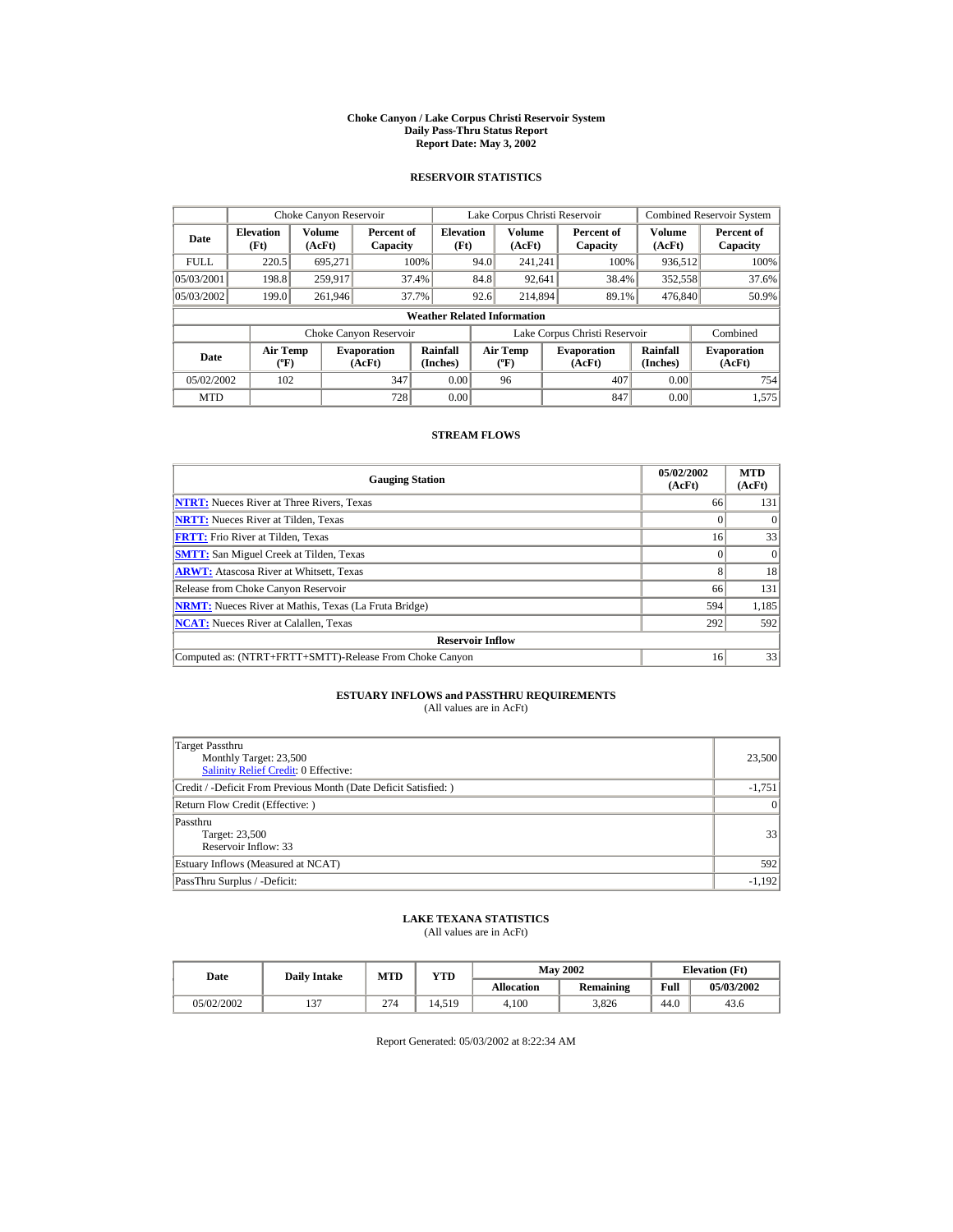#### **Choke Canyon / Lake Corpus Christi Reservoir System Daily Pass-Thru Status Report Report Date: May 4, 2002**

## **RESERVOIR STATISTICS**

|             | Choke Canyon Reservoir                |                  |                              |                          | Lake Corpus Christi Reservoir |                                   |  |                               |                         | <b>Combined Reservoir System</b> |  |  |
|-------------|---------------------------------------|------------------|------------------------------|--------------------------|-------------------------------|-----------------------------------|--|-------------------------------|-------------------------|----------------------------------|--|--|
| Date        | <b>Elevation</b><br>(Ft)              | Volume<br>(AcFt) | Percent of<br>Capacity       | <b>Elevation</b><br>(Ft) |                               | <b>Volume</b><br>(AcFt)           |  | Percent of<br>Capacity        | <b>Volume</b><br>(AcFt) | Percent of<br>Capacity           |  |  |
| <b>FULL</b> | 220.5                                 | 695.271          |                              | 100%                     | 94.0                          | 241.241                           |  | 100%                          | 936,512                 | 100%                             |  |  |
| 05/04/2001  | 198.8                                 | 259,627          |                              | 37.3%                    | 84.8                          | 92,518                            |  | 38.4%                         | 352,145                 | 37.6%                            |  |  |
| 05/04/2002  | 199.0                                 | 261.655          |                              | 37.6%                    | 92.6                          | 214,342                           |  | 88.8%                         | 475,997                 | 50.8%                            |  |  |
|             | <b>Weather Related Information</b>    |                  |                              |                          |                               |                                   |  |                               |                         |                                  |  |  |
|             |                                       |                  | Choke Canyon Reservoir       |                          |                               |                                   |  | Lake Corpus Christi Reservoir |                         | Combined                         |  |  |
| Date        | <b>Air Temp</b><br>$({}^o\mathrm{F})$ |                  | <b>Evaporation</b><br>(AcFt) | Rainfall<br>(Inches)     |                               | Air Temp<br>$({}^{\circ}{\rm F})$ |  | <b>Evaporation</b><br>(AcFt)  | Rainfall<br>(Inches)    | <b>Evaporation</b><br>(AcFt)     |  |  |
| 05/03/2002  | 87                                    |                  | 161                          | 0.00                     |                               | 91                                |  | 268                           | 0.00                    | 429                              |  |  |
| <b>MTD</b>  |                                       |                  | 889                          | 0.00                     |                               |                                   |  | 1.115                         | 0.00                    | 2.004                            |  |  |

## **STREAM FLOWS**

| <b>Gauging Station</b>                                       | 05/03/2002<br>(AcFt) | <b>MTD</b><br>(AcFt) |
|--------------------------------------------------------------|----------------------|----------------------|
| <b>NTRT:</b> Nueces River at Three Rivers, Texas             | 66                   | 197                  |
| <b>NRTT:</b> Nueces River at Tilden, Texas                   |                      |                      |
| <b>FRTT:</b> Frio River at Tilden. Texas                     | 15                   | 48                   |
| <b>SMTT:</b> San Miguel Creek at Tilden, Texas               |                      | $\Omega$             |
| <b>ARWT:</b> Atascosa River at Whitsett, Texas               |                      | 27                   |
| Release from Choke Canyon Reservoir                          | 66                   | 197                  |
| <b>NRMT:</b> Nueces River at Mathis, Texas (La Fruta Bridge) | 594                  | 1,779                |
| <b>NCAT:</b> Nueces River at Calallen, Texas                 | 343                  | 935                  |
| <b>Reservoir Inflow</b>                                      |                      |                      |
| Computed as: (NTRT+FRTT+SMTT)-Release From Choke Canyon      | 15                   | 48                   |

# **ESTUARY INFLOWS and PASSTHRU REQUIREMENTS**<br>(All values are in AcFt)

| Target Passthru<br>Monthly Target: 23,500<br>Salinity Relief Credit: 0 Effective: | 23,500          |
|-----------------------------------------------------------------------------------|-----------------|
| Credit / -Deficit From Previous Month (Date Deficit Satisfied:)                   | $-1,751$        |
| Return Flow Credit (Effective: )                                                  | $\vert 0 \vert$ |
| Passthru<br>Target: 23,500<br>Reservoir Inflow: 48                                | 48              |
| Estuary Inflows (Measured at NCAT)                                                | 935             |
| PassThru Surplus / -Deficit:                                                      | $-864$          |

## **LAKE TEXANA STATISTICS**

(All values are in AcFt)

| Date       | <b>Daily Intake</b> | <b>MTD</b> | YTD   |                   | <b>May 2002</b> | <b>Elevation</b> (Ft) |            |
|------------|---------------------|------------|-------|-------------------|-----------------|-----------------------|------------|
|            |                     |            |       | <b>Allocation</b> | Remaining       | Full                  | 05/04/2002 |
| 05/03/2002 | ר הו<br>رے 1        | 397        | 4.642 | 4.100             | 3.703           | 44.0                  | 43.6       |

Report Generated: 05/04/2002 at 8:02:56 AM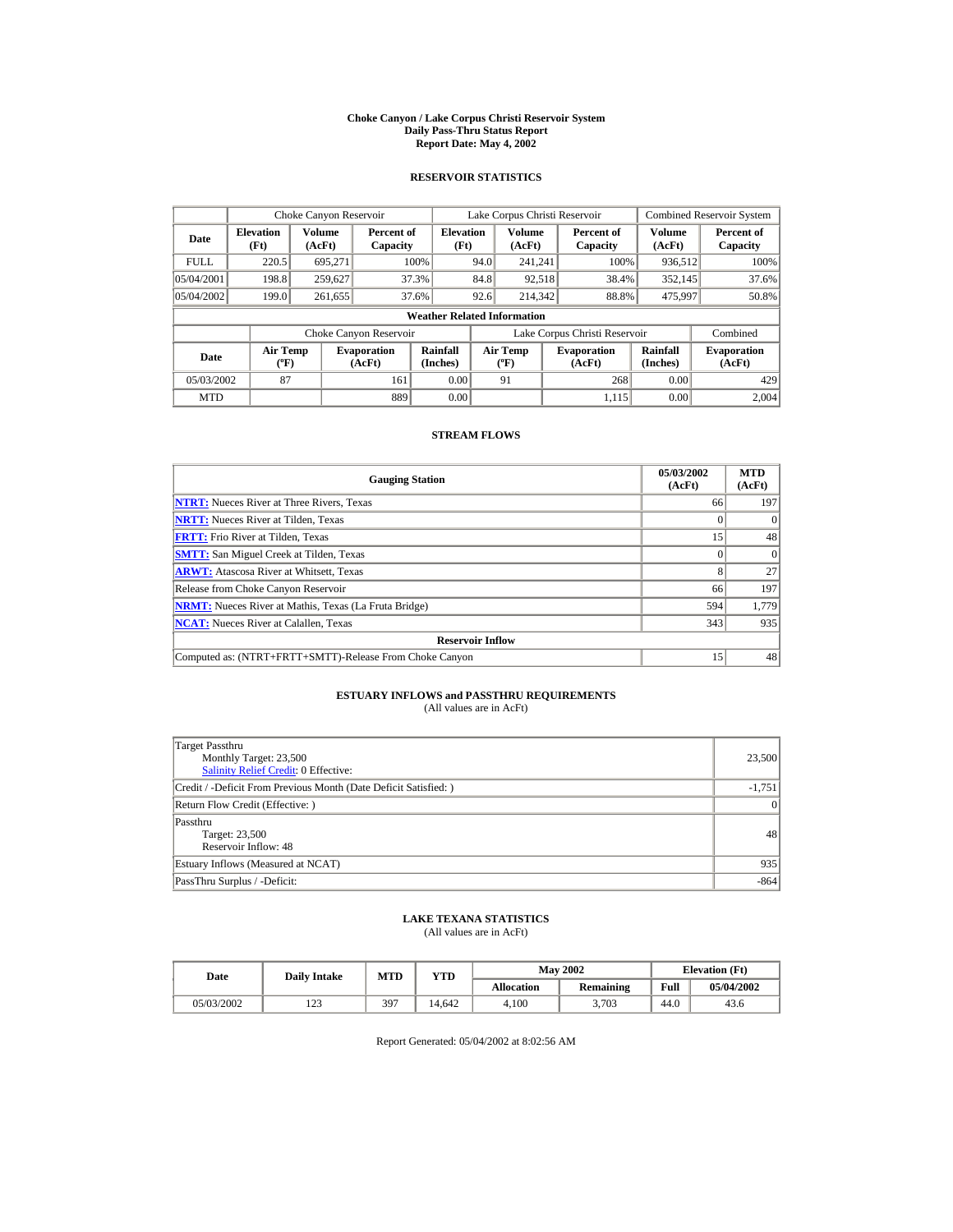#### **Choke Canyon / Lake Corpus Christi Reservoir System Daily Pass-Thru Status Report Report Date: May 5, 2002**

## **RESERVOIR STATISTICS**

|             | Choke Canyon Reservoir                |                  |                              |                          | Lake Corpus Christi Reservoir |                                   |  |                               |                         | <b>Combined Reservoir System</b> |  |  |
|-------------|---------------------------------------|------------------|------------------------------|--------------------------|-------------------------------|-----------------------------------|--|-------------------------------|-------------------------|----------------------------------|--|--|
| Date        | <b>Elevation</b><br>(Ft)              | Volume<br>(AcFt) | Percent of<br>Capacity       | <b>Elevation</b><br>(Ft) |                               | <b>Volume</b><br>(AcFt)           |  | Percent of<br>Capacity        | <b>Volume</b><br>(AcFt) | Percent of<br>Capacity           |  |  |
| <b>FULL</b> | 220.5                                 | 695,271          |                              | 100%                     | 94.0                          | 241.241                           |  | 100%                          | 936,512                 | 100%                             |  |  |
| 05/05/2001  | 198.8                                 | 259,483          |                              | 37.3%                    | 84.8                          | 92,518                            |  | 38.4%                         | 352,001                 | 37.6%                            |  |  |
| 05/05/2002  | 199.0                                 | 261,510          |                              | 37.6%                    | 92.5                          | 213.241                           |  | 88.4%                         | 474,751                 | 50.7%                            |  |  |
|             | <b>Weather Related Information</b>    |                  |                              |                          |                               |                                   |  |                               |                         |                                  |  |  |
|             |                                       |                  | Choke Canyon Reservoir       |                          |                               |                                   |  | Lake Corpus Christi Reservoir |                         | Combined                         |  |  |
| Date        | <b>Air Temp</b><br>$({}^o\mathrm{F})$ |                  | <b>Evaporation</b><br>(AcFt) | Rainfall<br>(Inches)     |                               | Air Temp<br>$({}^{\circ}{\rm F})$ |  | <b>Evaporation</b><br>(AcFt)  | Rainfall<br>(Inches)    | <b>Evaporation</b><br>(AcFt)     |  |  |
| 05/04/2002  | 94                                    |                  | 288                          | 0.00                     |                               | 90                                |  | 363                           | 0.00                    | 651                              |  |  |
| <b>MTD</b>  |                                       |                  | 1.177                        | 0.00                     |                               |                                   |  | 1.478                         | 0.00                    | 2,655                            |  |  |

## **STREAM FLOWS**

| <b>Gauging Station</b>                                       | 05/04/2002<br>(AcFt) | <b>MTD</b><br>(AcFt) |
|--------------------------------------------------------------|----------------------|----------------------|
| <b>NTRT:</b> Nueces River at Three Rivers, Texas             | 64                   | 260                  |
| <b>NRTT:</b> Nueces River at Tilden, Texas                   |                      |                      |
| <b>FRTT:</b> Frio River at Tilden. Texas                     | 14                   | 62                   |
| <b>SMTT:</b> San Miguel Creek at Tilden, Texas               |                      | $\Omega$             |
| <b>ARWT:</b> Atascosa River at Whitsett, Texas               | 8                    | 35                   |
| Release from Choke Canyon Reservoir                          | 66                   | 262                  |
| <b>NRMT:</b> Nueces River at Mathis, Texas (La Fruta Bridge) | 592                  | 2,370                |
| <b>NCAT:</b> Nueces River at Calallen, Texas                 | 260                  | 1.195                |
| <b>Reservoir Inflow</b>                                      |                      |                      |
| Computed as: NRTT+FRTT+SMTT+ARWT                             | 22                   | 70                   |

# **ESTUARY INFLOWS and PASSTHRU REQUIREMENTS**<br>(All values are in AcFt)

| Target Passthru<br>Monthly Target: 23,500<br><b>Salinity Relief Credit: 0 Effective:</b> | 23,500          |
|------------------------------------------------------------------------------------------|-----------------|
| Credit / -Deficit From Previous Month (Date Deficit Satisfied: )                         | $-1,751$        |
| Return Flow Credit (Effective: )                                                         | $\vert 0 \vert$ |
| Passthru<br>Target: 23,500<br>Reservoir Inflow: 70                                       | 70              |
| Estuary Inflows (Measured at NCAT)                                                       | 1,195           |
| PassThru Surplus / -Deficit:                                                             | $-626$          |

## **LAKE TEXANA STATISTICS**

(All values are in AcFt)

| Date       | <b>Daily Intake</b> | MTD | $_{\rm VTD}$ |            | <b>May 2002</b> |      | <b>Elevation</b> (Ft) |
|------------|---------------------|-----|--------------|------------|-----------------|------|-----------------------|
|            |                     |     |              | Allocation | Remaining       | Full | 05/05/2002            |
| 05/04/2002 |                     | 509 | 14.753       | 4.100      | 3,591           | 44.0 | 43.6                  |

Report Generated: 05/05/2002 at 9:45:24 AM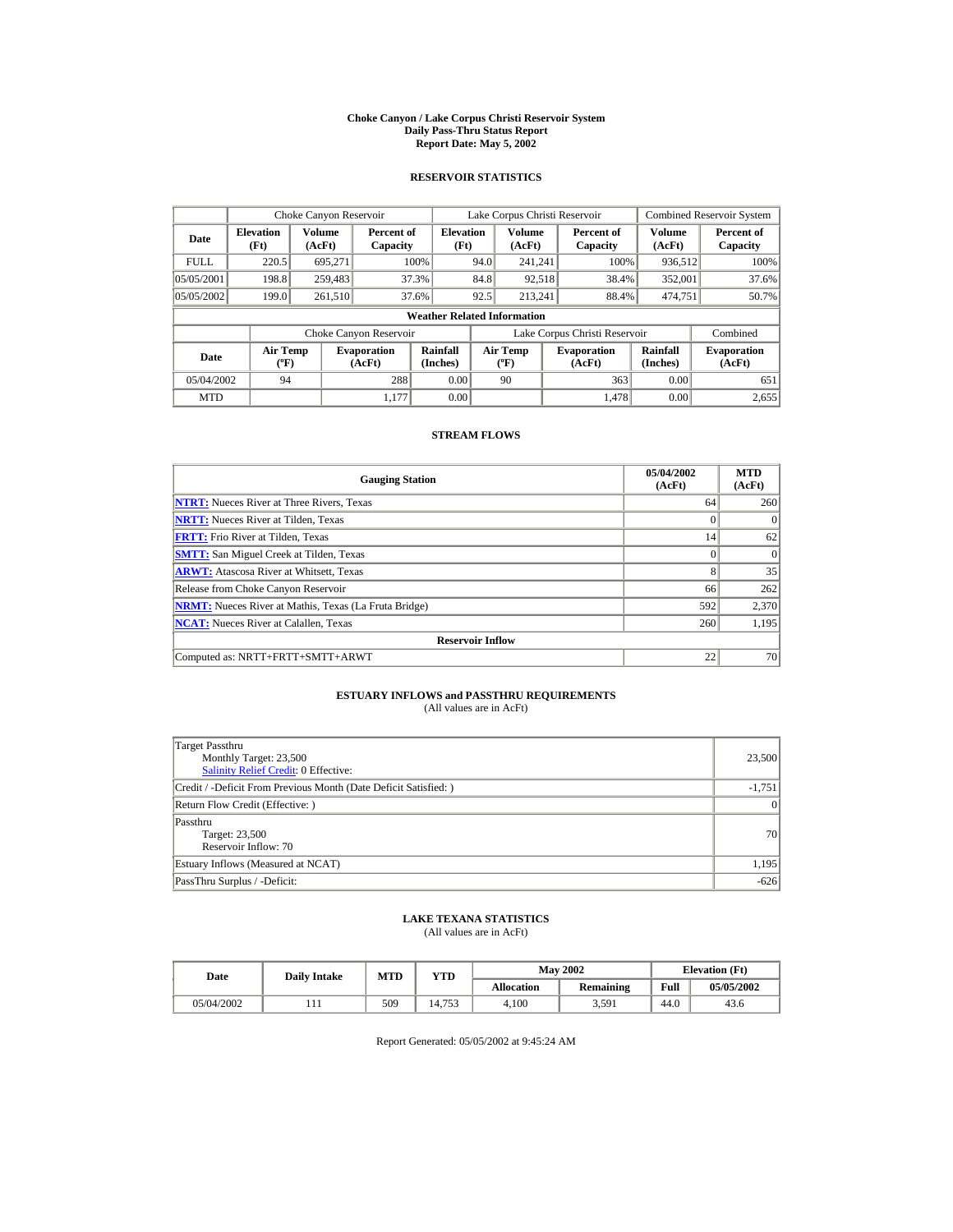#### **Choke Canyon / Lake Corpus Christi Reservoir System Daily Pass-Thru Status Report Report Date: May 6, 2002**

## **RESERVOIR STATISTICS**

|             | Choke Canyon Reservoir                |                  |                              |                          | Lake Corpus Christi Reservoir |                                   |  |                               |                         | <b>Combined Reservoir System</b> |  |  |
|-------------|---------------------------------------|------------------|------------------------------|--------------------------|-------------------------------|-----------------------------------|--|-------------------------------|-------------------------|----------------------------------|--|--|
| Date        | <b>Elevation</b><br>(Ft)              | Volume<br>(AcFt) | Percent of<br>Capacity       | <b>Elevation</b><br>(Ft) |                               | <b>Volume</b><br>(AcFt)           |  | Percent of<br>Capacity        | <b>Volume</b><br>(AcFt) | Percent of<br>Capacity           |  |  |
| <b>FULL</b> | 220.5                                 | 695.271          |                              | 100%                     | 94.0                          | 241.241                           |  | 100%                          | 936,512                 | 100%                             |  |  |
| 05/06/2001  | 198.8                                 | 259,772          |                              | 37.4%                    | 84.8                          | 91,905                            |  | 38.1%                         | 351,677                 | 37.6%                            |  |  |
| 05/06/2002  | 198.9                                 | 261,075          |                              | 37.6%                    | 92.5                          | 212,875                           |  | 88.2%                         | 473.950                 | 50.6%                            |  |  |
|             | <b>Weather Related Information</b>    |                  |                              |                          |                               |                                   |  |                               |                         |                                  |  |  |
|             |                                       |                  | Choke Canyon Reservoir       |                          |                               |                                   |  | Lake Corpus Christi Reservoir |                         | Combined                         |  |  |
| Date        | <b>Air Temp</b><br>$({}^o\mathrm{F})$ |                  | <b>Evaporation</b><br>(AcFt) | Rainfall<br>(Inches)     |                               | Air Temp<br>$({}^{\circ}{\rm F})$ |  | <b>Evaporation</b><br>(AcFt)  | Rainfall<br>(Inches)    | <b>Evaporation</b><br>(AcFt)     |  |  |
| 05/05/2002  | 94                                    |                  | 363                          | 0.00                     |                               | 93                                |  | 459                           | 0.00                    | 822                              |  |  |
| <b>MTD</b>  |                                       |                  | 1.540                        | 0.00                     |                               |                                   |  | 1.937                         | 0.00                    | 3.477                            |  |  |

## **STREAM FLOWS**

| <b>Gauging Station</b>                                       | 05/05/2002<br>(AcFt) | <b>MTD</b><br>(AcFt) |
|--------------------------------------------------------------|----------------------|----------------------|
| <b>NTRT:</b> Nueces River at Three Rivers, Texas             | 62                   | 322                  |
| <b>NRTT:</b> Nueces River at Tilden, Texas                   |                      | $\Omega$             |
| <b>FRTT:</b> Frio River at Tilden, Texas                     | 12                   | 74                   |
| <b>SMTT:</b> San Miguel Creek at Tilden, Texas               |                      | $\Omega$             |
| <b>ARWT:</b> Atascosa River at Whitsett, Texas               | 8                    | 43                   |
| Release from Choke Canyon Reservoir                          | 66                   | 328                  |
| <b>NRMT:</b> Nueces River at Mathis, Texas (La Fruta Bridge) | 580                  | 2,950                |
| <b>NCAT:</b> Nueces River at Calallen, Texas                 | 268                  | 1,463                |
| <b>Reservoir Inflow</b>                                      |                      |                      |
| Computed as: NRTT+FRTT+SMTT+ARWT                             | 20                   | 90                   |

# **ESTUARY INFLOWS and PASSTHRU REQUIREMENTS**<br>(All values are in AcFt)

| Target Passthru<br>Monthly Target: 23,500<br>Salinity Relief Credit: 0 Effective: | 23,500          |
|-----------------------------------------------------------------------------------|-----------------|
| Credit / -Deficit From Previous Month (Date Deficit Satisfied: )                  | $-1,751$        |
| Return Flow Credit (Effective: )                                                  | $\vert 0 \vert$ |
| Passthru<br>Target: 23,500<br>Reservoir Inflow: 90                                | 90 <sup>°</sup> |
| Estuary Inflows (Measured at NCAT)                                                | 1,463           |
| PassThru Surplus / -Deficit:                                                      | $-378$          |

## **LAKE TEXANA STATISTICS**

(All values are in AcFt)

| Date       | <b>Daily Intake</b> | <b>MTD</b> | YTD   |                   | <b>May 2002</b> | <b>Elevation</b> (Ft) |            |
|------------|---------------------|------------|-------|-------------------|-----------------|-----------------------|------------|
|            |                     |            |       | <b>Allocation</b> | Remaining       | Full                  | 05/06/2002 |
| 05/05/2002 |                     | 620        | 4.864 | 4.100             | 3.480           | 44.0                  | 43.6       |

Report Generated: 05/06/2002 at 8:25:37 AM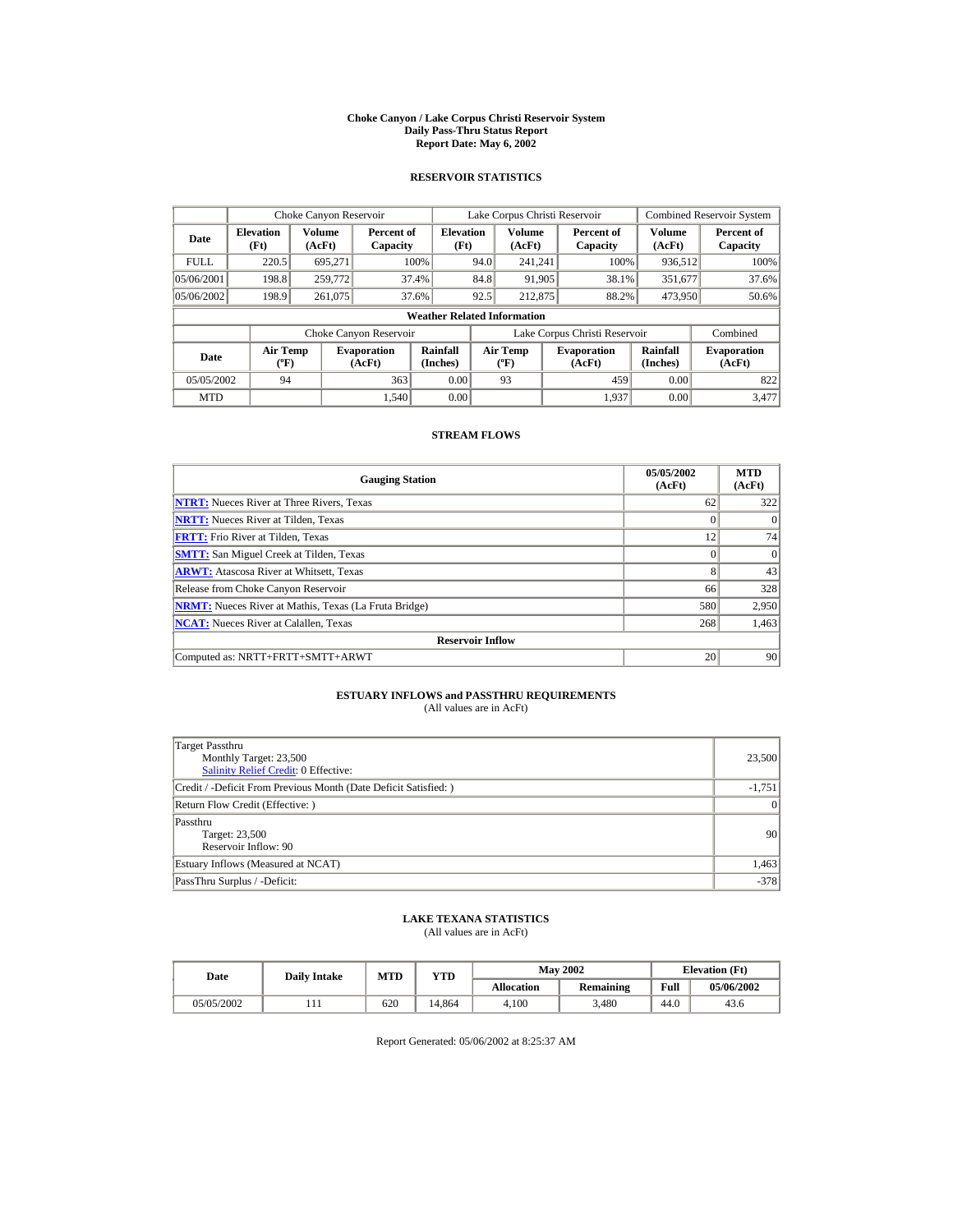#### **Choke Canyon / Lake Corpus Christi Reservoir System Daily Pass-Thru Status Report Report Date: May 7, 2002**

## **RESERVOIR STATISTICS**

|             | Choke Canyon Reservoir                      |                  |                              |                          | Lake Corpus Christi Reservoir |                                           |  |                               |                      | <b>Combined Reservoir System</b> |  |  |
|-------------|---------------------------------------------|------------------|------------------------------|--------------------------|-------------------------------|-------------------------------------------|--|-------------------------------|----------------------|----------------------------------|--|--|
| Date        | <b>Elevation</b><br>(Ft)                    | Volume<br>(AcFt) | Percent of<br>Capacity       | <b>Elevation</b><br>(Ft) |                               | Volume<br>(AcFt)                          |  | Percent of<br>Capacity        | Volume<br>(AcFt)     | Percent of<br>Capacity           |  |  |
| <b>FULL</b> | 220.5                                       | 695.271          |                              | 100%                     | 94.0                          | 241.241                                   |  | 100%                          | 936,512              | 100%                             |  |  |
| 05/07/2001  | 198.9                                       | 260,206          |                              | 37.4%                    | 84.8                          | 91.783                                    |  | 38.0%                         | 351,989              | 37.6%                            |  |  |
| 05/07/2002  | 198.9                                       | 260,785          |                              | 37.5%                    | 92.4                          | 211,777                                   |  | 87.8%                         | 472.562              | 50.5%                            |  |  |
|             | <b>Weather Related Information</b>          |                  |                              |                          |                               |                                           |  |                               |                      |                                  |  |  |
|             |                                             |                  | Choke Canyon Reservoir       |                          |                               |                                           |  | Lake Corpus Christi Reservoir |                      | Combined                         |  |  |
| Date        | <b>Air Temp</b><br>$({}^{\circ}\mathrm{F})$ |                  | <b>Evaporation</b><br>(AcFt) | Rainfall<br>(Inches)     |                               | <b>Air Temp</b><br>$({}^{\circ}\text{F})$ |  | <b>Evaporation</b><br>(AcFt)  | Rainfall<br>(Inches) | <b>Evaporation</b><br>(AcFt)     |  |  |
| 05/06/2002  | 94                                          |                  | 346                          | 0.00                     |                               | 92                                        |  | 394                           | 0.00                 | 740                              |  |  |
| <b>MTD</b>  |                                             |                  | 1.886                        | 0.00                     |                               |                                           |  | 2.331                         | 0.00                 | 4.217                            |  |  |

## **STREAM FLOWS**

| <b>Gauging Station</b>                                       | 05/06/2002<br>(AcFt) | <b>MTD</b><br>(AcFt) |
|--------------------------------------------------------------|----------------------|----------------------|
| <b>NTRT:</b> Nueces River at Three Rivers, Texas             | 62                   | 383                  |
| <b>NRTT:</b> Nueces River at Tilden, Texas                   |                      |                      |
| <b>FRTT:</b> Frio River at Tilden, Texas                     | 11                   | 85                   |
| <b>SMTT:</b> San Miguel Creek at Tilden, Texas               |                      | $\Omega$             |
| <b>ARWT:</b> Atascosa River at Whitsett, Texas               | $\overline{ }$       | 51                   |
| Release from Choke Canyon Reservoir                          | 66                   | 393                  |
| <b>NRMT:</b> Nueces River at Mathis, Texas (La Fruta Bridge) | 294                  | 3,243                |
| <b>NCAT:</b> Nueces River at Calallen, Texas                 | 248                  | 1,711                |
| <b>Reservoir Inflow</b>                                      |                      |                      |
| Computed as: NRTT+FRTT+SMTT+ARWT                             | 18                   | 108                  |

# **ESTUARY INFLOWS and PASSTHRU REQUIREMENTS**<br>(All values are in AcFt)

| Target Passthru<br>Monthly Target: 23,500<br><b>Salinity Relief Credit: 0 Effective:</b> | 23,500          |
|------------------------------------------------------------------------------------------|-----------------|
| Credit / -Deficit From Previous Month (Date Deficit Satisfied: )                         | $-1,751$        |
| Return Flow Credit (Effective: )                                                         | $\vert 0 \vert$ |
| Passthru<br>Target: 23,500<br>Reservoir Inflow: 108                                      | 108             |
| Estuary Inflows (Measured at NCAT)                                                       | 1,711           |
| PassThru Surplus / -Deficit:                                                             | $-148$          |

## **LAKE TEXANA STATISTICS**

(All values are in AcFt)

| Date       | <b>Daily Intake</b> | <b>MTD</b>    | YTD    |                   | <b>May 2002</b> | <b>Elevation</b> (Ft) |            |
|------------|---------------------|---------------|--------|-------------------|-----------------|-----------------------|------------|
|            |                     |               |        | <b>Allocation</b> | Remaining       | Full                  | 05/07/2002 |
| 05/06/2002 |                     | $\sim$<br>D 1 | 14.975 | 4.100             | 3.369           | 44.0                  | 43.5       |

Report Generated: 05/07/2002 at 8:00:28 AM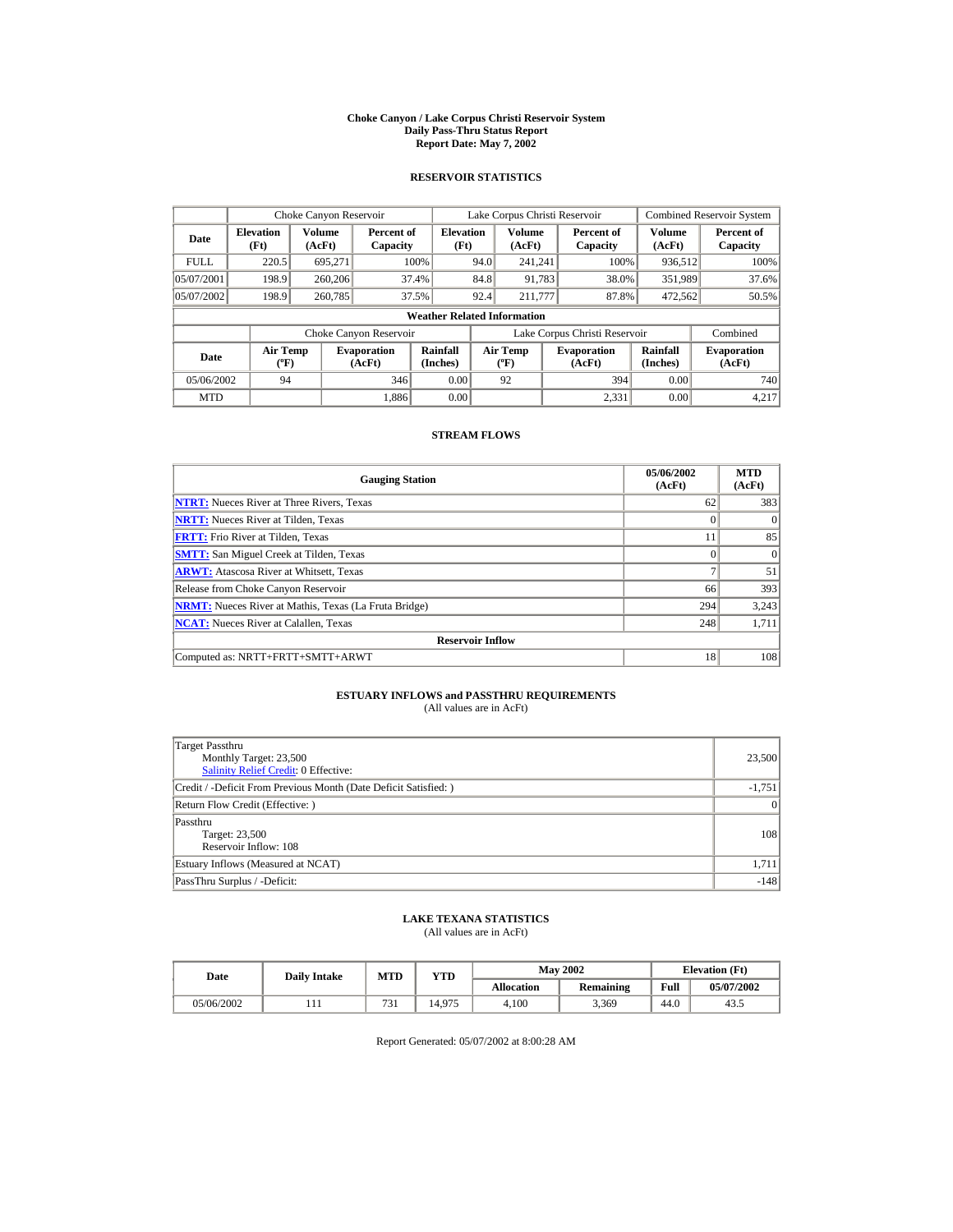#### **Choke Canyon / Lake Corpus Christi Reservoir System Daily Pass-Thru Status Report Report Date: May 8, 2002**

## **RESERVOIR STATISTICS**

|             | Choke Canyon Reservoir             |                  |                              |                          | Lake Corpus Christi Reservoir |                                   |  |                               |                         | <b>Combined Reservoir System</b> |  |  |
|-------------|------------------------------------|------------------|------------------------------|--------------------------|-------------------------------|-----------------------------------|--|-------------------------------|-------------------------|----------------------------------|--|--|
| Date        | <b>Elevation</b><br>(Ft)           | Volume<br>(AcFt) | Percent of<br>Capacity       | <b>Elevation</b><br>(Ft) |                               | <b>Volume</b><br>(AcFt)           |  | Percent of<br>Capacity        | <b>Volume</b><br>(AcFt) | Percent of<br>Capacity           |  |  |
| <b>FULL</b> | 220.5                              | 695,271          |                              | 100%                     | 94.0                          | 241.241                           |  | 100%                          | 936,512                 | 100%                             |  |  |
| 05/08/2001  | 198.8                              | 259.917          |                              | 37.4%                    | 84.8                          | 92,395                            |  | 38.3%                         | 352,312                 | 37.6%                            |  |  |
| 05/08/2002  | 198.9                              | 260,495          |                              | 37.5%                    | 92.4                          | 210,498                           |  | 87.3%                         | 470,993                 | 50.3%                            |  |  |
|             | <b>Weather Related Information</b> |                  |                              |                          |                               |                                   |  |                               |                         |                                  |  |  |
|             |                                    |                  | Choke Canyon Reservoir       |                          |                               |                                   |  | Lake Corpus Christi Reservoir |                         | Combined                         |  |  |
| Date        | Air Temp<br>$({}^o\mathrm{F})$     |                  | <b>Evaporation</b><br>(AcFt) | Rainfall<br>(Inches)     |                               | Air Temp<br>$({}^{\circ}{\rm F})$ |  | <b>Evaporation</b><br>(AcFt)  | Rainfall<br>(Inches)    | <b>Evaporation</b><br>(AcFt)     |  |  |
| 05/07/2002  | 95                                 |                  | 380                          | 0.00                     |                               | 93                                |  | 468                           | 0.00                    | 848                              |  |  |
| <b>MTD</b>  |                                    |                  | 2.266                        | 0.00                     |                               |                                   |  | 2.799                         | 0.00                    | 5,065                            |  |  |

## **STREAM FLOWS**

| <b>Gauging Station</b>                                       | 05/07/2002<br>(AcFt) | <b>MTD</b><br>(AcFt) |
|--------------------------------------------------------------|----------------------|----------------------|
| <b>NTRT:</b> Nueces River at Three Rivers, Texas             | 60                   | 443                  |
| <b>NRTT:</b> Nueces River at Tilden, Texas                   |                      |                      |
| <b>FRTT:</b> Frio River at Tilden, Texas                     | 10                   | 94                   |
| <b>SMTT:</b> San Miguel Creek at Tilden, Texas               |                      | $\Omega$             |
| <b>ARWT:</b> Atascosa River at Whitsett, Texas               | $\overline{ }$       | 58                   |
| Release from Choke Canyon Reservoir                          | 66                   | 459                  |
| <b>NRMT:</b> Nueces River at Mathis, Texas (La Fruta Bridge) | 377                  | 3,621                |
| <b>NCAT:</b> Nueces River at Calallen, Texas                 | 81                   | 1.792                |
| <b>Reservoir Inflow</b>                                      |                      |                      |
| Computed as: NRTT+FRTT+SMTT+ARWT                             | 17                   | 125                  |

# **ESTUARY INFLOWS and PASSTHRU REQUIREMENTS**<br>(All values are in AcFt)

| Target Passthru<br>Monthly Target: 23,500<br><b>Salinity Relief Credit: 0 Effective:</b> | 23,500   |
|------------------------------------------------------------------------------------------|----------|
| Credit / -Deficit From Previous Month (Date Deficit Satisfied: 05/07/2002)               | $-1,751$ |
| Return Flow Credit (Effective: 05/07/2002)                                               | 500      |
| Passthru<br>Target: 23,500<br>Reservoir Inflow: 125                                      | 125      |
| Estuary Inflows (Measured at NCAT)                                                       | 1,792    |
| PassThru Surplus / -Deficit:                                                             | 416      |

## **LAKE TEXANA STATISTICS**

(All values are in AcFt)

| Date       | <b>Daily Intake</b> | <b>MTD</b> | YTD   |                   | <b>May 2002</b> | <b>Elevation</b> (Ft) |            |
|------------|---------------------|------------|-------|-------------------|-----------------|-----------------------|------------|
|            |                     |            |       | <b>Allocation</b> | Remaining       | Full                  | 05/08/2002 |
| 05/07/2002 |                     | 842        | 5.086 | 4.100             | 3.258           | 44.0                  | 43.4       |

Report Generated: 05/08/2002 at 8:14:40 AM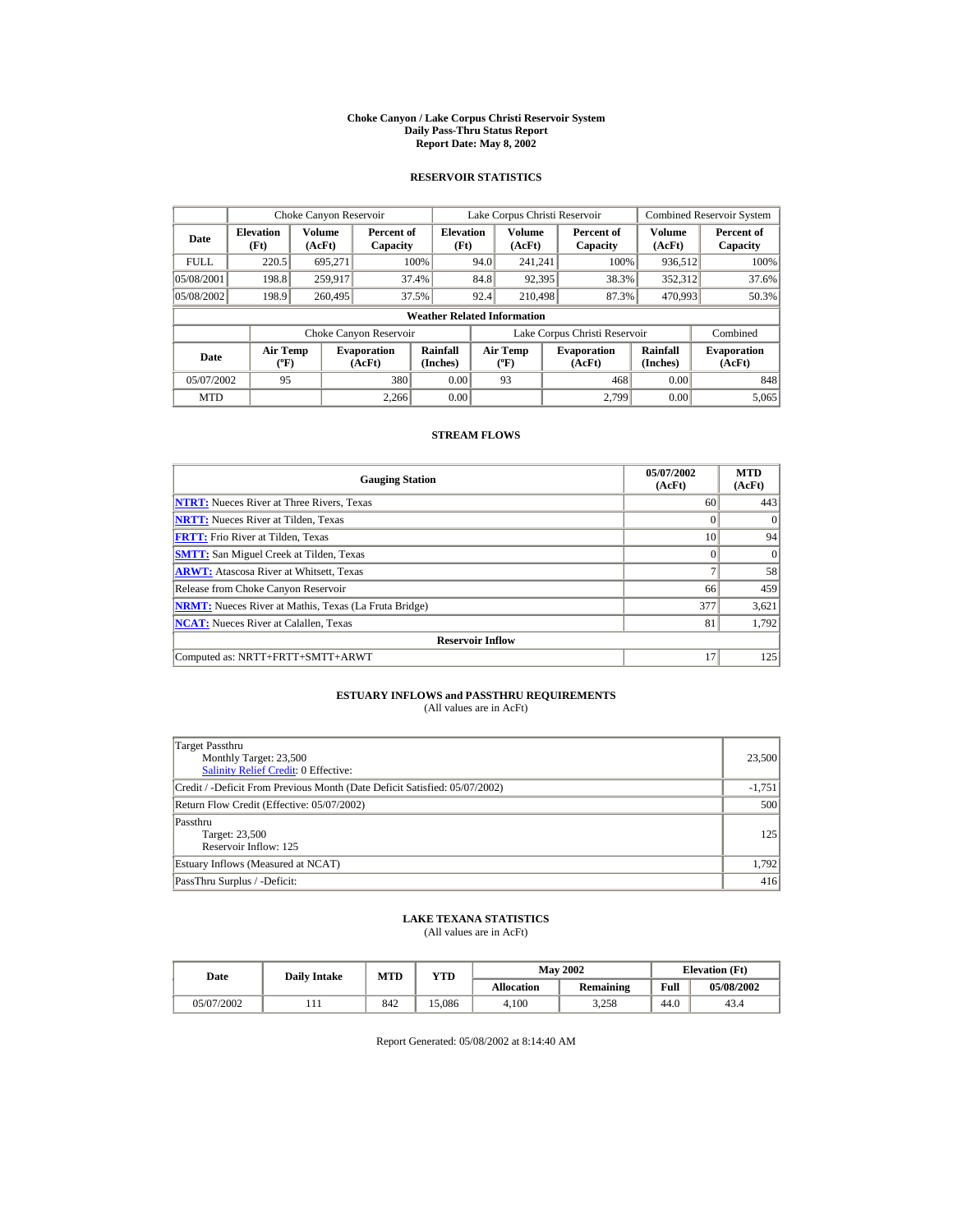#### **Choke Canyon / Lake Corpus Christi Reservoir System Daily Pass-Thru Status Report Report Date: May 9, 2002**

## **RESERVOIR STATISTICS**

|             | Choke Canyon Reservoir                      |                  |                              |                          | Lake Corpus Christi Reservoir |                                                  |  |                               |                         | <b>Combined Reservoir System</b> |  |  |
|-------------|---------------------------------------------|------------------|------------------------------|--------------------------|-------------------------------|--------------------------------------------------|--|-------------------------------|-------------------------|----------------------------------|--|--|
| Date        | <b>Elevation</b><br>(Ft)                    | Volume<br>(AcFt) | Percent of<br>Capacity       | <b>Elevation</b><br>(Ft) |                               | <b>Volume</b><br>(AcFt)                          |  | Percent of<br>Capacity        | <b>Volume</b><br>(AcFt) | Percent of<br>Capacity           |  |  |
| <b>FULL</b> | 220.5                                       | 695.271          |                              | 100%                     | 94.0                          | 241.241                                          |  | 100%                          | 936,512                 | 100%                             |  |  |
| 05/09/2001  | 198.8                                       | 259,772          |                              | 37.4%                    | 84.8                          | 92,027                                           |  | 38.1%                         | 351.799                 | 37.6%                            |  |  |
| 05/09/2002  | 198.9                                       | 260,206          |                              | 37.4%                    | 92.3                          | 210.134                                          |  | 87.1%                         | 470,340                 | $50.2\%$                         |  |  |
|             | <b>Weather Related Information</b>          |                  |                              |                          |                               |                                                  |  |                               |                         |                                  |  |  |
|             |                                             |                  | Choke Canyon Reservoir       |                          |                               |                                                  |  | Lake Corpus Christi Reservoir |                         | Combined                         |  |  |
| Date        | <b>Air Temp</b><br>$({}^{\circ}\mathrm{F})$ |                  | <b>Evaporation</b><br>(AcFt) | Rainfall<br>(Inches)     |                               | <b>Air Temp</b><br>$({}^{\mathrm{o}}\mathrm{F})$ |  | <b>Evaporation</b><br>(AcFt)  | Rainfall<br>(Inches)    | <b>Evaporation</b><br>(AcFt)     |  |  |
| 05/08/2002  | 94                                          |                  | 388                          | 0.00                     |                               | 93                                               |  | 499                           | 0.00                    | 887                              |  |  |
| <b>MTD</b>  |                                             |                  | 2.654                        | 0.00                     |                               |                                                  |  | 3.298                         | 0.00                    | 5,952                            |  |  |

## **STREAM FLOWS**

| <b>Gauging Station</b>                                       | 05/08/2002<br>(AcFt) | <b>MTD</b><br>(AcFt) |
|--------------------------------------------------------------|----------------------|----------------------|
| <b>NTRT:</b> Nueces River at Three Rivers, Texas             | 60                   | 502                  |
| <b>NRTT:</b> Nueces River at Tilden, Texas                   |                      |                      |
| <b>FRTT:</b> Frio River at Tilden, Texas                     |                      | 103                  |
| <b>SMTT:</b> San Miguel Creek at Tilden, Texas               |                      |                      |
| <b>ARWT:</b> Atascosa River at Whitsett, Texas               | ⇁                    | 64                   |
| Release from Choke Canyon Reservoir                          | 66                   | 524                  |
| <b>NRMT:</b> Nueces River at Mathis, Texas (La Fruta Bridge) | 258                  | 3,879                |
| <b>NCAT:</b> Nueces River at Calallen, Texas                 | 44                   | 1,836                |
| <b>Reservoir Inflow</b>                                      |                      |                      |
| Computed as: NRTT+FRTT+SMTT+ARWT                             | 15                   | 140                  |

# **ESTUARY INFLOWS and PASSTHRU REQUIREMENTS**<br>(All values are in AcFt)

| Target Passthru<br>Monthly Target: 23,500<br><b>Salinity Relief Credit: 0 Effective:</b> | 23,500   |
|------------------------------------------------------------------------------------------|----------|
| Credit / -Deficit From Previous Month (Date Deficit Satisfied: 05/07/2002)               | $-1,751$ |
| Return Flow Credit (Effective: 05/07/2002)                                               | 500      |
| Passthru<br>Target: 23,500<br>Reservoir Inflow: 140                                      | 140      |
| Estuary Inflows (Measured at NCAT)                                                       | 1,836    |
| PassThru Surplus / -Deficit:                                                             | 445      |

## **LAKE TEXANA STATISTICS**

(All values are in AcFt)

| Date       | <b>Daily Intake</b> | <b>MTD</b> | YTD    |                   | <b>May 2002</b>  | <b>Elevation</b> (Ft) |            |
|------------|---------------------|------------|--------|-------------------|------------------|-----------------------|------------|
|            |                     |            |        | <b>Allocation</b> | <b>Remaining</b> | Full                  | 05/09/2002 |
| 05/08/2002 | .                   | 933        | 15.178 | 4.100             | 3.167            | 44.0                  | 43.3       |

Report Generated: 05/09/2002 at 8:06:55 AM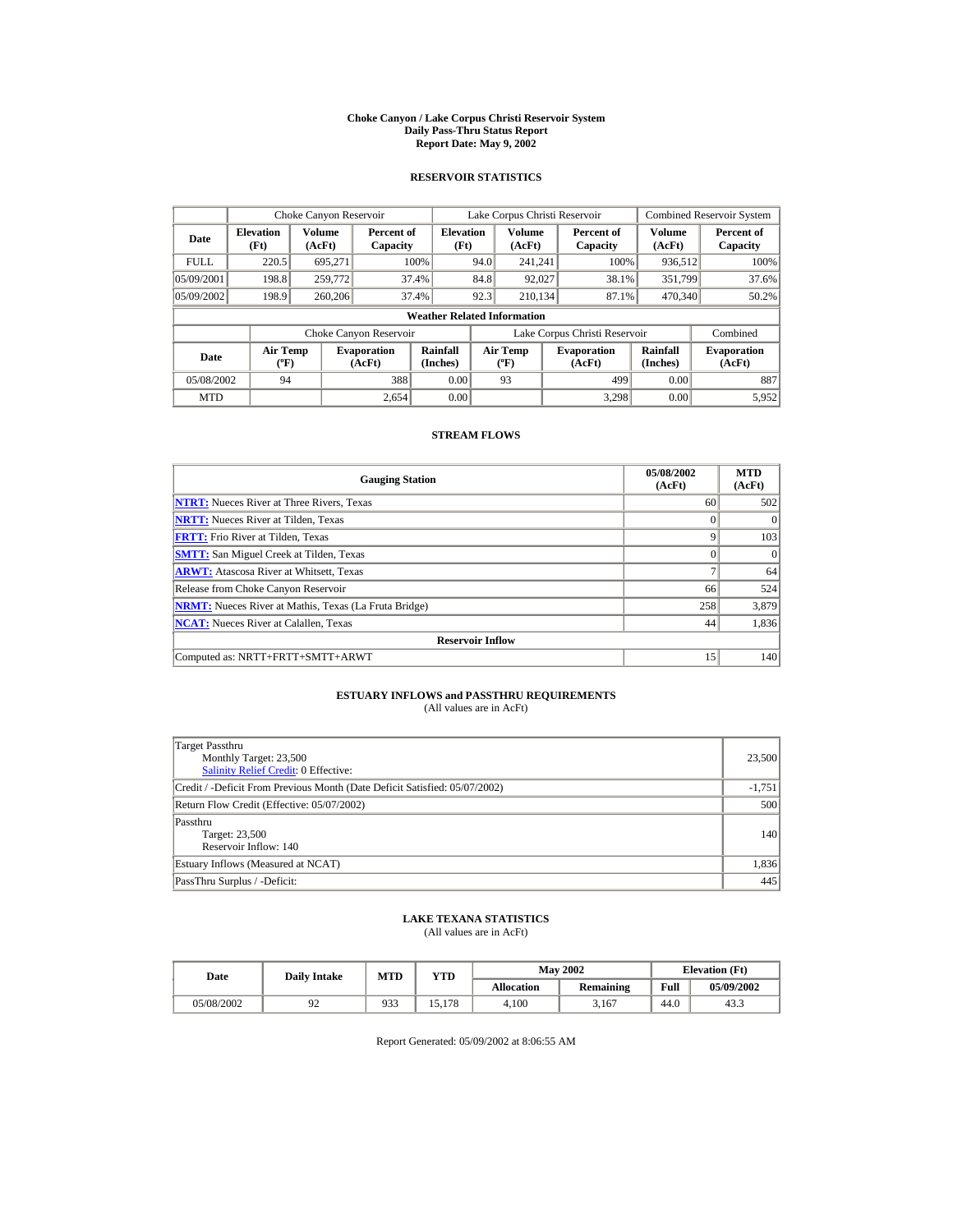#### **Choke Canyon / Lake Corpus Christi Reservoir System Daily Pass-Thru Status Report Report Date: May 10, 2002**

## **RESERVOIR STATISTICS**

|             | Choke Canyon Reservoir                      |                  |                              |                                    | Lake Corpus Christi Reservoir |                                  |  |                               |                      | <b>Combined Reservoir System</b> |
|-------------|---------------------------------------------|------------------|------------------------------|------------------------------------|-------------------------------|----------------------------------|--|-------------------------------|----------------------|----------------------------------|
| Date        | <b>Elevation</b><br>(Ft)                    | Volume<br>(AcFt) | Percent of<br>Capacity       | <b>Elevation</b><br>(Ft)           |                               | Volume<br>(AcFt)                 |  | Percent of<br>Capacity        | Volume<br>(AcFt)     | Percent of<br>Capacity           |
| <b>FULL</b> | 220.5                                       | 695.271          |                              | 100%                               | 94.0                          | 241.241                          |  | 100%                          | 936,512              | 100%                             |
| 05/10/2001  | 198.9                                       | 260,061          |                              | 37.4%                              | 84.8                          | 91,661                           |  | 38.0%                         | 351,722              | 37.6%                            |
| 05/10/2002  | 198.8                                       | 259,772          |                              | 37.4%                              | 92.3                          | 209,769                          |  | 87.0%                         | 469,541              | 50.1%                            |
|             |                                             |                  |                              | <b>Weather Related Information</b> |                               |                                  |  |                               |                      |                                  |
|             |                                             |                  | Choke Canyon Reservoir       |                                    |                               |                                  |  | Lake Corpus Christi Reservoir |                      | Combined                         |
| Date        | <b>Air Temp</b><br>$({}^{\circ}\mathrm{F})$ |                  | <b>Evaporation</b><br>(AcFt) | Rainfall<br>(Inches)               |                               | <b>Air Temp</b><br>$(^{\circ}F)$ |  | <b>Evaporation</b><br>(AcFt)  | Rainfall<br>(Inches) | <b>Evaporation</b><br>(AcFt)     |
| 05/09/2002  | 94                                          |                  | 345                          | 0.00                               |                               | 93                               |  | 424                           | 0.00                 | 769                              |
| <b>MTD</b>  |                                             |                  | 2.999                        | 0.00                               |                               |                                  |  | 3.722                         | 0.00                 | 6.721                            |

## **STREAM FLOWS**

| <b>Gauging Station</b>                                       | 05/09/2002<br>(AcFt) | <b>MTD</b><br>(AcFt) |
|--------------------------------------------------------------|----------------------|----------------------|
| <b>NTRT:</b> Nueces River at Three Rivers, Texas             | 58                   | 560                  |
| <b>NRTT:</b> Nueces River at Tilden, Texas                   |                      |                      |
| <b>FRTT:</b> Frio River at Tilden, Texas                     | $\mathbf Q$          | 112                  |
| <b>SMTT:</b> San Miguel Creek at Tilden, Texas               |                      | $\Omega$             |
| <b>ARWT:</b> Atascosa River at Whitsett, Texas               | 6                    | 70                   |
| Release from Choke Canyon Reservoir                          | 66                   | 590                  |
| <b>NRMT:</b> Nueces River at Mathis, Texas (La Fruta Bridge) | 308                  | 4,186                |
| <b>NCAT:</b> Nueces River at Calallen, Texas                 | $\mathbf Q$          | 1.845                |
| <b>Reservoir Inflow</b>                                      |                      |                      |
| Computed as: NRTT+FRTT+SMTT+ARWT                             | 15                   | 156                  |

# **ESTUARY INFLOWS and PASSTHRU REQUIREMENTS**<br>(All values are in AcFt)

| Target Passthru<br>Monthly Target: 23,500<br><b>Salinity Relief Credit: 0 Effective:</b> | 23,500   |
|------------------------------------------------------------------------------------------|----------|
| Credit / -Deficit From Previous Month (Date Deficit Satisfied: 05/07/2002)               | $-1,751$ |
| Return Flow Credit (Effective: 05/07/2002)                                               | 500      |
| Passthru<br>Target: 23,500<br>Reservoir Inflow: 156                                      | 156      |
| Estuary Inflows (Measured at NCAT)                                                       | 1,845    |
| PassThru Surplus / -Deficit:                                                             | 0        |

## **LAKE TEXANA STATISTICS**

(All values are in AcFt)

| Date       | <b>Daily Intake</b> | MTD  | YTD    |            | <b>May 2002</b> | <b>Elevation</b> (Ft) |            |
|------------|---------------------|------|--------|------------|-----------------|-----------------------|------------|
|            |                     |      |        | Allocation | Remaining       | Full                  | 05/10/2002 |
| 05/09/2002 |                     | .010 | 15.254 | 4.100      | 3.090           | 44.0                  | 43.3       |

Report Generated: 05/10/2002 at 8:12:47 AM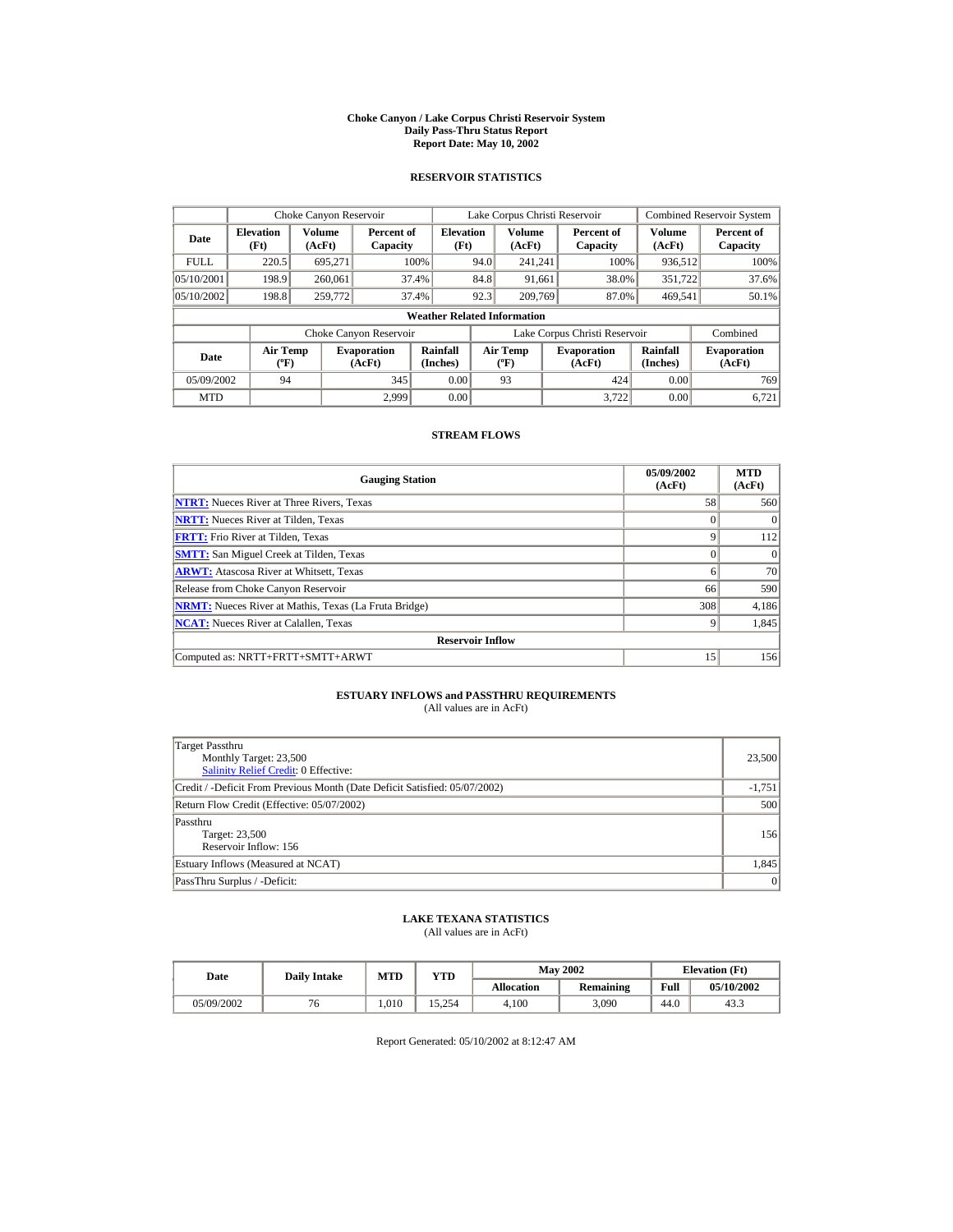#### **Choke Canyon / Lake Corpus Christi Reservoir System Daily Pass-Thru Status Report Report Date: May 11, 2002**

## **RESERVOIR STATISTICS**

|             | Choke Canyon Reservoir                      |                  |                              |                          | Lake Corpus Christi Reservoir |                                  |  |                               |                      | <b>Combined Reservoir System</b> |  |  |
|-------------|---------------------------------------------|------------------|------------------------------|--------------------------|-------------------------------|----------------------------------|--|-------------------------------|----------------------|----------------------------------|--|--|
| Date        | <b>Elevation</b><br>(Ft)                    | Volume<br>(AcFt) | Percent of<br>Capacity       | <b>Elevation</b><br>(Ft) |                               | <b>Volume</b><br>(AcFt)          |  | Percent of<br>Capacity        | Volume<br>(AcFt)     | Percent of<br>Capacity           |  |  |
| <b>FULL</b> | 220.5                                       | 695.271          |                              | 100%                     | 94.0                          | 241.241                          |  | 100%                          | 936,512              | 100%                             |  |  |
| 05/11/2001  | 198.9                                       | 260,495          |                              | 37.5%                    | 84.7                          | 90.688                           |  | 37.6%                         | 351,183              | 37.5%                            |  |  |
| 05/11/2002  | 198.8                                       | 259,339          |                              | 37.3%                    | 92.2                          | 207,225                          |  | 85.9%                         | 466.564              | 49.8%                            |  |  |
|             | <b>Weather Related Information</b>          |                  |                              |                          |                               |                                  |  |                               |                      |                                  |  |  |
|             |                                             |                  | Choke Canyon Reservoir       |                          |                               |                                  |  | Lake Corpus Christi Reservoir |                      | Combined                         |  |  |
| Date        | <b>Air Temp</b><br>$({}^{\circ}\mathrm{F})$ |                  | <b>Evaporation</b><br>(AcFt) | Rainfall<br>(Inches)     |                               | <b>Air Temp</b><br>$(^{\circ}F)$ |  | <b>Evaporation</b><br>(AcFt)  | Rainfall<br>(Inches) | <b>Evaporation</b><br>(AcFt)     |  |  |
| 05/10/2002  | 92                                          |                  | 378                          | 0.00                     |                               | 90                               |  | 465                           | 0.00                 | 843                              |  |  |
| <b>MTD</b>  |                                             |                  | 3.377                        | 0.00                     |                               |                                  |  | 4.187                         | 0.00                 | 7.564                            |  |  |

## **STREAM FLOWS**

| <b>Gauging Station</b>                                       | 05/10/2002<br>(AcFt) | <b>MTD</b><br>(AcFt) |
|--------------------------------------------------------------|----------------------|----------------------|
| <b>NTRT:</b> Nueces River at Three Rivers, Texas             | 58                   | 617                  |
| <b>NRTT:</b> Nueces River at Tilden, Texas                   |                      |                      |
| <b>FRTT:</b> Frio River at Tilden, Texas                     | $\mathbf Q$          | 121                  |
| <b>SMTT:</b> San Miguel Creek at Tilden, Texas               |                      | $\Omega$             |
| <b>ARWT:</b> Atascosa River at Whitsett, Texas               | 6                    | 76                   |
| Release from Choke Canyon Reservoir                          | 66                   | 655                  |
| <b>NRMT:</b> Nueces River at Mathis, Texas (La Fruta Bridge) | 371                  | 4,558                |
| <b>NCAT:</b> Nueces River at Calallen, Texas                 | $\Omega$             | 1.845                |
| <b>Reservoir Inflow</b>                                      |                      |                      |
| Computed as: NRTT+FRTT+SMTT+ARWT                             | 15                   | 171                  |

# **ESTUARY INFLOWS and PASSTHRU REQUIREMENTS**<br>(All values are in AcFt)

| Target Passthru<br>Monthly Target: 23,500<br><b>Salinity Relief Credit: 0 Effective:</b> | 23,500   |
|------------------------------------------------------------------------------------------|----------|
| Credit / -Deficit From Previous Month (Date Deficit Satisfied: 05/07/2002)               | $-1,751$ |
| Return Flow Credit (Effective: 05/07/2002)                                               | 500      |
| Passthru<br>Target: 23,500<br>Reservoir Inflow: 171                                      | 171      |
| Estuary Inflows (Measured at NCAT)                                                       | 1,845    |
| PassThru Surplus / -Deficit:                                                             | 0        |

## **LAKE TEXANA STATISTICS**

(All values are in AcFt)

| Date       | <b>Daily Intake</b> | MTD  | $_{\rm VTD}$ |            | <b>May 2002</b> | <b>Elevation</b> (Ft) |            |
|------------|---------------------|------|--------------|------------|-----------------|-----------------------|------------|
|            |                     |      |              | Allocation | Remaining       | Full                  | 05/11/2002 |
| 05/10/2002 |                     | .085 | 15.330       | 4.100      | 3.015           | 44.0                  | 43.3       |

Report Generated: 05/11/2002 at 7:45:33 AM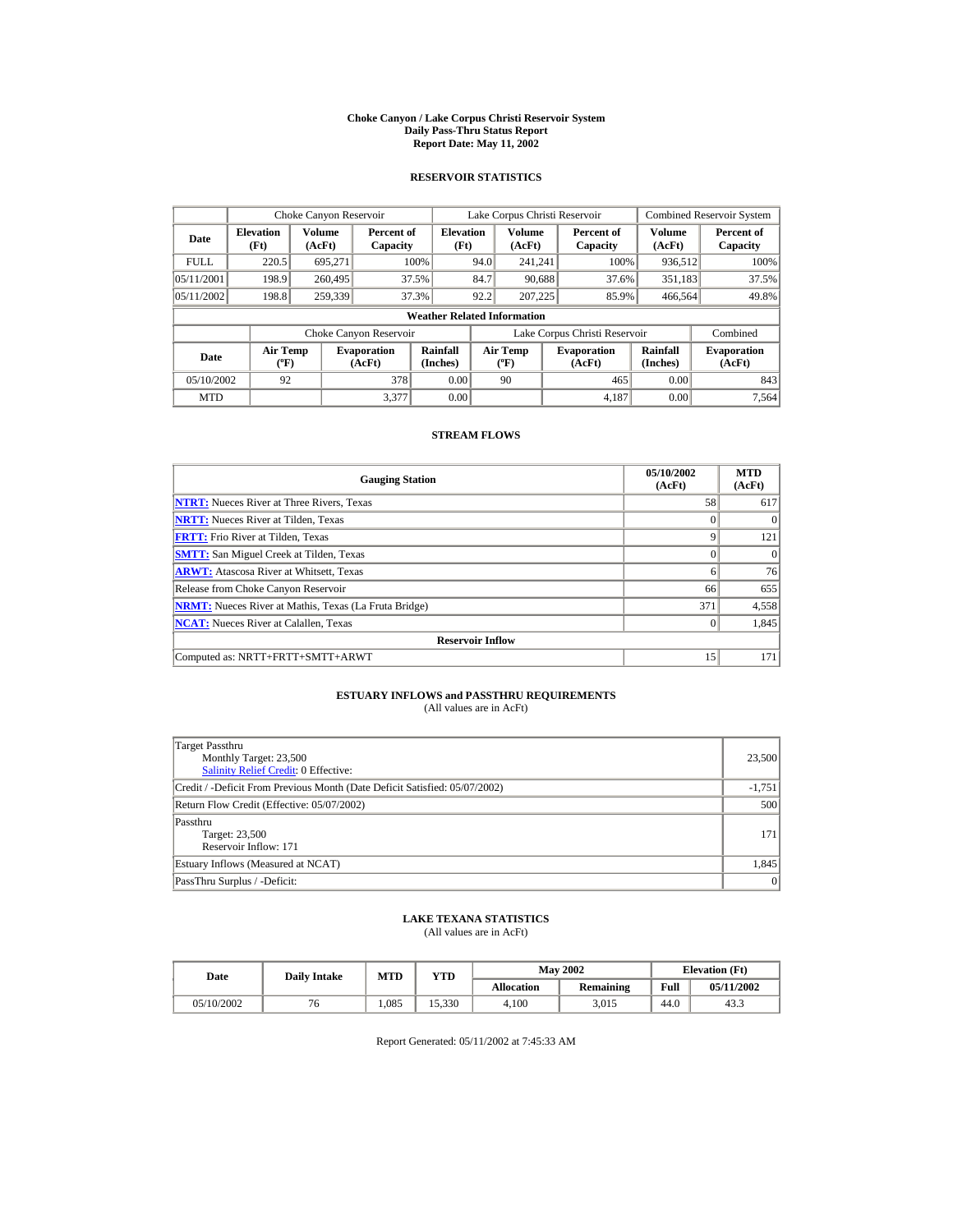#### **Choke Canyon / Lake Corpus Christi Reservoir System Daily Pass-Thru Status Report Report Date: May 12, 2002**

## **RESERVOIR STATISTICS**

|             | Choke Canyon Reservoir                      |                  |                              |                          | Lake Corpus Christi Reservoir |                                  |  |                               |                      | <b>Combined Reservoir System</b> |  |  |
|-------------|---------------------------------------------|------------------|------------------------------|--------------------------|-------------------------------|----------------------------------|--|-------------------------------|----------------------|----------------------------------|--|--|
| Date        | <b>Elevation</b><br>(Ft)                    | Volume<br>(AcFt) | Percent of<br>Capacity       | <b>Elevation</b><br>(Ft) |                               | Volume<br>(AcFt)                 |  | Percent of<br>Capacity        | Volume<br>(AcFt)     | Percent of<br>Capacity           |  |  |
| <b>FULL</b> | 220.5                                       | 695.271          |                              | 100%                     | 94.0                          | 241.241                          |  | 100%                          | 936,512              | 100%                             |  |  |
| 05/12/2001  | 198.9                                       | 260,351          |                              | 37.4%                    | 84.7                          | 91,295                           |  | 37.8%                         | 351,646              | 37.5%                            |  |  |
| 05/12/2002  | 198.8                                       | 258,906          |                              | 37.2%                    | 92.2                          | 206,682                          |  | 85.7%                         | 465,588              | 49.7%                            |  |  |
|             | <b>Weather Related Information</b>          |                  |                              |                          |                               |                                  |  |                               |                      |                                  |  |  |
|             |                                             |                  | Choke Canyon Reservoir       |                          |                               |                                  |  | Lake Corpus Christi Reservoir |                      | Combined                         |  |  |
| Date        | <b>Air Temp</b><br>$({}^{\circ}\mathrm{F})$ |                  | <b>Evaporation</b><br>(AcFt) | Rainfall<br>(Inches)     |                               | <b>Air Temp</b><br>$(^{\circ}F)$ |  | <b>Evaporation</b><br>(AcFt)  | Rainfall<br>(Inches) | <b>Evaporation</b><br>(AcFt)     |  |  |
| 05/11/2002  | 93                                          |                  | 395                          | 0.00                     |                               | 90                               |  | 485                           | 0.00                 | 880                              |  |  |
| <b>MTD</b>  |                                             |                  | 3.772                        | 0.00                     |                               |                                  |  | 4.672                         | 0.00                 | 8.444                            |  |  |

## **STREAM FLOWS**

| <b>Gauging Station</b>                                       | 05/11/2002<br>(AcFt) | <b>MTD</b><br>(AcFt) |
|--------------------------------------------------------------|----------------------|----------------------|
| <b>NTRT:</b> Nueces River at Three Rivers, Texas             | 56                   | 673                  |
| <b>NRTT:</b> Nueces River at Tilden, Texas                   | $\Omega$             | $\Omega$             |
| <b>FRTT:</b> Frio River at Tilden, Texas                     |                      | 128                  |
| <b>SMTT:</b> San Miguel Creek at Tilden, Texas               | $\Omega$             | $\Omega$             |
| <b>ARWT:</b> Atascosa River at Whitsett, Texas               |                      | 81                   |
| Release from Choke Canyon Reservoir                          | 66                   | 721                  |
| <b>NRMT:</b> Nueces River at Mathis, Texas (La Fruta Bridge) | 320                  | 4,877                |
| <b>NCAT:</b> Nueces River at Calallen, Texas                 | $\overline{c}$       | 1,846                |
| <b>Reservoir Inflow</b>                                      |                      |                      |
| Computed as: NRTT+FRTT+SMTT+ARWT                             | 12                   | 183                  |

# **ESTUARY INFLOWS and PASSTHRU REQUIREMENTS**<br>(All values are in AcFt)

| Target Passthru<br>Monthly Target: 23,500<br>Salinity Relief Credit: 0 Effective: | 23,500   |
|-----------------------------------------------------------------------------------|----------|
| Credit / -Deficit From Previous Month (Date Deficit Satisfied: 05/07/2002)        | $-1,751$ |
| Return Flow Credit (Effective: 05/07/2002)                                        | 500      |
| Passthru<br>Target: 23,500<br>Reservoir Inflow: 183                               | 183      |
| Estuary Inflows (Measured at NCAT)                                                | 1,846    |
| PassThru Surplus / -Deficit:                                                      | 0        |

## **LAKE TEXANA STATISTICS**

(All values are in AcFt)

| Date       | <b>Daily Intake</b> | MTD   | <b>VTD</b> |            | <b>May 2002</b> | <b>Elevation</b> (Ft) |            |
|------------|---------------------|-------|------------|------------|-----------------|-----------------------|------------|
|            |                     |       |            | Allocation | Remaining       | Full                  | 05/12/2002 |
| 05/11/2002 |                     | 1.161 | 5.406      | 4.100      | 2,939           | 44.0                  | 43.3       |

Report Generated: 05/12/2002 at 8:26:16 AM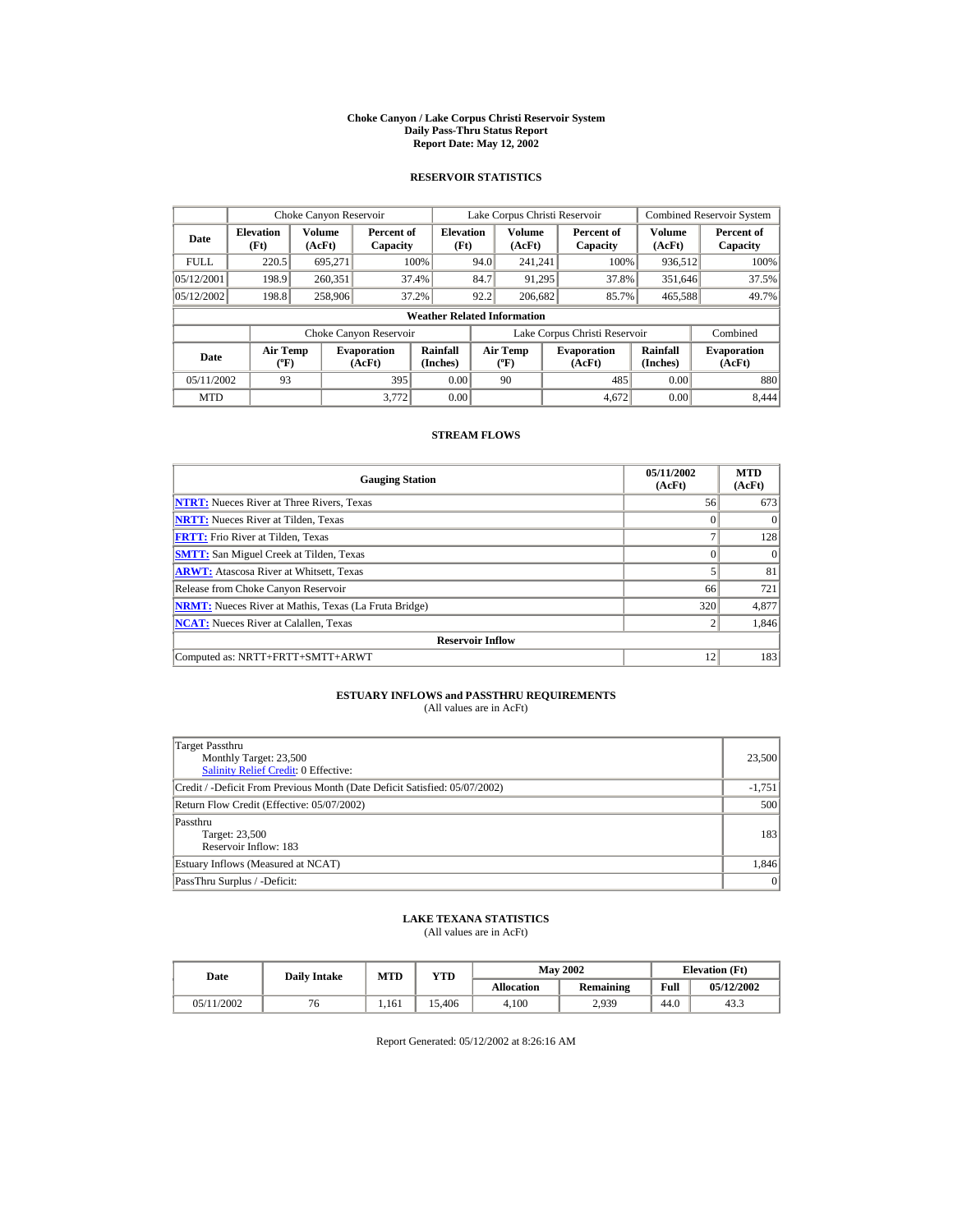#### **Choke Canyon / Lake Corpus Christi Reservoir System Daily Pass-Thru Status Report Report Date: May 13, 2002**

## **RESERVOIR STATISTICS**

|             | Choke Canyon Reservoir                      |                  |                              |                          | Lake Corpus Christi Reservoir |                                  |  |                               | <b>Combined Reservoir System</b> |                              |  |  |
|-------------|---------------------------------------------|------------------|------------------------------|--------------------------|-------------------------------|----------------------------------|--|-------------------------------|----------------------------------|------------------------------|--|--|
| Date        | <b>Elevation</b><br>(Ft)                    | Volume<br>(AcFt) | Percent of<br>Capacity       | <b>Elevation</b><br>(Ft) |                               | Volume<br>(AcFt)                 |  | Percent of<br>Capacity        | Volume<br>(AcFt)                 | Percent of<br>Capacity       |  |  |
| <b>FULL</b> | 220.5                                       | 695.271          |                              | 100%                     | 94.0                          | 241.241                          |  | 100%                          | 936,512                          | 100%                         |  |  |
| 05/13/2001  | 198.9                                       | 260,206          |                              | 37.4%                    | 84.8                          | 91,783                           |  | 38.0%                         | 351,989                          | 37.6%                        |  |  |
| 05/13/2002  | 198.7                                       | 258,330          |                              | 37.2%                    | 92.2                          | 208.314                          |  | 86.4%                         | 466,644                          | 49.8%                        |  |  |
|             | <b>Weather Related Information</b>          |                  |                              |                          |                               |                                  |  |                               |                                  |                              |  |  |
|             |                                             |                  | Choke Canyon Reservoir       |                          |                               |                                  |  | Lake Corpus Christi Reservoir |                                  | Combined                     |  |  |
| Date        | <b>Air Temp</b><br>$({}^{\circ}\mathrm{F})$ |                  | <b>Evaporation</b><br>(AcFt) | Rainfall<br>(Inches)     |                               | <b>Air Temp</b><br>$(^{\circ}F)$ |  | <b>Evaporation</b><br>(AcFt)  | Rainfall<br>(Inches)             | <b>Evaporation</b><br>(AcFt) |  |  |
| 05/12/2002  | 95                                          |                  | 377                          | 0.00                     |                               | 94                               |  | 476                           | 0.00                             | 853                          |  |  |
| <b>MTD</b>  |                                             |                  | 4.149                        | 0.00                     |                               |                                  |  | 5.148                         | 0.00                             | 9.297                        |  |  |

## **STREAM FLOWS**

| <b>Gauging Station</b>                                       | 05/12/2002<br>(AcFt) | <b>MTD</b><br>(AcFt) |
|--------------------------------------------------------------|----------------------|----------------------|
| <b>NTRT:</b> Nueces River at Three Rivers, Texas             | 56                   | 728                  |
| <b>NRTT:</b> Nueces River at Tilden, Texas                   | $\Omega$             | $\Omega$             |
| <b>FRTT:</b> Frio River at Tilden, Texas                     |                      | 133                  |
| <b>SMTT:</b> San Miguel Creek at Tilden, Texas               |                      | $\Omega$             |
| <b>ARWT:</b> Atascosa River at Whitsett, Texas               |                      | 86                   |
| Release from Choke Canyon Reservoir                          | 66                   | 786                  |
| <b>NRMT:</b> Nueces River at Mathis, Texas (La Fruta Bridge) | 284                  | 5,161                |
| <b>NCAT:</b> Nueces River at Calallen, Texas                 | 36                   | 1,882                |
| <b>Reservoir Inflow</b>                                      |                      |                      |
| Computed as: NRTT+FRTT+SMTT+ARWT                             | 10                   | 192                  |

# **ESTUARY INFLOWS and PASSTHRU REQUIREMENTS**<br>(All values are in AcFt)

| Target Passthru<br>Monthly Target: 23,500<br><b>Salinity Relief Credit: 0 Effective:</b> | 23,500   |
|------------------------------------------------------------------------------------------|----------|
| Credit / -Deficit From Previous Month (Date Deficit Satisfied: 05/07/2002)               | $-1,751$ |
| Return Flow Credit (Effective: 05/07/2002)                                               | 500      |
| Passthru<br>Target: 23,500<br>Reservoir Inflow: 192                                      | 192      |
| Estuary Inflows (Measured at NCAT)                                                       | 1,882    |
| PassThru Surplus / -Deficit:                                                             | 0        |

## **LAKE TEXANA STATISTICS**

(All values are in AcFt)

| Date       | <b>Daily Intake</b> | MTD         | <b>VTD</b> |            | <b>May 2002</b> | <b>Elevation</b> (Ft) |            |
|------------|---------------------|-------------|------------|------------|-----------------|-----------------------|------------|
|            |                     |             |            | Allocation | Remaining       | Full                  | 05/13/2002 |
| 05/12/2002 |                     | 237<br>1.4J | 15.482     | 4.100      | 2.863           | 44.0                  | 43.3       |

Report Generated: 05/13/2002 at 8:26:37 AM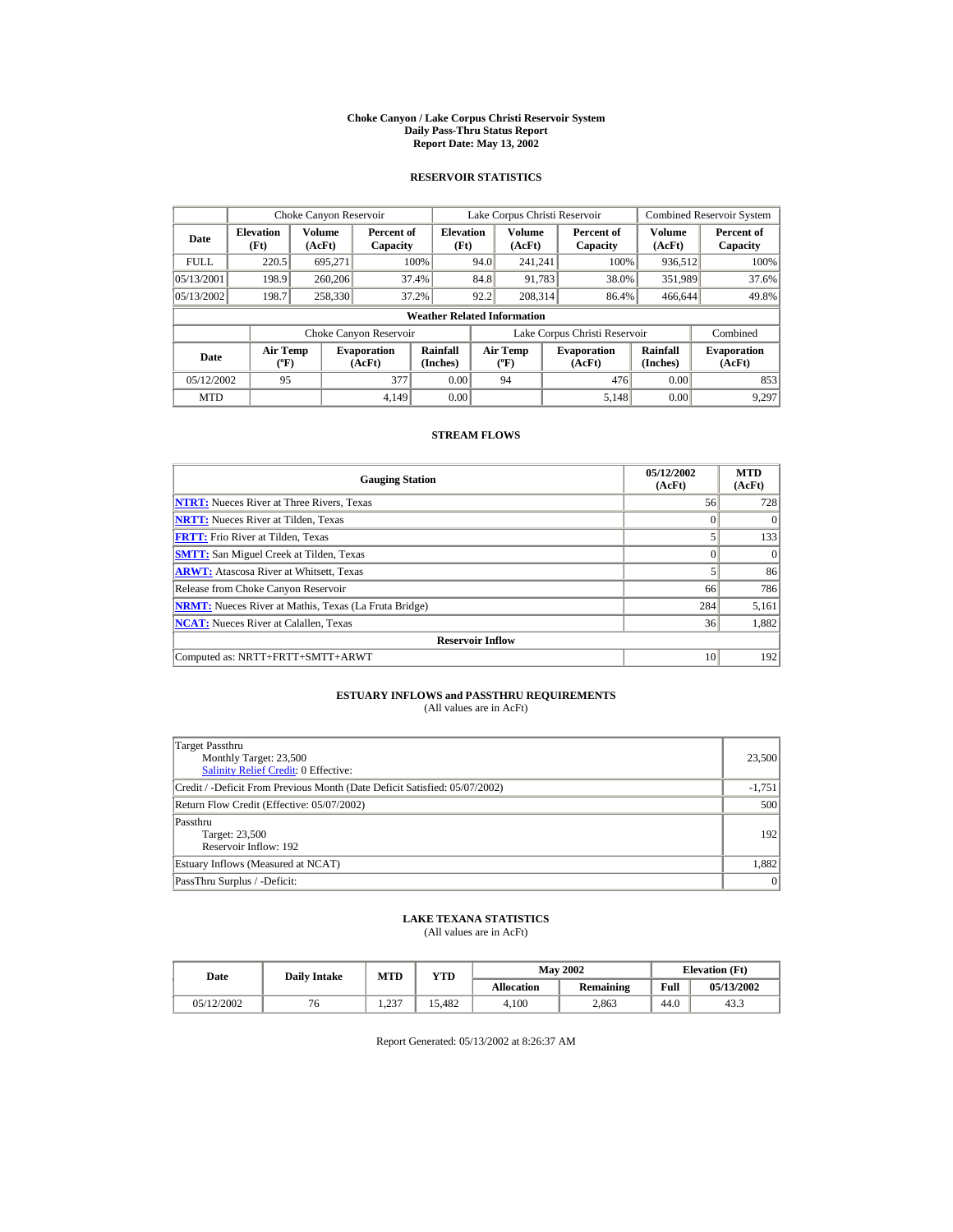#### **Choke Canyon / Lake Corpus Christi Reservoir System Daily Pass-Thru Status Report Report Date: May 14, 2002**

## **RESERVOIR STATISTICS**

|             | Choke Canyon Reservoir                      |                  |                              |                          | Lake Corpus Christi Reservoir |                                  |  |                               |                      | Combined Reservoir System    |  |  |
|-------------|---------------------------------------------|------------------|------------------------------|--------------------------|-------------------------------|----------------------------------|--|-------------------------------|----------------------|------------------------------|--|--|
| Date        | <b>Elevation</b><br>(Ft)                    | Volume<br>(AcFt) | Percent of<br>Capacity       | <b>Elevation</b><br>(Ft) |                               | Volume<br>(AcFt)                 |  | Percent of<br>Capacity        | Volume<br>(AcFt)     | Percent of<br>Capacity       |  |  |
| <b>FULL</b> | 220.5                                       | 695.271          |                              | 100%                     | 94.0                          | 241.241                          |  | 100%                          | 936,512              | 100%                         |  |  |
| 05/14/2001  | 198.9                                       | 260,061          |                              | 37.4%                    | 84.8                          | 91,661                           |  | 38.0%                         | 351,722              | 37.6%                        |  |  |
| 05/14/2002  | 198.7                                       | 257,754          |                              | 37.1%                    | 92.2                          | 207,588                          |  | 86.1%                         | 465,342              | 49.7%                        |  |  |
|             | <b>Weather Related Information</b>          |                  |                              |                          |                               |                                  |  |                               |                      |                              |  |  |
|             |                                             |                  | Choke Canyon Reservoir       |                          |                               |                                  |  | Lake Corpus Christi Reservoir |                      | Combined                     |  |  |
| Date        | <b>Air Temp</b><br>$({}^{\circ}\mathrm{F})$ |                  | <b>Evaporation</b><br>(AcFt) | Rainfall<br>(Inches)     |                               | <b>Air Temp</b><br>$(^{\circ}F)$ |  | <b>Evaporation</b><br>(AcFt)  | Rainfall<br>(Inches) | <b>Evaporation</b><br>(AcFt) |  |  |
| 05/13/2002  | 69                                          |                  | 142                          | 0.00                     |                               | 71                               |  | 222                           | 0.03                 | 364                          |  |  |
| <b>MTD</b>  |                                             |                  | 4.291                        | 0.00                     |                               |                                  |  | 5.370                         | 0.03                 | 9,661                        |  |  |

## **STREAM FLOWS**

| <b>Gauging Station</b>                                       | 05/13/2002<br>(AcFt) | <b>MTD</b><br>(AcFt) |
|--------------------------------------------------------------|----------------------|----------------------|
| <b>NTRT:</b> Nueces River at Three Rivers, Texas             | 56                   | 784                  |
| <b>NRTT:</b> Nueces River at Tilden, Texas                   | $\Omega$             | $\Omega$             |
| <b>FRTT:</b> Frio River at Tilden, Texas                     | 4                    | 137                  |
| <b>SMTT:</b> San Miguel Creek at Tilden, Texas               | 0                    | $\Omega$             |
| <b>ARWT:</b> Atascosa River at Whitsett, Texas               | 4                    | 90                   |
| Release from Choke Canyon Reservoir                          | 66                   | 852                  |
| <b>NRMT:</b> Nueces River at Mathis, Texas (La Fruta Bridge) | 284                  | 5,445                |
| <b>NCAT:</b> Nueces River at Calallen, Texas                 | $\overline{4}$       | 1.886                |
| <b>Reservoir Inflow</b>                                      |                      |                      |
| Computed as: NRTT+FRTT+SMTT+ARWT                             | 8                    | 200                  |

# **ESTUARY INFLOWS and PASSTHRU REQUIREMENTS**<br>(All values are in AcFt)

| Target Passthru<br>Monthly Target: 23,500<br><b>Salinity Relief Credit: 0 Effective:</b> | 23,500   |
|------------------------------------------------------------------------------------------|----------|
| Credit / -Deficit From Previous Month (Date Deficit Satisfied: 05/07/2002)               | $-1,751$ |
| Return Flow Credit (Effective: 05/07/2002)                                               | 500      |
| Passthru<br>Target: 23,500<br>Reservoir Inflow: 200                                      | 200      |
| Estuary Inflows (Measured at NCAT)                                                       | 1,886    |
| PassThru Surplus / -Deficit:                                                             | 0        |

## **LAKE TEXANA STATISTICS**

(All values are in AcFt)

| Date       | <b>Daily Intake</b> | MTD   | YTD    |                   | <b>May 2002</b>     | <b>Elevation</b> (Ft) |            |
|------------|---------------------|-------|--------|-------------------|---------------------|-----------------------|------------|
|            |                     |       |        | <b>Allocation</b> | <b>Remaining</b>    | Full                  | 05/14/2002 |
| 05/13/2002 |                     | 1.329 | 15.573 | 4.100             | 271<br><u>، ، ،</u> | 44.0                  | 43.3       |

Report Generated: 05/14/2002 at 8:09:23 AM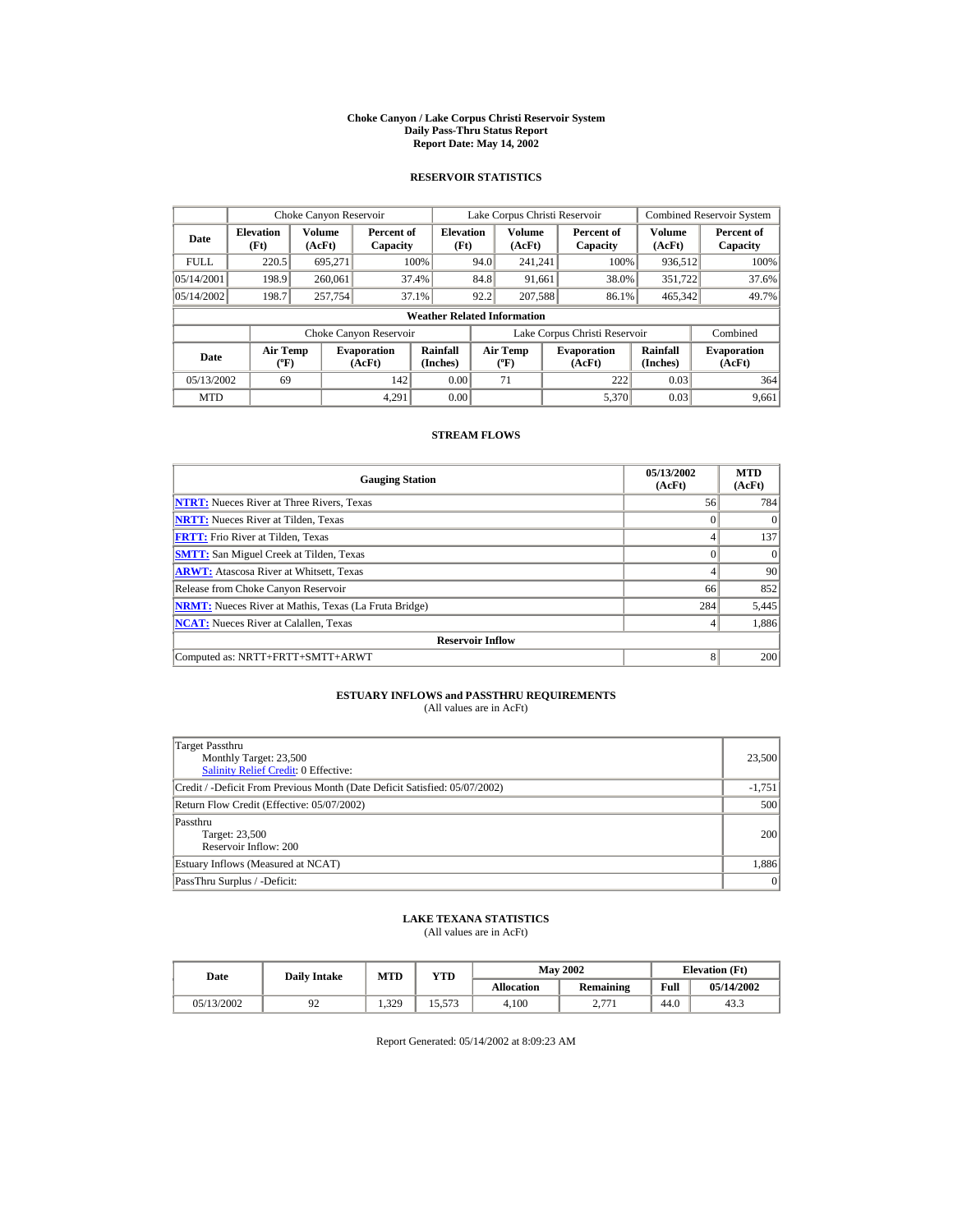#### **Choke Canyon / Lake Corpus Christi Reservoir System Daily Pass-Thru Status Report Report Date: May 15, 2002**

## **RESERVOIR STATISTICS**

|             | Choke Canyon Reservoir                      |                  |                              |                          | Lake Corpus Christi Reservoir |                                           |  |                               |                      | <b>Combined Reservoir System</b> |  |  |
|-------------|---------------------------------------------|------------------|------------------------------|--------------------------|-------------------------------|-------------------------------------------|--|-------------------------------|----------------------|----------------------------------|--|--|
| Date        | <b>Elevation</b><br>(Ft)                    | Volume<br>(AcFt) | Percent of<br>Capacity       | <b>Elevation</b><br>(Ft) |                               | Volume<br>(AcFt)                          |  | Percent of<br>Capacity        | Volume<br>(AcFt)     | Percent of<br>Capacity           |  |  |
| <b>FULL</b> | 220.5                                       | 695.271          |                              | 100%                     | 94.0                          | 241.241                                   |  | 100%                          | 936,512              | 100%                             |  |  |
| 05/15/2001  | 198.8                                       | 259,772          |                              | 37.4%                    | 84.7                          | 91.173                                    |  | 37.8%                         | 350,945              | 37.5%                            |  |  |
| 05/15/2002  | 198.7                                       | 257,467          |                              | 37.0%                    | 92.1                          | 206.319                                   |  | 85.5%                         | 463,786              | 49.5%                            |  |  |
|             | <b>Weather Related Information</b>          |                  |                              |                          |                               |                                           |  |                               |                      |                                  |  |  |
|             |                                             |                  | Choke Canyon Reservoir       |                          |                               |                                           |  | Lake Corpus Christi Reservoir |                      | Combined                         |  |  |
| Date        | <b>Air Temp</b><br>$({}^{\circ}\mathrm{F})$ |                  | <b>Evaporation</b><br>(AcFt) | Rainfall<br>(Inches)     |                               | <b>Air Temp</b><br>$({}^{\circ}\text{F})$ |  | <b>Evaporation</b><br>(AcFt)  | Rainfall<br>(Inches) | <b>Evaporation</b><br>(AcFt)     |  |  |
| 05/14/2002  | 83                                          |                  | 251                          | 0.00                     |                               | 83                                        |  | 306                           | 0.00                 | 557                              |  |  |
| <b>MTD</b>  |                                             |                  | 4.542                        | 0.00                     |                               |                                           |  | 5,676                         | 0.03                 | 10.218                           |  |  |

## **STREAM FLOWS**

| <b>Gauging Station</b>                                       | 05/14/2002<br>(AcFt) | <b>MTD</b><br>(AcFt) |
|--------------------------------------------------------------|----------------------|----------------------|
| <b>NTRT:</b> Nueces River at Three Rivers, Texas             | 54                   | 838                  |
| <b>NRTT:</b> Nueces River at Tilden, Texas                   |                      | $\Omega$             |
| <b>FRTT:</b> Frio River at Tilden, Texas                     |                      | 140 <sup>°</sup>     |
| <b>SMTT:</b> San Miguel Creek at Tilden, Texas               |                      | $\Omega$             |
| <b>ARWT:</b> Atascosa River at Whitsett, Texas               | 3                    | 93                   |
| Release from Choke Canyon Reservoir                          | 66                   | 917                  |
| <b>NRMT:</b> Nueces River at Mathis, Texas (La Fruta Bridge) | 242                  | 5,687                |
| <b>NCAT:</b> Nueces River at Calallen, Texas                 | 16                   | 1.902                |
| <b>Reservoir Inflow</b>                                      |                      |                      |
| Computed as: NRTT+FRTT+SMTT+ARWT                             | 6                    | 206                  |

# **ESTUARY INFLOWS and PASSTHRU REQUIREMENTS**<br>(All values are in AcFt)

| Target Passthru<br>Monthly Target: 23,500<br><b>Salinity Relief Credit: 0 Effective:</b> | 23,500   |
|------------------------------------------------------------------------------------------|----------|
| Credit / -Deficit From Previous Month (Date Deficit Satisfied: 05/07/2002)               | $-1,751$ |
| Return Flow Credit (Effective: 05/07/2002)                                               | 500      |
| Passthru<br>Target: 23,500<br>Reservoir Inflow: 206                                      | 206      |
| Estuary Inflows (Measured at NCAT)                                                       | 1,902    |
| PassThru Surplus / -Deficit:                                                             | 0        |

## **LAKE TEXANA STATISTICS**

(All values are in AcFt)

| Date       | <b>Daily Intake</b> | <b>MTD</b> | YTD   |                   | <b>May 2002</b> | <b>Elevation</b> (Ft) |            |
|------------|---------------------|------------|-------|-------------------|-----------------|-----------------------|------------|
|            |                     |            |       | <b>Allocation</b> | Remaining       | Full                  | 05/15/2002 |
| 05/14/2002 | 80                  | .409       | 5.654 | 4.100             | 2.691           | 44.0                  | 43.2       |

Report Generated: 05/15/2002 at 2:36:50 PM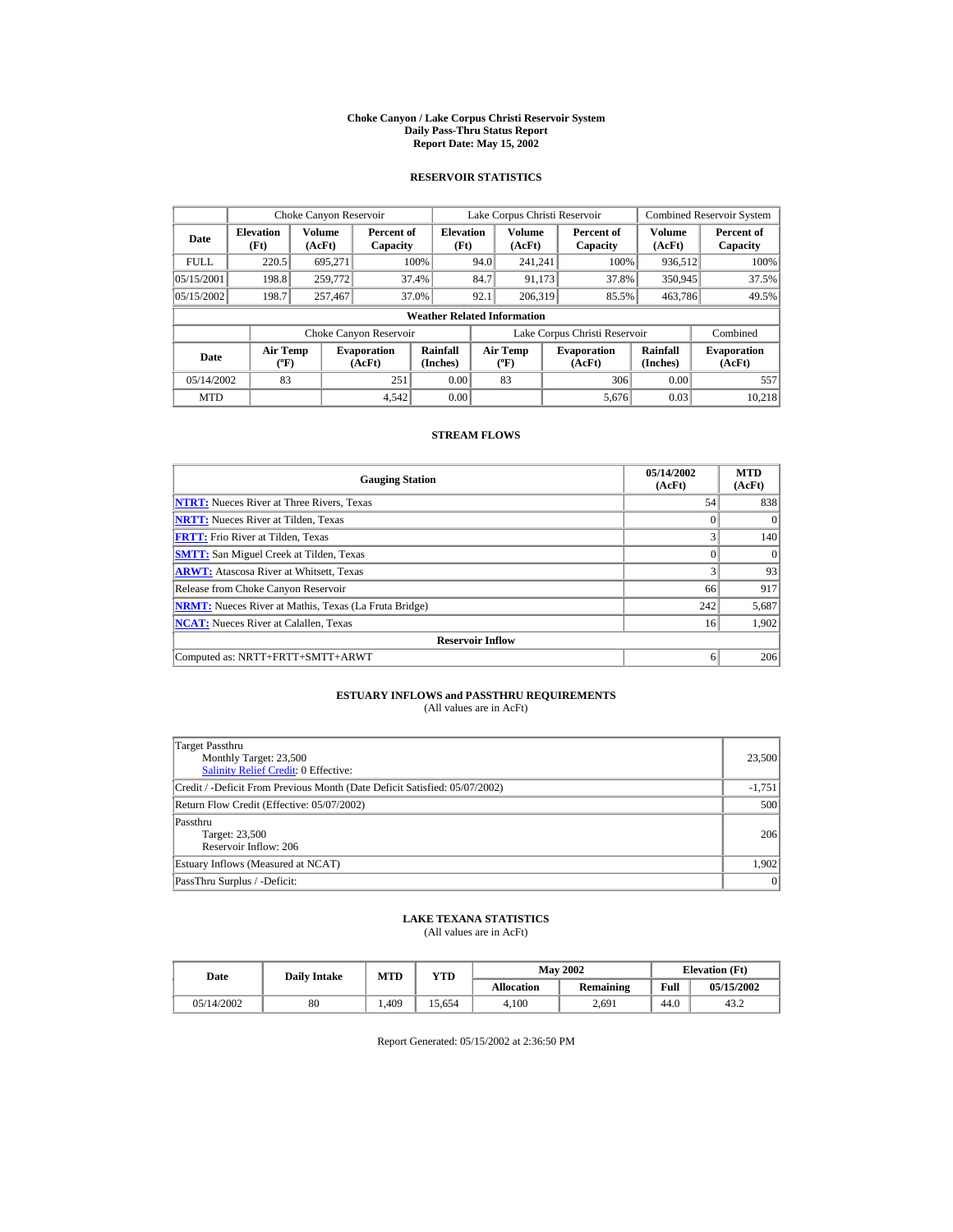#### **Choke Canyon / Lake Corpus Christi Reservoir System Daily Pass-Thru Status Report Report Date: May 16, 2002**

## **RESERVOIR STATISTICS**

|             | Choke Canyon Reservoir                      |                  |                              |                          | Lake Corpus Christi Reservoir |                                           |  |                               |                      | <b>Combined Reservoir System</b> |  |  |
|-------------|---------------------------------------------|------------------|------------------------------|--------------------------|-------------------------------|-------------------------------------------|--|-------------------------------|----------------------|----------------------------------|--|--|
| Date        | <b>Elevation</b><br>(Ft)                    | Volume<br>(AcFt) | Percent of<br>Capacity       | <b>Elevation</b><br>(Ft) |                               | Volume<br>(AcFt)                          |  | Percent of<br>Capacity        | Volume<br>(AcFt)     | Percent of<br>Capacity           |  |  |
| <b>FULL</b> | 220.5                                       | 695.271          |                              | 100%                     | 94.0                          | 241.241                                   |  | 100%                          | 936,512              | 100%                             |  |  |
| 05/16/2001  | 198.8                                       | 259,627          |                              | 37.3%                    | 84.7                          | 90,931                                    |  | 37.7%                         | 350,558              | 37.4%                            |  |  |
| 05/16/2002  | 198.7                                       | 257,179          |                              | 37.0%                    | 92.1                          | 205,054                                   |  | 85.0%                         | 462,233              | 49.4%                            |  |  |
|             | <b>Weather Related Information</b>          |                  |                              |                          |                               |                                           |  |                               |                      |                                  |  |  |
|             |                                             |                  | Choke Canyon Reservoir       |                          |                               |                                           |  | Lake Corpus Christi Reservoir |                      | Combined                         |  |  |
| Date        | <b>Air Temp</b><br>$({}^{\circ}\mathrm{F})$ |                  | <b>Evaporation</b><br>(AcFt) | Rainfall<br>(Inches)     |                               | <b>Air Temp</b><br>$({}^{\circ}\text{F})$ |  | <b>Evaporation</b><br>(AcFt)  | Rainfall<br>(Inches) | <b>Evaporation</b><br>(AcFt)     |  |  |
| 05/15/2002  | 88                                          |                  | 293                          | 0.00                     |                               | 85                                        |  | 337                           | 0.00                 | 630                              |  |  |
| <b>MTD</b>  |                                             |                  | 4.835                        | 0.00                     |                               |                                           |  | 6.013                         | 0.03                 | 10.848                           |  |  |

## **STREAM FLOWS**

| <b>Gauging Station</b>                                       | 05/15/2002<br>(AcFt) | <b>MTD</b><br>(AcFt) |
|--------------------------------------------------------------|----------------------|----------------------|
| <b>NTRT:</b> Nueces River at Three Rivers, Texas             | 54                   | 891                  |
| <b>NRTT:</b> Nueces River at Tilden, Texas                   | $\Omega$             | $\Omega$             |
| <b>FRTT:</b> Frio River at Tilden, Texas                     | C                    | 142                  |
| <b>SMTT:</b> San Miguel Creek at Tilden, Texas               | $\Omega$             | $\Omega$             |
| <b>ARWT:</b> Atascosa River at Whitsett, Texas               | 3                    | 96                   |
| Release from Choke Canyon Reservoir                          | 66                   | 983                  |
| <b>NRMT:</b> Nueces River at Mathis, Texas (La Fruta Bridge) | 218                  | 5,905                |
| <b>NCAT:</b> Nueces River at Calallen, Texas                 | 42                   | 1.944                |
| <b>Reservoir Inflow</b>                                      |                      |                      |
| Computed as: NRTT+FRTT+SMTT+ARWT                             | 5                    | 211                  |

# **ESTUARY INFLOWS and PASSTHRU REQUIREMENTS**<br>(All values are in AcFt)

| Target Passthru<br>Monthly Target: 23,500<br><b>Salinity Relief Credit: 0 Effective:</b> | 23,500   |
|------------------------------------------------------------------------------------------|----------|
| Credit / -Deficit From Previous Month (Date Deficit Satisfied: 05/07/2002)               | $-1,751$ |
| Return Flow Credit (Effective: 05/07/2002)                                               | 500      |
| Passthru<br>Target: 23,500<br>Reservoir Inflow: 211                                      | 211      |
| Estuary Inflows (Measured at NCAT)                                                       | 1,944    |
| PassThru Surplus / -Deficit:                                                             | 0        |

## **LAKE TEXANA STATISTICS**

(All values are in AcFt)

| Date       | <b>Daily Intake</b> | <b>MTD</b> | YTD    |                   | <b>May 2002</b> | <b>Elevation</b> (Ft) |            |
|------------|---------------------|------------|--------|-------------------|-----------------|-----------------------|------------|
|            |                     |            |        | <b>Allocation</b> | Remaining       | Full                  | 05/16/2002 |
| 05/15/2002 | 80                  | .489       | .5,734 | 4.100             | 2.611           | 44.0                  | 43.1       |

Report Generated: 05/16/2002 at 2:27:04 PM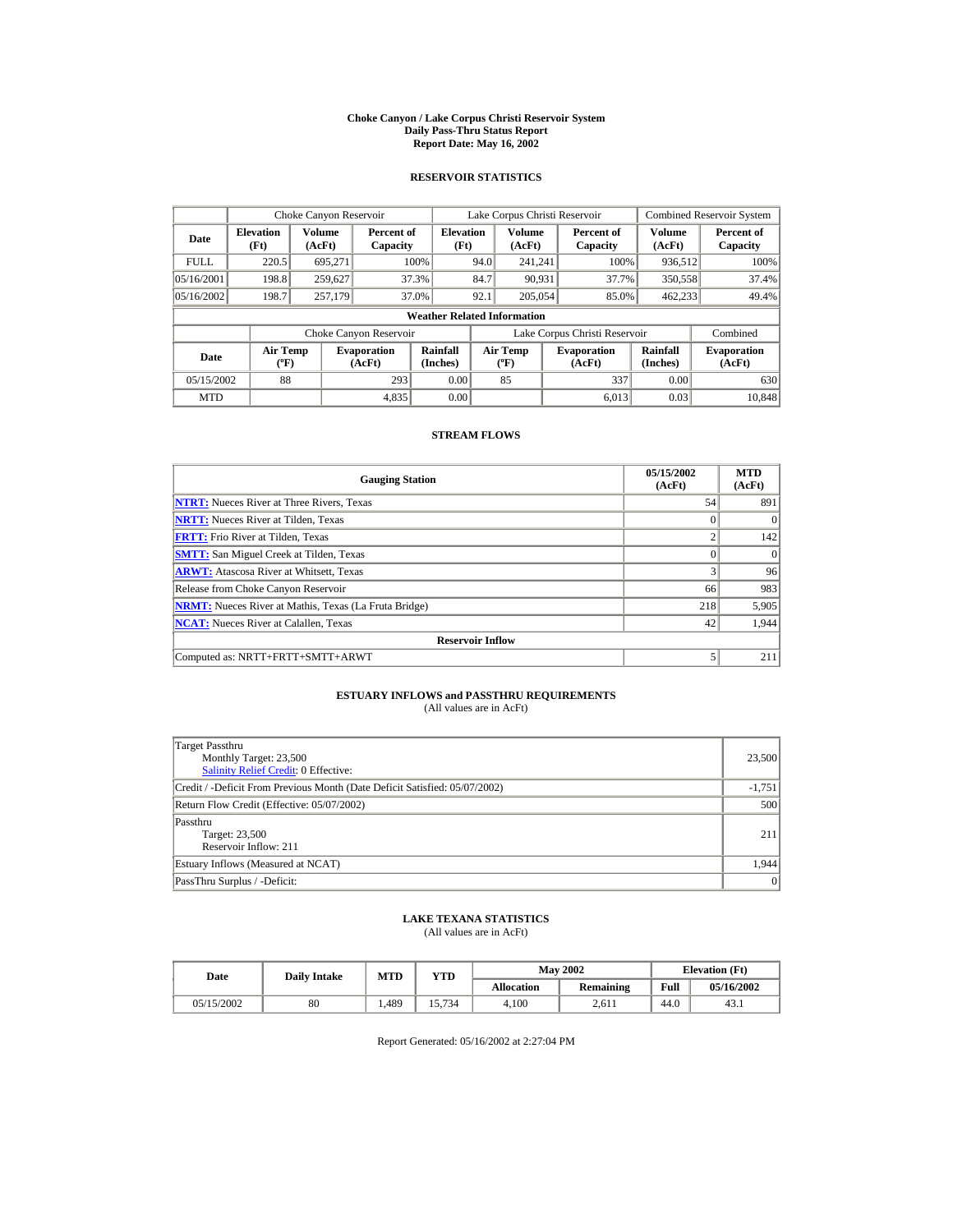#### **Choke Canyon / Lake Corpus Christi Reservoir System Daily Pass-Thru Status Report Report Date: May 17, 2002**

## **RESERVOIR STATISTICS**

|             | Choke Canyon Reservoir                      |                  |                              |                             | Lake Corpus Christi Reservoir |                                         |  |                               |                      | <b>Combined Reservoir System</b> |  |  |
|-------------|---------------------------------------------|------------------|------------------------------|-----------------------------|-------------------------------|-----------------------------------------|--|-------------------------------|----------------------|----------------------------------|--|--|
| Date        | <b>Elevation</b><br>(Ft)                    | Volume<br>(AcFt) | Percent of<br>Capacity       | <b>Elevation</b><br>(Ft)    |                               | <b>Volume</b><br>(AcFt)                 |  | Percent of<br>Capacity        | Volume<br>(AcFt)     | Percent of<br>Capacity           |  |  |
| <b>FULL</b> | 220.5                                       | 695.271          |                              | 100%                        | 94.0                          | 241.241                                 |  | 100%                          | 936,512              | 100%                             |  |  |
| 05/17/2001  | 198.8                                       | 259,483          |                              | 37.3%                       | 84.7                          | 91,052                                  |  | 37.7%                         | 350,535              | 37.4%                            |  |  |
| 05/17/2002  | 198.6                                       | 257,036          |                              | 37.0%                       | 92.1                          | 205,235                                 |  | 85.1%                         | 462,271              | 49.4%                            |  |  |
|             | <b>Weather Related Information</b>          |                  |                              |                             |                               |                                         |  |                               |                      |                                  |  |  |
|             |                                             |                  | Choke Canyon Reservoir       |                             |                               |                                         |  | Lake Corpus Christi Reservoir |                      | Combined                         |  |  |
| Date        | <b>Air Temp</b><br>$({}^{\circ}\mathrm{F})$ |                  | <b>Evaporation</b><br>(AcFt) | <b>Rainfall</b><br>(Inches) |                               | <b>Air Temp</b><br>$(^{\circ}\text{F})$ |  | <b>Evaporation</b><br>(AcFt)  | Rainfall<br>(Inches) | <b>Evaporation</b><br>(AcFt)     |  |  |
| 05/16/2002  | 95                                          |                  | 359                          | 0.44                        |                               | 91                                      |  | 442                           | 0.43                 | 801                              |  |  |
| <b>MTD</b>  |                                             |                  | 5.194                        | 0.44                        |                               |                                         |  | 6.455                         | 0.46                 | 11.649                           |  |  |

## **STREAM FLOWS**

| <b>Gauging Station</b>                                       | 05/16/2002<br>(AcFt) | <b>MTD</b><br>(AcFt) |
|--------------------------------------------------------------|----------------------|----------------------|
| <b>NTRT:</b> Nueces River at Three Rivers, Texas             | 54                   | 945                  |
| <b>NRTT:</b> Nueces River at Tilden, Texas                   |                      | $\Omega$             |
| <b>FRTT:</b> Frio River at Tilden, Texas                     |                      | 144                  |
| <b>SMTT:</b> San Miguel Creek at Tilden, Texas               |                      | $\Omega$             |
| <b>ARWT:</b> Atascosa River at Whitsett, Texas               | 4                    | 100                  |
| Release from Choke Canyon Reservoir                          | 66                   | 1,048                |
| <b>NRMT:</b> Nueces River at Mathis, Texas (La Fruta Bridge) | 208                  | 6,114                |
| <b>NCAT:</b> Nueces River at Calallen, Texas                 | 6                    | 1.949                |
| <b>Reservoir Inflow</b>                                      |                      |                      |
| Computed as: NRTT+FRTT+SMTT+ARWT                             |                      | 216                  |

# **ESTUARY INFLOWS and PASSTHRU REQUIREMENTS**<br>(All values are in AcFt)

| Target Passthru<br>Monthly Target: 23,500<br><b>Salinity Relief Credit: 0 Effective:</b> | 23,500   |
|------------------------------------------------------------------------------------------|----------|
| Credit / -Deficit From Previous Month (Date Deficit Satisfied: 05/07/2002)               | $-1,751$ |
| Return Flow Credit (Effective: 05/07/2002)                                               | 500      |
| Passthru<br>Target: 23,500<br>Reservoir Inflow: 216                                      | 216      |
| Estuary Inflows (Measured at NCAT)                                                       | 1,949    |
| PassThru Surplus / -Deficit:                                                             | 0        |

## **LAKE TEXANA STATISTICS**

(All values are in AcFt)

| Date       | <b>Daily Intake</b> | <b>MTD</b> | YTD   |                   | <b>May 2002</b> | <b>Elevation</b> (Ft) |            |
|------------|---------------------|------------|-------|-------------------|-----------------|-----------------------|------------|
|            |                     |            |       | <b>Allocation</b> | Remaining       | Full                  | 05/17/2002 |
| 05/16/2002 |                     | 1.586      | 5.831 | 4.100             | 2,514           | 44.0                  | 43.0       |

Report Generated: 05/17/2002 at 3:08:37 PM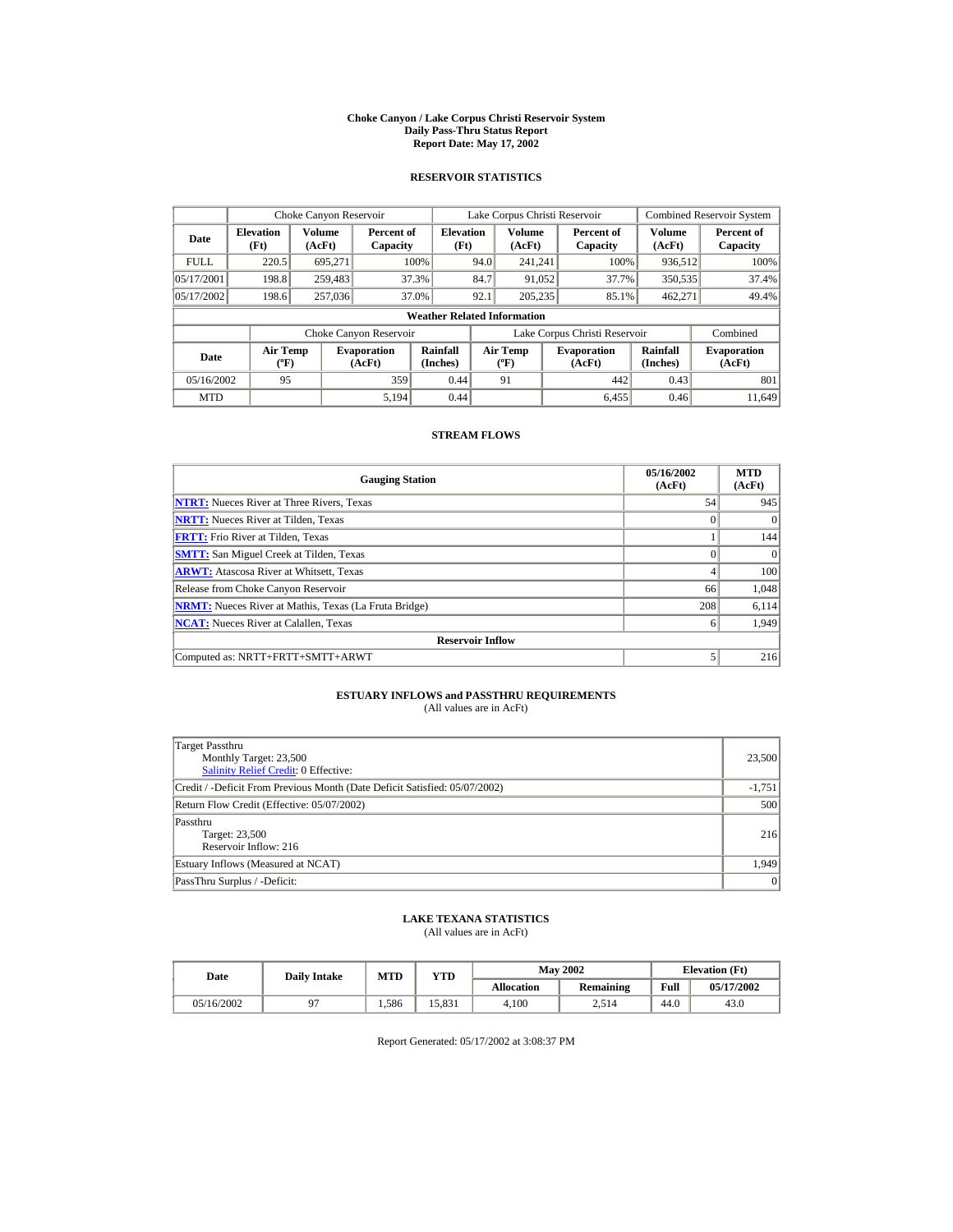#### **Choke Canyon / Lake Corpus Christi Reservoir System Daily Pass-Thru Status Report Report Date: May 18, 2002**

## **RESERVOIR STATISTICS**

|             | Choke Canyon Reservoir                      |                  |                              |                          | Lake Corpus Christi Reservoir |                                             |  |                               |                      | Combined Reservoir System    |  |  |
|-------------|---------------------------------------------|------------------|------------------------------|--------------------------|-------------------------------|---------------------------------------------|--|-------------------------------|----------------------|------------------------------|--|--|
| Date        | <b>Elevation</b><br>(Ft)                    | Volume<br>(AcFt) | Percent of<br>Capacity       | <b>Elevation</b><br>(Ft) |                               | <b>Volume</b><br>(AcFt)                     |  | Percent of<br>Capacity        | Volume<br>(AcFt)     | Percent of<br>Capacity       |  |  |
| <b>FULL</b> | 220.5                                       | 695.271          |                              | 100%                     | 94.0                          | 241.241                                     |  | 100%                          | 936,512              | 100%                         |  |  |
| 05/18/2001  | 198.8                                       | 259,194          |                              | 37.3%                    | 84.7                          | 90.688                                      |  | 37.6%                         | 349,882              | 37.4%                        |  |  |
| 05/18/2002  | 198.7                                       | 258,186          |                              | 37.1%                    | 92.2                          | 207,225                                     |  | 85.9%                         | 465,411              | 49.7%                        |  |  |
|             | <b>Weather Related Information</b>          |                  |                              |                          |                               |                                             |  |                               |                      |                              |  |  |
|             |                                             |                  | Choke Canyon Reservoir       |                          |                               |                                             |  | Lake Corpus Christi Reservoir |                      | Combined                     |  |  |
| Date        | <b>Air Temp</b><br>$({}^{\circ}\mathrm{F})$ |                  | <b>Evaporation</b><br>(AcFt) | Rainfall<br>(Inches)     |                               | <b>Air Temp</b><br>$({}^{\circ}\mathbf{F})$ |  | <b>Evaporation</b><br>(AcFt)  | Rainfall<br>(Inches) | <b>Evaporation</b><br>(AcFt) |  |  |
| 05/17/2002  | 96                                          |                  | 193                          | 1.07                     |                               | 92                                          |  | 422                           | 0.20                 | 615                          |  |  |
| <b>MTD</b>  |                                             |                  | 5,387                        | 1.51                     |                               |                                             |  | 6.877                         | 0.66                 | 12.264                       |  |  |

## **STREAM FLOWS**

| <b>Gauging Station</b>                                       | 05/17/2002<br>(AcFt) | <b>MTD</b><br>(AcFt) |
|--------------------------------------------------------------|----------------------|----------------------|
| <b>NTRT:</b> Nueces River at Three Rivers, Texas             | 60                   | 1,004                |
| <b>NRTT:</b> Nueces River at Tilden, Texas                   | $\Omega$             | $\Omega$             |
| <b>FRTT:</b> Frio River at Tilden, Texas                     |                      | 145                  |
| <b>SMTT:</b> San Miguel Creek at Tilden, Texas               | $\Omega$             | $\Omega$             |
| <b>ARWT:</b> Atascosa River at Whitsett, Texas               | 4                    | 104                  |
| Release from Choke Canyon Reservoir                          | 66                   | 1,114                |
| <b>NRMT:</b> Nueces River at Mathis, Texas (La Fruta Bridge) | 191                  | 6,304                |
| <b>NCAT:</b> Nueces River at Calallen, Texas                 | $\overline{4}$       | 1,953                |
| <b>Reservoir Inflow</b>                                      |                      |                      |
| Computed as: NRTT+FRTT+SMTT+ARWT                             | 6                    | 222                  |

# **ESTUARY INFLOWS and PASSTHRU REQUIREMENTS**<br>(All values are in AcFt)

| Target Passthru<br>Monthly Target: 23,500<br><b>Salinity Relief Credit: 0 Effective:</b> | 23,500   |
|------------------------------------------------------------------------------------------|----------|
| Credit / -Deficit From Previous Month (Date Deficit Satisfied: 05/07/2002)               | $-1,751$ |
| Return Flow Credit (Effective: 05/07/2002)                                               | 500      |
| Passthru<br>Target: 23,500<br>Reservoir Inflow: 222                                      | 222      |
| Estuary Inflows (Measured at NCAT)                                                       | 1,953    |
| PassThru Surplus / -Deficit:                                                             | 0        |

## **LAKE TEXANA STATISTICS**

(All values are in AcFt)

| Date       | <b>Daily Intake</b> | MTD   | $_{\rm VTD}$ |            | <b>May 2002</b> | <b>Elevation</b> (Ft) |            |
|------------|---------------------|-------|--------------|------------|-----------------|-----------------------|------------|
|            |                     |       |              | Allocation | Remaining       | Full                  | 05/18/2002 |
| 05/17/2002 | 1/1                 | 1.707 | 15.952       | 4.100      | 2,393           | 44.0                  | 43.0       |

Report Generated: 05/18/2002 at 8:26:19 AM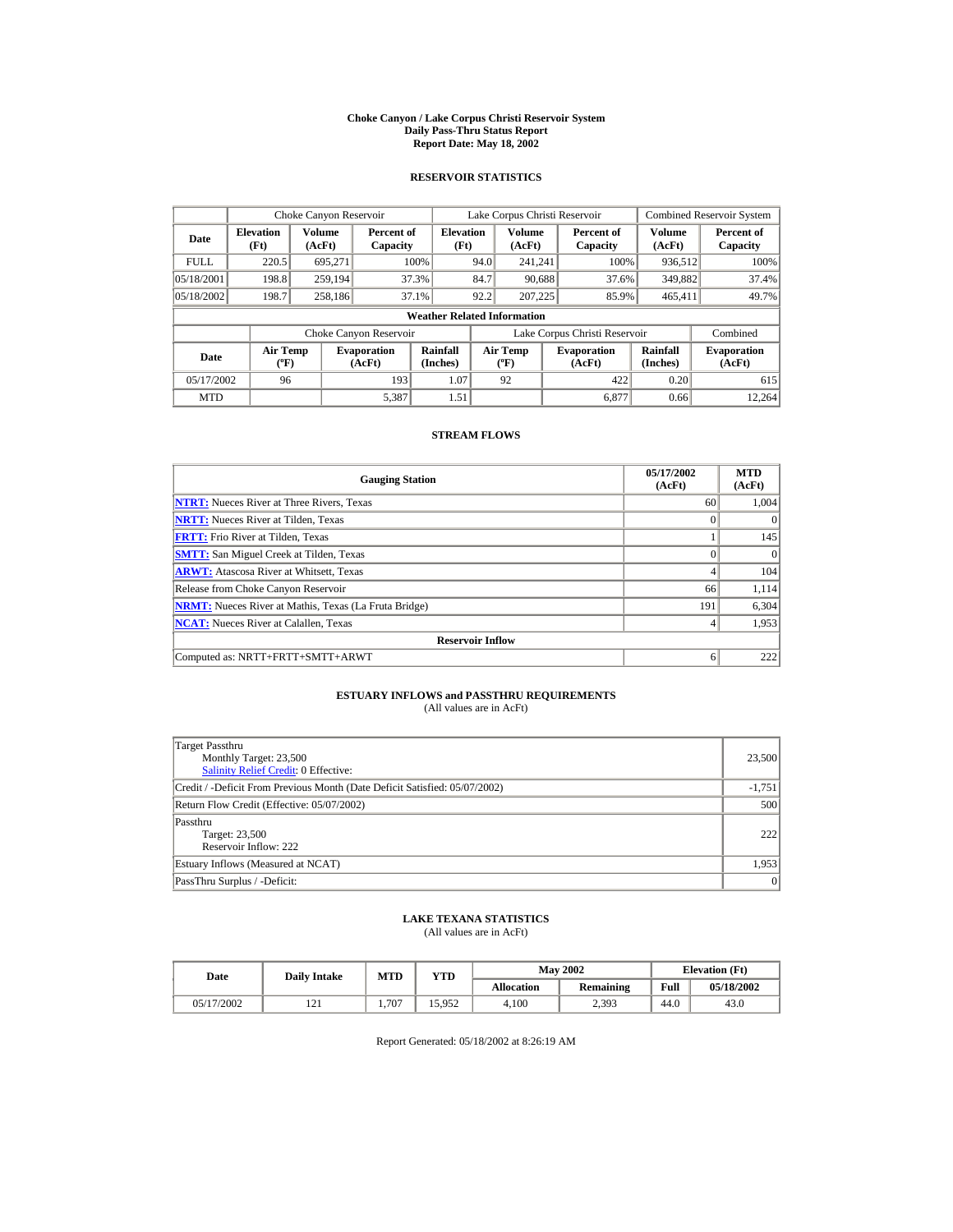#### **Choke Canyon / Lake Corpus Christi Reservoir System Daily Pass-Thru Status Report Report Date: May 19, 2002**

## **RESERVOIR STATISTICS**

|                                    | Choke Canyon Reservoir                       |         |                              |                          | Lake Corpus Christi Reservoir             |                  |  |                               |                      | <b>Combined Reservoir System</b> |
|------------------------------------|----------------------------------------------|---------|------------------------------|--------------------------|-------------------------------------------|------------------|--|-------------------------------|----------------------|----------------------------------|
| Date                               | Volume<br><b>Elevation</b><br>(Ft)<br>(AcFt) |         | Percent of<br>Capacity       | <b>Elevation</b><br>(Ft) |                                           | Volume<br>(AcFt) |  | Percent of<br>Capacity        | Volume<br>(AcFt)     | Percent of<br>Capacity           |
| <b>FULL</b>                        | 220.5                                        | 695,271 |                              | 100%                     | 94.0                                      | 241.241          |  | 100%                          | 936,512              | 100%                             |
| 05/19/2001                         | 198.8                                        | 258,762 |                              | 37.2%                    | 84.7                                      | 91,295           |  | 37.8%                         | 350,057              | 37.4%                            |
| 05/19/2002                         | 198.7                                        | 257,610 |                              | 37.1%                    | 92.1                                      | 205,958          |  | 85.4%                         | 463,568              | 49.5%                            |
| <b>Weather Related Information</b> |                                              |         |                              |                          |                                           |                  |  |                               |                      |                                  |
|                                    |                                              |         | Choke Canyon Reservoir       |                          |                                           |                  |  | Lake Corpus Christi Reservoir |                      | Combined                         |
| Date                               | <b>Air Temp</b><br>$({}^{\circ}\mathrm{F})$  |         | <b>Evaporation</b><br>(AcFt) | Rainfall<br>(Inches)     | <b>Air Temp</b><br>$({}^{\circ}\text{F})$ |                  |  | <b>Evaporation</b><br>(AcFt)  | Rainfall<br>(Inches) | <b>Evaporation</b><br>(AcFt)     |
| 05/18/2002                         | 81                                           |         | 301                          | 0.00                     |                                           | 79               |  | 379                           | 0.00                 | 680                              |
| <b>MTD</b>                         |                                              | 5,688   |                              | 1.51                     |                                           |                  |  | 7.256                         | 0.66                 | 12.944                           |

## **STREAM FLOWS**

| <b>Gauging Station</b>                                       | 05/18/2002<br>(AcFt) | <b>MTD</b><br>(AcFt) |
|--------------------------------------------------------------|----------------------|----------------------|
| <b>NTRT:</b> Nueces River at Three Rivers, Texas             | 66                   | 1,070                |
| <b>NRTT:</b> Nueces River at Tilden, Texas                   |                      |                      |
| <b>FRTT:</b> Frio River at Tilden. Texas                     |                      | 146                  |
| <b>SMTT:</b> San Miguel Creek at Tilden, Texas               | 34                   | 34                   |
| <b>ARWT:</b> Atascosa River at Whitsett, Texas               | 15                   | 119                  |
| Release from Choke Canyon Reservoir                          | 66                   | 1,179                |
| <b>NRMT:</b> Nueces River at Mathis, Texas (La Fruta Bridge) |                      | 6,304                |
| <b>NCAT:</b> Nueces River at Calallen, Texas                 | 46                   | 1,999                |
| <b>Reservoir Inflow</b>                                      |                      |                      |
| Computed as: (NTRT+FRTT+SMTT)-Release From Choke Canyon      | 35                   | 257                  |

# **ESTUARY INFLOWS and PASSTHRU REQUIREMENTS**<br>(All values are in AcFt)

| (All values are in ACFI) |  |  |
|--------------------------|--|--|
|                          |  |  |

| Target Passthru<br>Monthly Target: 23,500<br><b>Salinity Relief Credit: 0 Effective:</b> | 23,500       |
|------------------------------------------------------------------------------------------|--------------|
| Credit / -Deficit From Previous Month (Date Deficit Satisfied: 05/07/2002)               | $-1,751$     |
| Return Flow Credit (Effective: 05/07/2002)                                               | 500          |
| Passthru<br>Target: 23,500<br>Reservoir Inflow: 257                                      | 257          |
| Estuary Inflows (Measured at NCAT)                                                       | 1.999        |
| PassThru Surplus / -Deficit:                                                             | $\mathbf{0}$ |

## **LAKE TEXANA STATISTICS**

(All values are in AcFt)

| Date       | <b>Daily Intake</b> | MTD   | YTD    |                   | <b>May 2002</b>  | <b>Elevation</b> (Ft) |            |
|------------|---------------------|-------|--------|-------------------|------------------|-----------------------|------------|
|            |                     |       |        | <b>Allocation</b> | <b>Remaining</b> | Full                  | 05/19/2002 |
| 05/18/2002 | $\sqrt{1}$          | 1.828 | 16.073 | 4.100             | רמ ר<br>4.41 L   | 44.0                  | 43.0       |

Report Generated: 05/19/2002 at 1:52:15 PM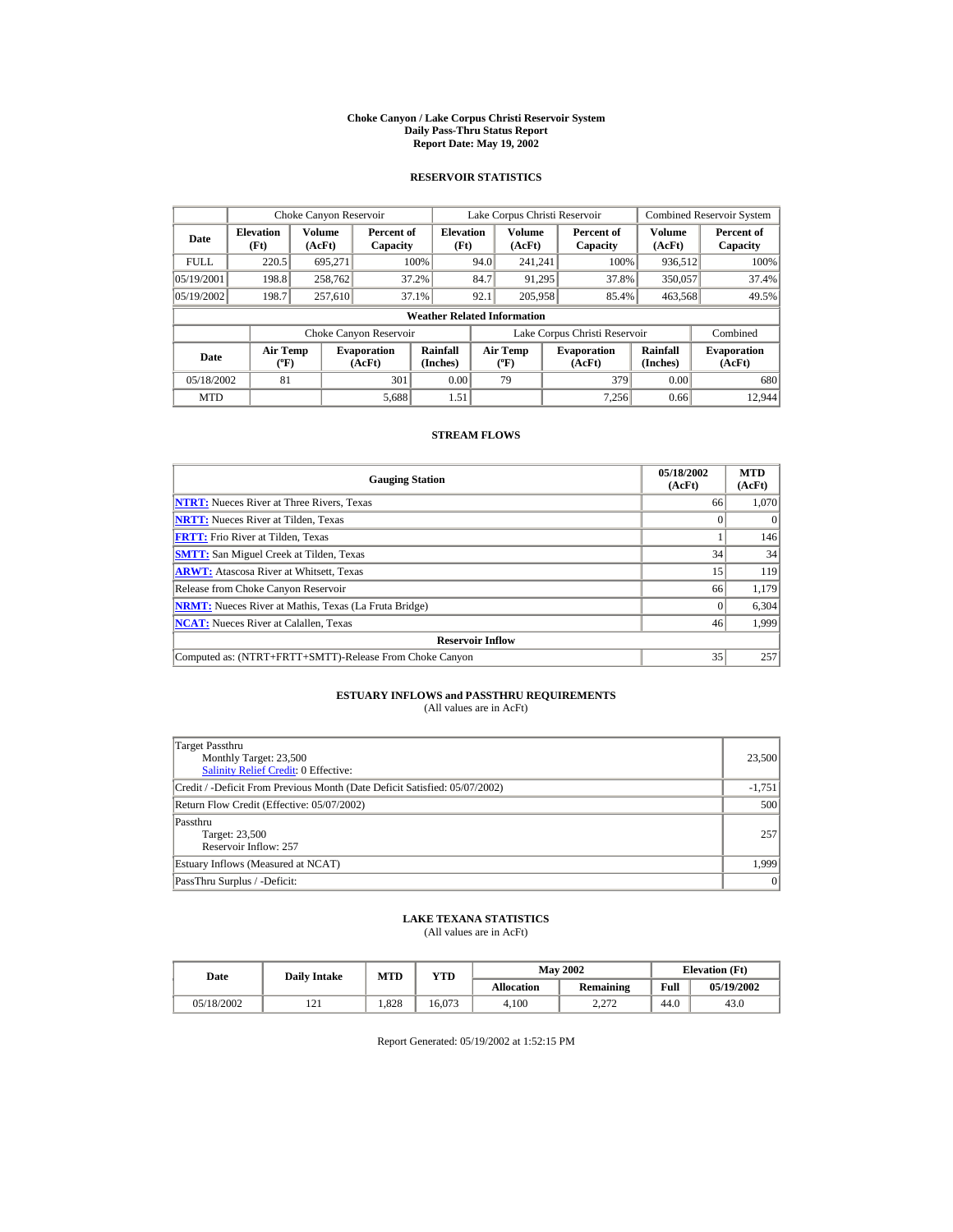#### **Choke Canyon / Lake Corpus Christi Reservoir System Daily Pass-Thru Status Report Report Date: May 20, 2002**

## **RESERVOIR STATISTICS**

|                                                      | Choke Canyon Reservoir                      |         |                              |                                    |                                           | Lake Corpus Christi Reservoir |                               | Combined Reservoir System |                              |  |
|------------------------------------------------------|---------------------------------------------|---------|------------------------------|------------------------------------|-------------------------------------------|-------------------------------|-------------------------------|---------------------------|------------------------------|--|
| Volume<br><b>Elevation</b><br>Date<br>(Ft)<br>(AcFt) |                                             |         | Percent of<br>Capacity       | <b>Elevation</b><br>(Ft)           | <b>Volume</b><br>(AcFt)                   |                               | Percent of<br>Capacity        | Volume<br>(AcFt)          | Percent of<br>Capacity       |  |
| <b>FULL</b>                                          | 220.5                                       | 695.271 |                              | 100%                               | 94.0                                      | 241.241                       | 100%                          | 936,512                   | 100%                         |  |
| 05/20/2001                                           | 198.7                                       | 258,474 |                              | 37.2%                              | 84.7                                      | 91.173                        | 37.8%                         | 349,647                   | 37.3%                        |  |
| 05/20/2002                                           | 198.6                                       | 256,892 |                              | 36.9%                              | 92.1                                      | 205,054                       | 85.0%                         | 461,946                   | 49.3%                        |  |
|                                                      |                                             |         |                              | <b>Weather Related Information</b> |                                           |                               |                               |                           |                              |  |
|                                                      |                                             |         | Choke Canyon Reservoir       |                                    |                                           |                               | Lake Corpus Christi Reservoir |                           | Combined                     |  |
| Date                                                 | <b>Air Temp</b><br>$({}^{\circ}\mathrm{F})$ |         | <b>Evaporation</b><br>(AcFt) | Rainfall<br>(Inches)               | <b>Air Temp</b><br>$({}^{\circ}\text{F})$ |                               | <b>Evaporation</b><br>(AcFt)  | Rainfall<br>(Inches)      | <b>Evaporation</b><br>(AcFt) |  |
| 05/19/2002                                           | 80                                          |         | 284                          | 0.00                               |                                           | 80                            | 316                           | 0.00                      | 600                          |  |
| <b>MTD</b>                                           |                                             |         | 5,972                        | 1.51                               |                                           |                               | 7.572                         | 0.66                      | 13.544                       |  |

## **STREAM FLOWS**

| <b>Gauging Station</b>                                       | 05/19/2002<br>(AcFt) | <b>MTD</b><br>(AcFt) |
|--------------------------------------------------------------|----------------------|----------------------|
| <b>NTRT:</b> Nueces River at Three Rivers, Texas             | 81                   | 1,151                |
| <b>NRTT:</b> Nueces River at Tilden, Texas                   | 32                   | 32                   |
| <b>FRTT:</b> Frio River at Tilden, Texas                     |                      | 146                  |
| <b>SMTT:</b> San Miguel Creek at Tilden, Texas               | 280                  | 314                  |
| <b>ARWT:</b> Atascosa River at Whitsett, Texas               | 54                   | 173                  |
| Release from Choke Canyon Reservoir                          | 66                   | 1,245                |
| <b>NRMT:</b> Nueces River at Mathis, Texas (La Fruta Bridge) | 103                  | 6,408                |
| <b>NCAT:</b> Nueces River at Calallen, Texas                 | 32                   | 2,031                |
| <b>Reservoir Inflow</b>                                      |                      |                      |
| Computed as: (NTRT+FRTT+SMTT)-Release From Choke Canyon      | 296                  | 553                  |

# **ESTUARY INFLOWS and PASSTHRU REQUIREMENTS**<br>(All values are in AcFt)

| Target Passthru<br>Monthly Target: 23,500<br>Salinity Relief Credit: 0 Effective: | 23,500   |
|-----------------------------------------------------------------------------------|----------|
| Credit / -Deficit From Previous Month (Date Deficit Satisfied: 05/07/2002)        | $-1,751$ |
| Return Flow Credit (Effective: 05/07/2002)                                        | 500      |
| Passthru<br>Target: 23,500<br>Reservoir Inflow: 553                               | 553      |
| Estuary Inflows (Measured at NCAT)                                                | 2,031    |
| PassThru Surplus / -Deficit:                                                      | 0        |

## **LAKE TEXANA STATISTICS**

(All values are in AcFt)

|  | Date       | <b>Daily Intake</b> | <b>MTD</b> | YTD    |                   | <b>May 2002</b>  | <b>Elevation</b> (Ft) |            |
|--|------------|---------------------|------------|--------|-------------------|------------------|-----------------------|------------|
|  |            |                     |            |        | <b>Allocation</b> | <b>Remaining</b> | Full                  | 05/20/2002 |
|  | 05/19/2002 | 120                 | .949       | 16.193 | 4.100             | 2.151            | 44.0                  | 43.0       |

Report Generated: 05/20/2002 at 8:27:35 AM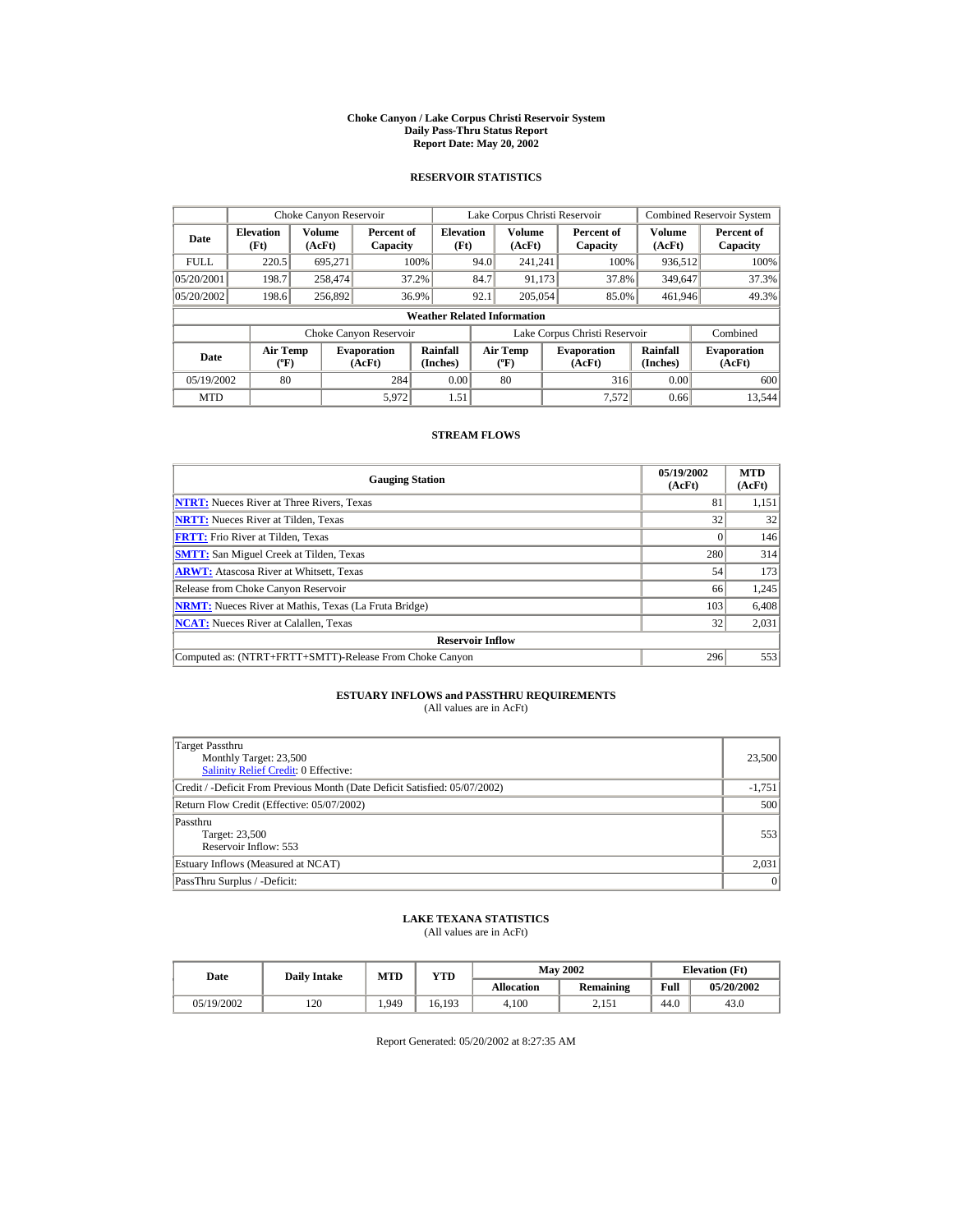#### **Choke Canyon / Lake Corpus Christi Reservoir System Daily Pass-Thru Status Report Report Date: May 21, 2002**

## **RESERVOIR STATISTICS**

|                                                      | Choke Canyon Reservoir                      |         |                              |                          | Lake Corpus Christi Reservoir               |                  |  |                               | Combined Reservoir System |                              |
|------------------------------------------------------|---------------------------------------------|---------|------------------------------|--------------------------|---------------------------------------------|------------------|--|-------------------------------|---------------------------|------------------------------|
| Volume<br><b>Elevation</b><br>Date<br>(Ft)<br>(AcFt) |                                             |         | Percent of<br>Capacity       | <b>Elevation</b><br>(Ft) |                                             | Volume<br>(AcFt) |  | Percent of<br>Capacity        | Volume<br>(AcFt)          | Percent of<br>Capacity       |
| <b>FULL</b>                                          | 220.5                                       | 695.271 |                              | 100%                     | 94.0                                        | 241.241          |  | 100%                          | 936,512                   | 100%                         |
| 05/21/2001                                           | 198.8                                       | 259,483 |                              | 37.3%                    | 84.7                                        | 91,295           |  | 37.8%                         | 350,778                   | 37.5%                        |
| 05/21/2002                                           | 198.6                                       | 256,606 |                              | 36.9%                    | 92.0                                        | 204,693          |  | 84.9%                         | 461.299                   | 49.3%                        |
| <b>Weather Related Information</b>                   |                                             |         |                              |                          |                                             |                  |  |                               |                           |                              |
|                                                      |                                             |         | Choke Canyon Reservoir       |                          |                                             |                  |  | Lake Corpus Christi Reservoir |                           | Combined                     |
| Date                                                 | <b>Air Temp</b><br>$({}^{\circ}\mathrm{F})$ |         | <b>Evaporation</b><br>(AcFt) | Rainfall<br>(Inches)     | <b>Air Temp</b><br>$({}^{\circ}\mathbf{F})$ |                  |  | <b>Evaporation</b><br>(AcFt)  | Rainfall<br>(Inches)      | <b>Evaporation</b><br>(AcFt) |
| 05/20/2002                                           | 83                                          |         | 259                          | 0.00                     |                                             | 84               |  | 357                           | 0.00                      | 616                          |
| <b>MTD</b>                                           |                                             |         | 6.231                        | 1.51                     |                                             |                  |  | 7.929                         | 0.66                      | 14.160                       |

## **STREAM FLOWS**

| <b>Gauging Station</b>                                       | 05/20/2002<br>(AcFt) | <b>MTD</b><br>(AcFt) |
|--------------------------------------------------------------|----------------------|----------------------|
| <b>NTRT:</b> Nueces River at Three Rivers, Texas             | 145                  | 1,296                |
| <b>NRTT:</b> Nueces River at Tilden, Texas                   | 488                  | 520                  |
| <b>FRTT:</b> Frio River at Tilden, Texas                     |                      | 147                  |
| <b>SMTT:</b> San Miguel Creek at Tilden, Texas               | 121                  | 435                  |
| <b>ARWT:</b> Atascosa River at Whitsett, Texas               | 139                  | 312                  |
| Release from Choke Canyon Reservoir                          | 66                   | 1,310                |
| <b>NRMT:</b> Nueces River at Mathis, Texas (La Fruta Bridge) | 199                  | 6,606                |
| <b>NCAT:</b> Nueces River at Calallen, Texas                 |                      | 2,031                |
| <b>Reservoir Inflow</b>                                      |                      |                      |
| Computed as: (NTRT+FRTT+SMTT)-Release From Choke Canyon      | 201                  | 754                  |

# **ESTUARY INFLOWS and PASSTHRU REQUIREMENTS**<br>(All values are in AcFt)

| Target Passthru<br>Monthly Target: 23,500<br><b>Salinity Relief Credit: 0 Effective:</b> | 23,500   |
|------------------------------------------------------------------------------------------|----------|
| Credit / -Deficit From Previous Month (Date Deficit Satisfied: 05/07/2002)               | $-1,751$ |
| Return Flow Credit (Effective: 05/07/2002)                                               | 500      |
| Passthru<br>Target: 23,500<br>Reservoir Inflow: 754                                      | 754      |
| Estuary Inflows (Measured at NCAT)                                                       | 2,031    |
| PassThru Surplus / -Deficit:                                                             | 0        |

## **LAKE TEXANA STATISTICS**

(All values are in AcFt)

| Date       | <b>Daily Intake</b> | MTD   | $_{\rm VTD}$ |            | <b>May 2002</b> | <b>Elevation</b> (Ft) |            |
|------------|---------------------|-------|--------------|------------|-----------------|-----------------------|------------|
|            |                     |       |              | Allocation | Remaining       | Full                  | 05/21/2002 |
| 05/20/2002 | 120                 | 2.069 | 16.314       | 4.100      | 2.031           | 44.0                  | 43.3       |

Report Generated: 05/21/2002 at 8:32:44 AM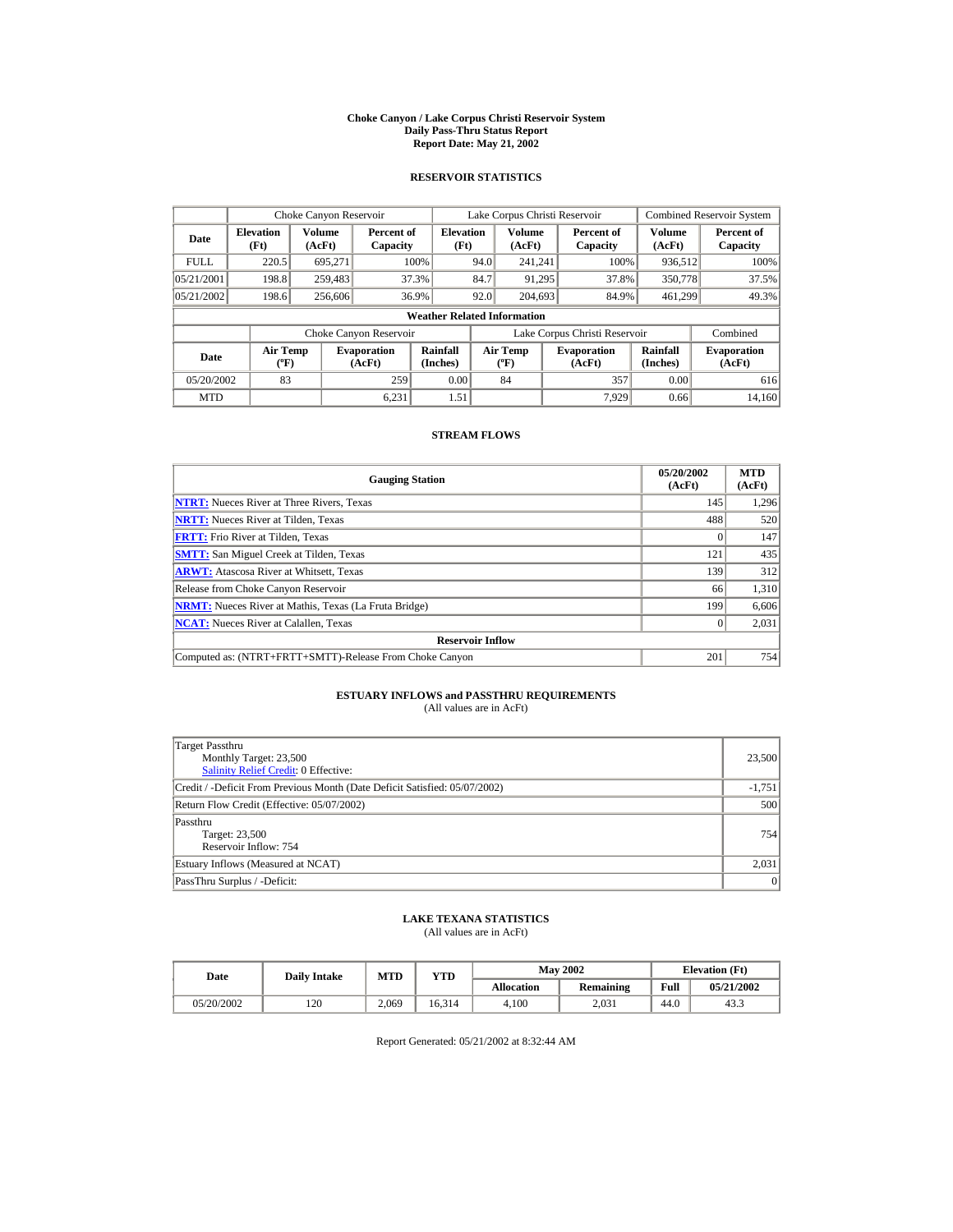#### **Choke Canyon / Lake Corpus Christi Reservoir System Daily Pass-Thru Status Report Report Date: May 22, 2002**

## **RESERVOIR STATISTICS**

|             | Choke Canyon Reservoir                      |                  |                              |                                    | Lake Corpus Christi Reservoir |                                             |  |                               |                      | <b>Combined Reservoir System</b> |
|-------------|---------------------------------------------|------------------|------------------------------|------------------------------------|-------------------------------|---------------------------------------------|--|-------------------------------|----------------------|----------------------------------|
| Date        | <b>Elevation</b><br>(Ft)                    | Volume<br>(AcFt) | Percent of<br>Capacity       | <b>Elevation</b><br>(Ft)           |                               | Volume<br>(AcFt)                            |  | Percent of<br>Capacity        | Volume<br>(AcFt)     | Percent of<br>Capacity           |
| <b>FULL</b> | 220.5                                       | 695.271          |                              | 100%                               | 94.0                          | 241.241                                     |  | 100%                          | 936,512              | 100%                             |
| 05/22/2001  | 198.8                                       | 259,194          |                              | 37.3%                              | 84.8                          | 91,783                                      |  | 38.0%                         | 350,977              | 37.5%                            |
| 05/22/2002  | 198.6                                       | 256,319          |                              | 36.9%                              | 92.0                          | 203.792                                     |  | 84.5%                         | 460,111              | 49.1%                            |
|             |                                             |                  |                              | <b>Weather Related Information</b> |                               |                                             |  |                               |                      |                                  |
|             |                                             |                  | Choke Canyon Reservoir       |                                    |                               |                                             |  | Lake Corpus Christi Reservoir |                      | Combined                         |
| Date        | <b>Air Temp</b><br>$({}^{\circ}\mathrm{F})$ |                  | <b>Evaporation</b><br>(AcFt) | Rainfall<br>(Inches)               |                               | <b>Air Temp</b><br>$({}^{\circ}\mathbf{F})$ |  | <b>Evaporation</b><br>(AcFt)  | Rainfall<br>(Inches) | <b>Evaporation</b><br>(AcFt)     |
| 05/21/2002  | 85                                          |                  | 300                          | 0.00                               |                               | 86                                          |  | 231                           | 0.00                 | 531                              |
| <b>MTD</b>  |                                             |                  | 6.531                        | 1.51                               |                               |                                             |  | 8.160                         | 0.66                 | 14.691                           |

## **STREAM FLOWS**

| <b>Gauging Station</b>                                       | 05/21/2002<br>(AcFt) | <b>MTD</b><br>(AcFt) |
|--------------------------------------------------------------|----------------------|----------------------|
| <b>NTRT:</b> Nueces River at Three Rivers, Texas             | 417                  | 1,713                |
| <b>NRTT:</b> Nueces River at Tilden, Texas                   | 871                  | 1,391                |
| <b>FRTT:</b> Frio River at Tilden, Texas                     |                      | 153                  |
| <b>SMTT:</b> San Miguel Creek at Tilden, Texas               | 30                   | 464                  |
| <b>ARWT:</b> Atascosa River at Whitsett, Texas               | 36                   | 348                  |
| Release from Choke Canyon Reservoir                          | 66                   | 1,376                |
| <b>NRMT:</b> Nueces River at Mathis, Texas (La Fruta Bridge) | 199                  | 6,805                |
| <b>NCAT:</b> Nueces River at Calallen, Texas                 |                      | 2,031                |
| <b>Reservoir Inflow</b>                                      |                      |                      |
| Computed as: (NTRT+FRTT+SMTT)-Release From Choke Canyon      | 387                  | 1,141                |

# **ESTUARY INFLOWS and PASSTHRU REQUIREMENTS**<br>(All values are in AcFt)

| Target Passthru<br>Monthly Target: 23,500<br><b>Salinity Relief Credit: 0 Effective:</b> | 23,500   |  |  |  |  |
|------------------------------------------------------------------------------------------|----------|--|--|--|--|
| Credit / -Deficit From Previous Month (Date Deficit Satisfied: 05/07/2002)               | $-1,751$ |  |  |  |  |
| Return Flow Credit (Effective: 05/07/2002)                                               |          |  |  |  |  |
| Passthru<br>Target: 23,500<br>Reservoir Inflow: 1,141                                    | 1,141    |  |  |  |  |
| Estuary Inflows (Measured at NCAT)                                                       |          |  |  |  |  |
| PassThru Surplus / -Deficit:                                                             | $-361$   |  |  |  |  |

## **LAKE TEXANA STATISTICS**

(All values are in AcFt)

| Date       | <b>Daily Intake</b> | <b>MTD</b> | YTD    |                   | <b>May 2002</b> | <b>Elevation</b> (Ft) |            |
|------------|---------------------|------------|--------|-------------------|-----------------|-----------------------|------------|
|            |                     |            |        | <b>Allocation</b> | Remaining       | Full                  | 05/22/2002 |
| 05/21/2002 | 1/1                 | 2.190      | 16.434 | 4.100             | .910            | 44.0                  | 43.3       |

Report Generated: 05/22/2002 at 8:16:02 AM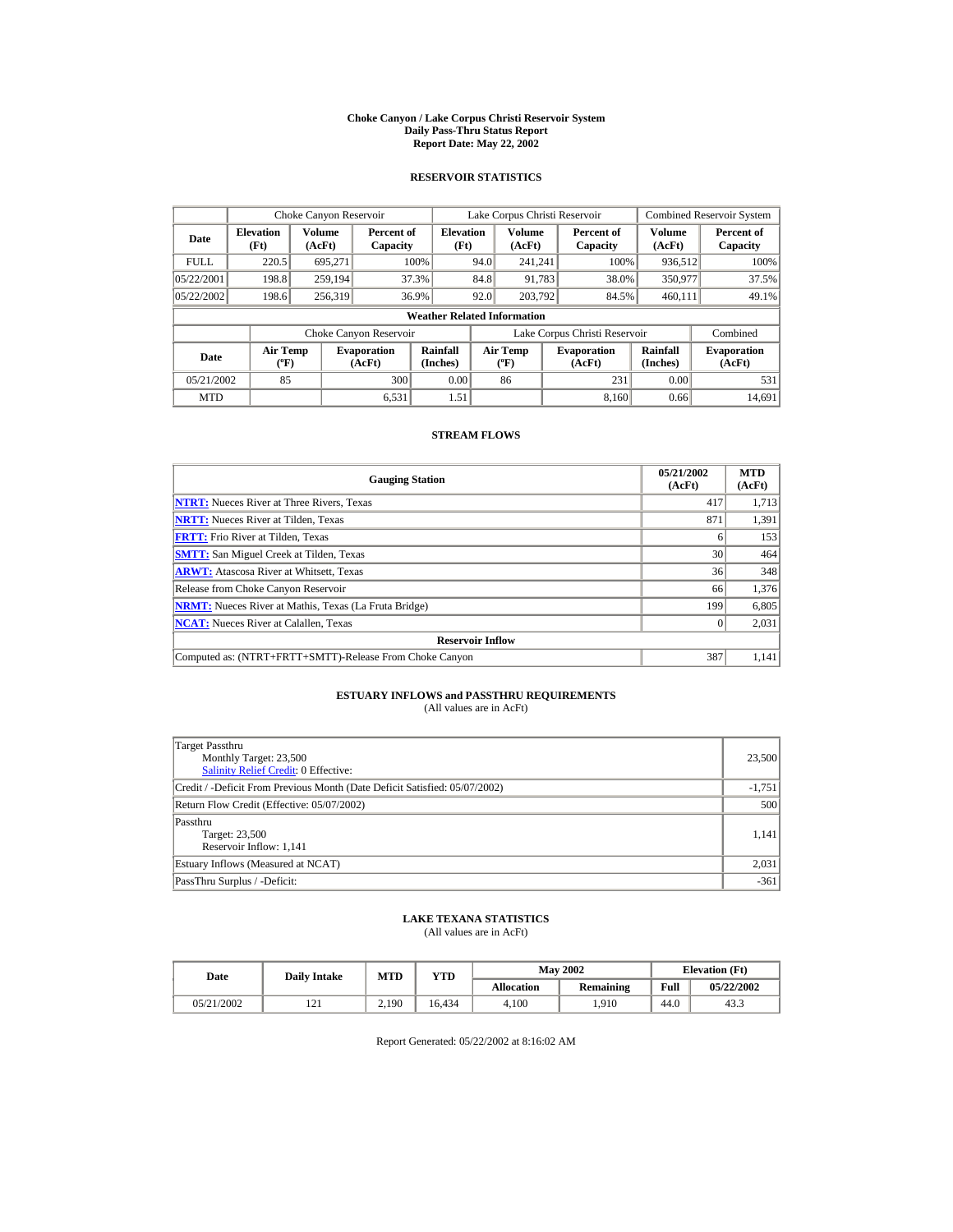#### **Choke Canyon / Lake Corpus Christi Reservoir System Daily Pass-Thru Status Report Report Date: May 23, 2002**

## **RESERVOIR STATISTICS**

|             | Choke Canyon Reservoir               |                  |                              |                                    | Lake Corpus Christi Reservoir |                                                  |  |                               |                         | <b>Combined Reservoir System</b> |  |  |
|-------------|--------------------------------------|------------------|------------------------------|------------------------------------|-------------------------------|--------------------------------------------------|--|-------------------------------|-------------------------|----------------------------------|--|--|
| Date        | <b>Elevation</b><br>(Ft)             | Volume<br>(AcFt) | Percent of<br>Capacity       | <b>Elevation</b><br>(Ft)           |                               | <b>Volume</b><br>(AcFt)                          |  | Percent of<br>Capacity        | <b>Volume</b><br>(AcFt) | Percent of<br>Capacity           |  |  |
| <b>FULL</b> | 220.5                                | 695,271          |                              | 100%                               | 94.0                          | 241.241                                          |  | 100%                          | 936,512                 | 100%                             |  |  |
| 05/23/2001  | 198.8                                | 258,762          |                              | 37.2%                              | 84.7                          | 91,173                                           |  | 37.8%                         | 349,935                 | 37.4%                            |  |  |
| 05/23/2002  | 198.6                                | 256,033          |                              | 36.8%                              | 92.0                          | 203.792                                          |  | 84.5%                         | 459,825                 | 49.1%                            |  |  |
|             |                                      |                  |                              | <b>Weather Related Information</b> |                               |                                                  |  |                               |                         |                                  |  |  |
|             |                                      |                  | Choke Canyon Reservoir       |                                    |                               |                                                  |  | Lake Corpus Christi Reservoir |                         | Combined                         |  |  |
| Date        | Air Temp<br>$({}^{\circ}\mathrm{F})$ |                  | <b>Evaporation</b><br>(AcFt) | Rainfall<br>(Inches)               |                               | <b>Air Temp</b><br>$({}^{\mathrm{o}}\mathrm{F})$ |  | <b>Evaporation</b><br>(AcFt)  | Rainfall<br>(Inches)    | <b>Evaporation</b><br>(AcFt)     |  |  |
| 05/22/2002  | 89                                   |                  | 275                          | 0.00                               |                               | 88                                               |  | 367                           | 0.00                    | 642                              |  |  |
| <b>MTD</b>  |                                      |                  | 6.806                        | 1.51                               |                               |                                                  |  | 8.527                         | 0.66                    | 15,333                           |  |  |

## **STREAM FLOWS**

| <b>Gauging Station</b>                                       | 05/22/2002<br>(AcFt) | <b>MTD</b><br>(AcFt) |
|--------------------------------------------------------------|----------------------|----------------------|
| <b>NTRT:</b> Nueces River at Three Rivers, Texas             | 1.112                | 2,825                |
| <b>NRTT:</b> Nueces River at Tilden, Texas                   | 1.000                | 2,392                |
| <b>FRTT:</b> Frio River at Tilden, Texas                     | 46                   | 198                  |
| <b>SMTT:</b> San Miguel Creek at Tilden, Texas               |                      | 474                  |
| <b>ARWT:</b> Atascosa River at Whitsett, Texas               | 22                   | 370                  |
| Release from Choke Canyon Reservoir                          | 66                   | 1,441                |
| <b>NRMT:</b> Nueces River at Mathis, Texas (La Fruta Bridge) | 185                  | 6,989                |
| <b>NCAT:</b> Nueces River at Calallen, Texas                 |                      | 2,031                |
| <b>Reservoir Inflow</b>                                      |                      |                      |
| Computed as: (NTRT+FRTT+SMTT)-Release From Choke Canyon      | 1.101                | 2,242                |

# **ESTUARY INFLOWS and PASSTHRU REQUIREMENTS**<br>(All values are in AcFt)

| Target Passthru<br>Monthly Target: 23,500<br><b>Salinity Relief Credit: 0 Effective:</b> | 23,500   |  |  |  |  |
|------------------------------------------------------------------------------------------|----------|--|--|--|--|
| Credit / -Deficit From Previous Month (Date Deficit Satisfied: 05/07/2002)               | $-1,751$ |  |  |  |  |
| Return Flow Credit (Effective: 05/07/2002)                                               |          |  |  |  |  |
| Passthru<br>Target: 23,500<br>Reservoir Inflow: 2.242                                    | 2.242    |  |  |  |  |
| Estuary Inflows (Measured at NCAT)                                                       |          |  |  |  |  |
| PassThru Surplus / -Deficit:                                                             | $-1,462$ |  |  |  |  |

## **LAKE TEXANA STATISTICS**

(All values are in AcFt)

| Date       | <b>Daily Intake</b> | <b>MTD</b><br>YTD |        |                   | <b>May 2002</b> | <b>Elevation</b> (Ft) |            |
|------------|---------------------|-------------------|--------|-------------------|-----------------|-----------------------|------------|
|            |                     |                   |        | <b>Allocation</b> | Remaining       | Full                  | 05/23/2002 |
| 05/22/2002 | 120                 | 2.310             | 16.555 | 4.100             | 1,790           | 44.0                  | 43.1       |

Report Generated: 05/23/2002 at 8:13:42 AM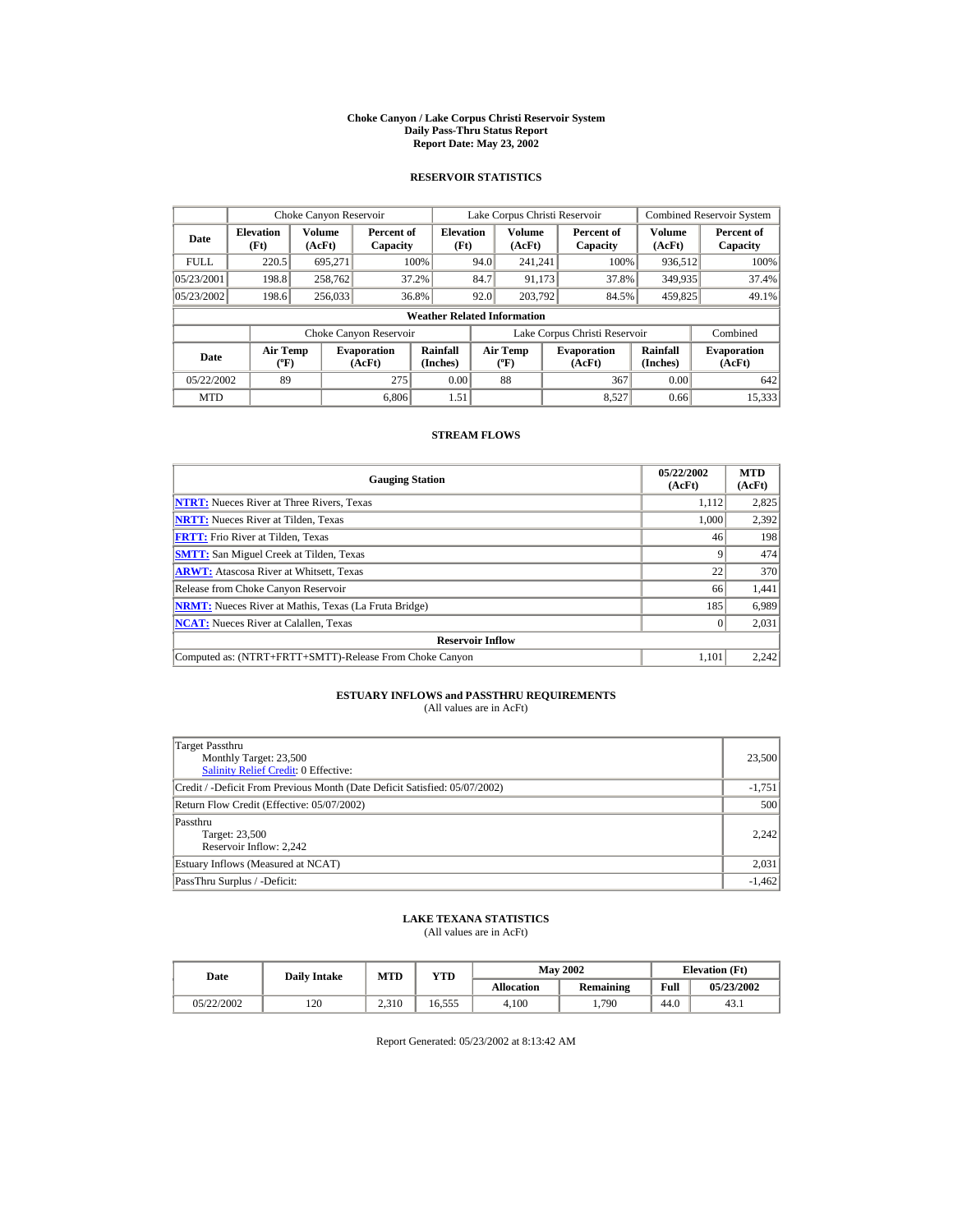#### **Choke Canyon / Lake Corpus Christi Reservoir System Daily Pass-Thru Status Report Report Date: May 24, 2002**

## **RESERVOIR STATISTICS**

|             | Choke Canyon Reservoir                      |                  |                              |                                    | Lake Corpus Christi Reservoir |                                                  |  |                               |                         | <b>Combined Reservoir System</b> |  |  |
|-------------|---------------------------------------------|------------------|------------------------------|------------------------------------|-------------------------------|--------------------------------------------------|--|-------------------------------|-------------------------|----------------------------------|--|--|
| Date        | <b>Elevation</b><br>(Ft)                    | Volume<br>(AcFt) | Percent of<br>Capacity       | <b>Elevation</b><br>(Ft)           |                               | <b>Volume</b><br>(AcFt)                          |  | Percent of<br>Capacity        | <b>Volume</b><br>(AcFt) | Percent of<br>Capacity           |  |  |
| <b>FULL</b> | 220.5                                       | 695.271          |                              | 100%                               | 94.0                          | 241.241                                          |  | 100%                          | 936,512                 | 100%                             |  |  |
| 05/24/2001  | 198.7                                       | 258,042          |                              | 37.1%                              | 84.7                          | 90,567                                           |  | 37.5%                         | 348,609                 | 37.2%                            |  |  |
| 05/24/2002  | 198.6                                       | 255,747          |                              | 36.8%                              | 92.0                          | 203.792                                          |  | 84.5%                         | 459.539                 | 49.1%                            |  |  |
|             |                                             |                  |                              | <b>Weather Related Information</b> |                               |                                                  |  |                               |                         |                                  |  |  |
|             |                                             |                  | Choke Canyon Reservoir       |                                    |                               |                                                  |  | Lake Corpus Christi Reservoir |                         | Combined                         |  |  |
| Date        | <b>Air Temp</b><br>$({}^{\circ}\mathrm{F})$ |                  | <b>Evaporation</b><br>(AcFt) | Rainfall<br>(Inches)               |                               | <b>Air Temp</b><br>$({}^{\mathrm{o}}\mathrm{F})$ |  | <b>Evaporation</b><br>(AcFt)  | Rainfall<br>(Inches)    | <b>Evaporation</b><br>(AcFt)     |  |  |
| 05/23/2002  | 86                                          |                  | 292                          | 0.00                               |                               | 88                                               |  | 388                           | 0.00                    | 680                              |  |  |
| <b>MTD</b>  |                                             |                  | 7.098                        | 1.51                               |                               |                                                  |  | 8.915                         | 0.66                    | 16.013                           |  |  |

## **STREAM FLOWS**

| <b>Gauging Station</b>                                       | 05/23/2002<br>(AcFt) | <b>MTD</b><br>(AcFt) |
|--------------------------------------------------------------|----------------------|----------------------|
| <b>NTRT:</b> Nueces River at Three Rivers, Texas             | 1.280                | 4,105                |
| <b>NRTT:</b> Nueces River at Tilden, Texas                   | 949                  | 3,341                |
| <b>FRTT:</b> Frio River at Tilden, Texas                     | 22                   | 220                  |
| <b>SMTT:</b> San Miguel Creek at Tilden, Texas               |                      | 476                  |
| <b>ARWT:</b> Atascosa River at Whitsett, Texas               | 14                   | 384                  |
| Release from Choke Canyon Reservoir                          | 66                   | 1,507                |
| <b>NRMT:</b> Nueces River at Mathis, Texas (La Fruta Bridge) | 181                  | 7,170                |
| <b>NCAT:</b> Nueces River at Calallen, Texas                 |                      | 2,031                |
| <b>Reservoir Inflow</b>                                      |                      |                      |
| Computed as: (NTRT+FRTT+SMTT)-Release From Choke Canyon      | 1.238                | 3,480                |

# **ESTUARY INFLOWS and PASSTHRU REQUIREMENTS**<br>(All values are in AcFt)

| Target Passthru<br>Monthly Target: 23,500<br><b>Salinity Relief Credit: 0 Effective:</b> | 23,500   |
|------------------------------------------------------------------------------------------|----------|
| Credit / -Deficit From Previous Month (Date Deficit Satisfied: 05/07/2002)               | $-1,751$ |
| Return Flow Credit (Effective: 05/07/2002)                                               | 500      |
| Passthru<br>Target: 23,500<br>Reservoir Inflow: 3,480                                    | 3,480    |
| Estuary Inflows (Measured at NCAT)                                                       | 2,031    |
| PassThru Surplus / -Deficit:                                                             | $-2,700$ |

## **LAKE TEXANA STATISTICS**

(All values are in AcFt)

| Date       | <b>Daily Intake</b> | MTD<br>$_{\rm VTD}$ |        | <b>May 2002</b> | <b>Elevation</b> (Ft) |      |            |
|------------|---------------------|---------------------|--------|-----------------|-----------------------|------|------------|
|            |                     |                     |        | Allocation      | Remaining             | Full | 05/24/2002 |
| 05/23/2002 | 1/1                 | 2.431               | 16.675 | 4.100           | .669                  | 44.0 | 43.0       |

Report Generated: 05/24/2002 at 8:00:55 AM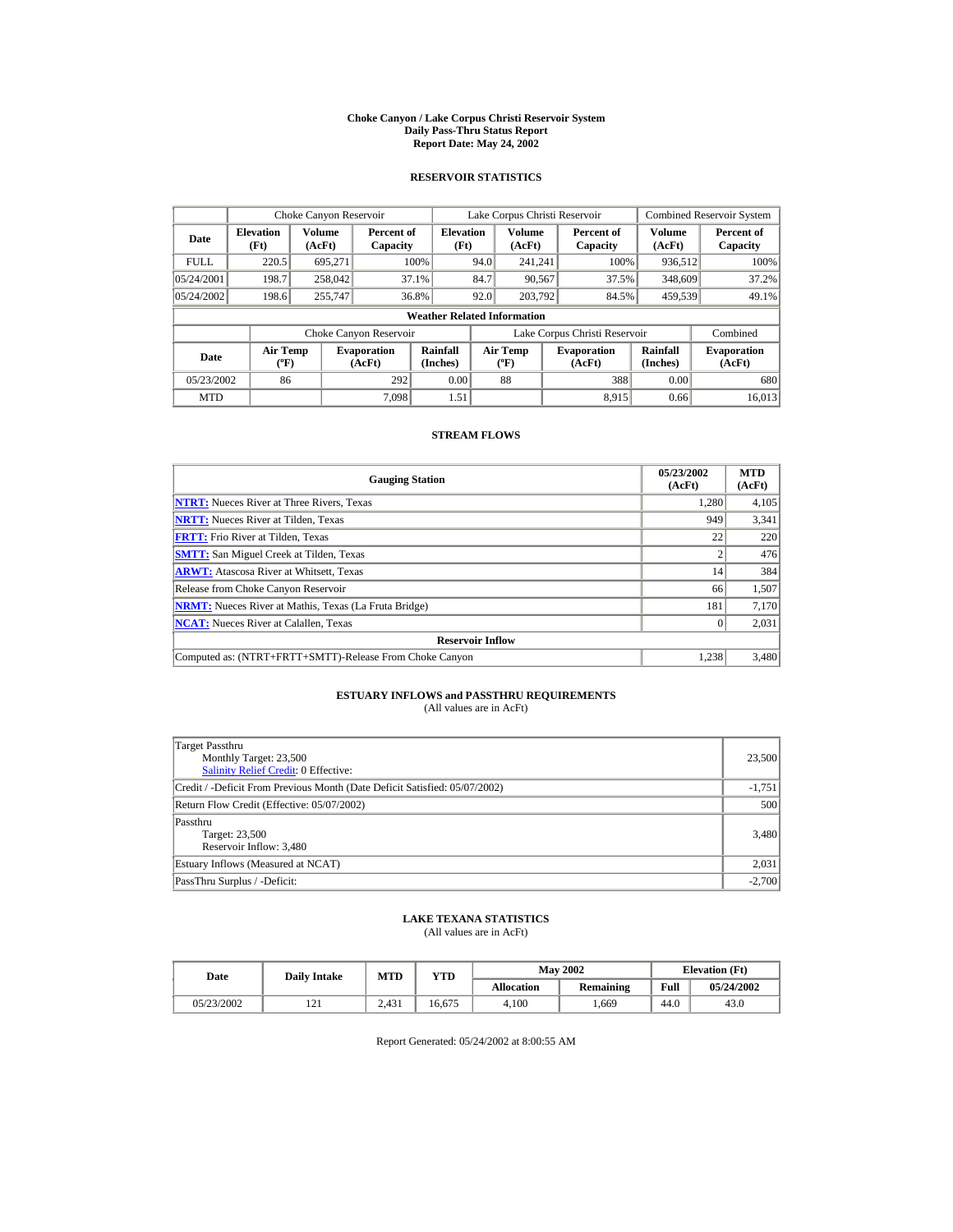#### **Choke Canyon / Lake Corpus Christi Reservoir System Daily Pass-Thru Status Report Report Date: May 25, 2002**

## **RESERVOIR STATISTICS**

|             | Choke Canyon Reservoir                |                  |                              |                                    | Lake Corpus Christi Reservoir |                                          |  |                               |                      | <b>Combined Reservoir System</b> |
|-------------|---------------------------------------|------------------|------------------------------|------------------------------------|-------------------------------|------------------------------------------|--|-------------------------------|----------------------|----------------------------------|
| Date        | <b>Elevation</b><br>(Ft)              | Volume<br>(AcFt) | Percent of<br>Capacity       | <b>Elevation</b><br>(Ft)           |                               | <b>Volume</b><br>(AcFt)                  |  | Percent of<br>Capacity        | Volume<br>(AcFt)     | Percent of<br>Capacity           |
| <b>FULL</b> | 220.5                                 | 695.271          |                              | 100%                               | 94.0                          | 241.241                                  |  | 100%                          | 936,512              | 100%                             |
| 05/25/2001  | 198.7                                 | 257,610          |                              | 37.1%                              | 84.6                          | 90,085                                   |  | 37.3%                         | 347,695              | 37.1%                            |
| 05/25/2002  | 198.5                                 | 255,318          |                              | 36.7%                              | 92.1                          | 204,874                                  |  | 84.9%                         | 460,192              | 49.1%                            |
|             |                                       |                  |                              | <b>Weather Related Information</b> |                               |                                          |  |                               |                      |                                  |
|             |                                       |                  | Choke Canyon Reservoir       |                                    |                               |                                          |  | Lake Corpus Christi Reservoir |                      | Combined                         |
| <b>Date</b> | <b>Air Temp</b><br>$({}^o\mathrm{F})$ |                  | <b>Evaporation</b><br>(AcFt) | Rainfall<br>(Inches)               |                               | <b>Air Temp</b><br>$({}^{\circ}{\rm F})$ |  | <b>Evaporation</b><br>(AcFt)  | Rainfall<br>(Inches) | <b>Evaporation</b><br>(AcFt)     |
| 05/24/2002  | 86                                    |                  | 200                          | 0.00                               |                               | 84                                       |  | 378                           | 0.00                 | 578                              |
| <b>MTD</b>  |                                       |                  | 7.298                        | 1.51                               |                               |                                          |  | 9.293                         | 0.66                 | 16.591                           |

## **STREAM FLOWS**

| <b>Gauging Station</b>                                       | 05/24/2002<br>(AcFt) | <b>MTD</b><br>(AcFt) |
|--------------------------------------------------------------|----------------------|----------------------|
| <b>NTRT:</b> Nueces River at Three Rivers, Texas             | 1.268                | 5,373                |
| <b>NRTT:</b> Nueces River at Tilden, Texas                   | 994                  | 4,335                |
| <b>FRTT:</b> Frio River at Tilden, Texas                     |                      | 231                  |
| <b>SMTT:</b> San Miguel Creek at Tilden, Texas               | $\Omega$             | 476                  |
| <b>ARWT:</b> Atascosa River at Whitsett, Texas               | 10                   | 393                  |
| Release from Choke Canyon Reservoir                          | 66                   | 1,572                |
| <b>NRMT:</b> Nueces River at Mathis, Texas (La Fruta Bridge) | 183                  | 7,352                |
| <b>NCAT:</b> Nueces River at Calallen, Texas                 |                      | 2,031                |
| <b>Reservoir Inflow</b>                                      |                      |                      |
| Computed as: (NTRT+FRTT+SMTT)-Release From Choke Canyon      | 1.214                | 4,694                |

# **ESTUARY INFLOWS and PASSTHRU REQUIREMENTS**<br>(All values are in AcFt)

| Target Passthru<br>Monthly Target: 23,500<br><b>Salinity Relief Credit: 0 Effective:</b> | 23,500   |
|------------------------------------------------------------------------------------------|----------|
| Credit / -Deficit From Previous Month (Date Deficit Satisfied: 05/07/2002)               | $-1,751$ |
| Return Flow Credit (Effective: 05/07/2002)                                               | 500      |
| Passthru<br>Target: 23,500<br>Reservoir Inflow: 4,694                                    | 4.694    |
| Estuary Inflows (Measured at NCAT)                                                       | 2,031    |
| PassThru Surplus / -Deficit:                                                             | $-3,914$ |

## **LAKE TEXANA STATISTICS**

(All values are in AcFt)

| Date       |               | MTD<br>YTD<br><b>Daily Intake</b> |        |            | <b>May 2002</b> | <b>Elevation</b> (Ft) |            |
|------------|---------------|-----------------------------------|--------|------------|-----------------|-----------------------|------------|
|            |               |                                   |        | Allocation | Remaining       | Full                  | 05/25/2002 |
| 05/24/2002 | $\sim$<br>194 | 2.562                             | 16.807 | 4.100      | . . 538         | 44.0                  | 43.0       |

Report Generated: 05/25/2002 at 8:34:52 AM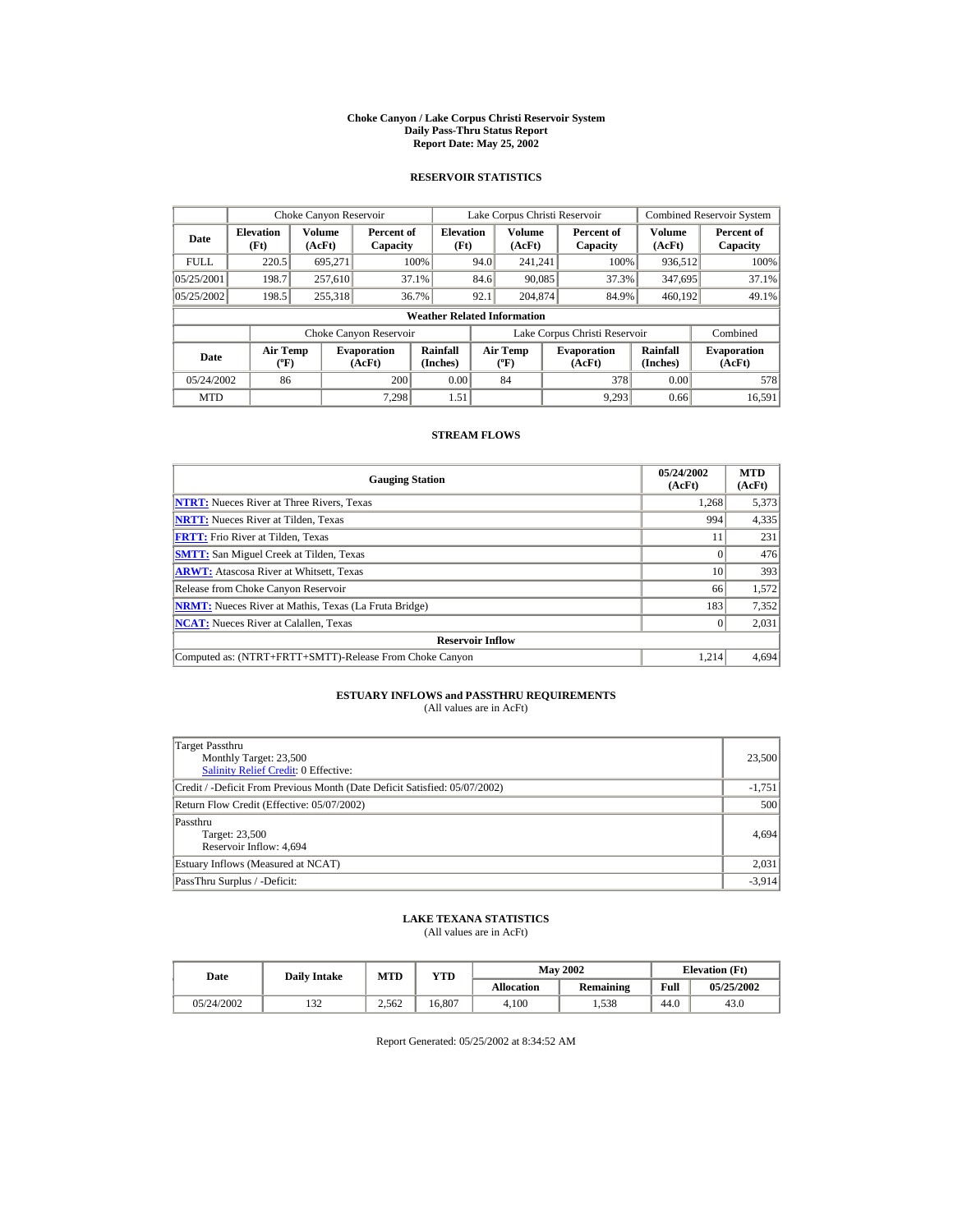#### **Choke Canyon / Lake Corpus Christi Reservoir System Daily Pass-Thru Status Report Report Date: May 26, 2002**

## **RESERVOIR STATISTICS**

|             | Choke Canyon Reservoir         |                  |                              |                                    | Lake Corpus Christi Reservoir |                                   |  |                               |                         | <b>Combined Reservoir System</b> |
|-------------|--------------------------------|------------------|------------------------------|------------------------------------|-------------------------------|-----------------------------------|--|-------------------------------|-------------------------|----------------------------------|
| Date        | <b>Elevation</b><br>(Ft)       | Volume<br>(AcFt) | Percent of<br>Capacity       | <b>Elevation</b><br>(Ft)           |                               | <b>Volume</b><br>(AcFt)           |  | Percent of<br>Capacity        | <b>Volume</b><br>(AcFt) | Percent of<br>Capacity           |
| <b>FULL</b> | 220.5                          | 695.271          |                              | 100%                               | 94.0                          | 241.241                           |  | 100%                          | 936,512                 | 100%                             |
| 05/26/2001  | 198.7                          | 257,179          |                              | 37.0%                              | 84.6                          | 90.205                            |  | 37.4%                         | 347.384                 | 37.1%                            |
| 05/26/2002  | 198.5                          | 254,747          |                              | 36.6%                              | 92.1                          | 205,777                           |  | 85.3%                         | 460.524                 | 49.2%                            |
|             |                                |                  |                              | <b>Weather Related Information</b> |                               |                                   |  |                               |                         |                                  |
|             |                                |                  | Choke Canyon Reservoir       |                                    |                               |                                   |  | Lake Corpus Christi Reservoir |                         | Combined                         |
| Date        | Air Temp<br>$({}^o\mathrm{F})$ |                  | <b>Evaporation</b><br>(AcFt) | Rainfall<br>(Inches)               |                               | Air Temp<br>$({}^{\circ}{\rm F})$ |  | <b>Evaporation</b><br>(AcFt)  | Rainfall<br>(Inches)    | <b>Evaporation</b><br>(AcFt)     |
| 05/25/2002  | 92                             |                  | 274                          | 0.00                               |                               | 89                                |  | 358                           | 0.00                    | 632                              |
| <b>MTD</b>  |                                |                  | 7,572                        | 1.51                               |                               |                                   |  | 9,651                         | 0.66                    | 17.223                           |

## **STREAM FLOWS**

| <b>Gauging Station</b>                                       | 05/25/2002<br>(AcFt) | <b>MTD</b><br>(AcFt) |
|--------------------------------------------------------------|----------------------|----------------------|
| <b>NTRT:</b> Nueces River at Three Rivers, Texas             | 1,312                | 6,685                |
| <b>NRTT:</b> Nueces River at Tilden, Texas                   | 1.072                | 5,407                |
| <b>FRTT:</b> Frio River at Tilden, Texas                     |                      | 239                  |
| <b>SMTT:</b> San Miguel Creek at Tilden, Texas               |                      | 476                  |
| <b>ARWT:</b> Atascosa River at Whitsett, Texas               |                      | 401                  |
| Release from Choke Canyon Reservoir                          | 66                   | 1,638                |
| <b>NRMT:</b> Nueces River at Mathis, Texas (La Fruta Bridge) | 183                  | 7,535                |
| <b>NCAT:</b> Nueces River at Calallen, Texas                 |                      | 2,031                |
| <b>Reservoir Inflow</b>                                      |                      |                      |
| Computed as: (NTRT+FRTT+SMTT)-Release From Choke Canyon      | 1,255                | 5,949                |

# **ESTUARY INFLOWS and PASSTHRU REQUIREMENTS**<br>(All values are in AcFt)

| Target Passthru<br>Monthly Target: 23,500<br><b>Salinity Relief Credit: 0 Effective:</b> | 23,500   |
|------------------------------------------------------------------------------------------|----------|
| Credit / -Deficit From Previous Month (Date Deficit Satisfied: 05/07/2002)               | $-1,751$ |
| Return Flow Credit (Effective: 05/07/2002)                                               | 500      |
| Passthru<br>Target: 23,500<br>Reservoir Inflow: 5,949                                    | 5,949    |
| Estuary Inflows (Measured at NCAT)                                                       | 2,031    |
| PassThru Surplus / -Deficit:                                                             | $-5,169$ |

## **LAKE TEXANA STATISTICS**

(All values are in AcFt)

| Date       | <b>Daily Intake</b> | MTD   | $_{\rm VTD}$ |            | <b>May 2002</b> | <b>Elevation</b> (Ft) |            |  |
|------------|---------------------|-------|--------------|------------|-----------------|-----------------------|------------|--|
|            |                     |       |              | Allocation | Remaining       | Full                  | 05/26/2002 |  |
| 05/25/2002 | 138                 | 2.701 | 16.945       | 4.100      | 1,399           | 44.0                  | 43.0       |  |

Report Generated: 05/26/2002 at 8:44:21 AM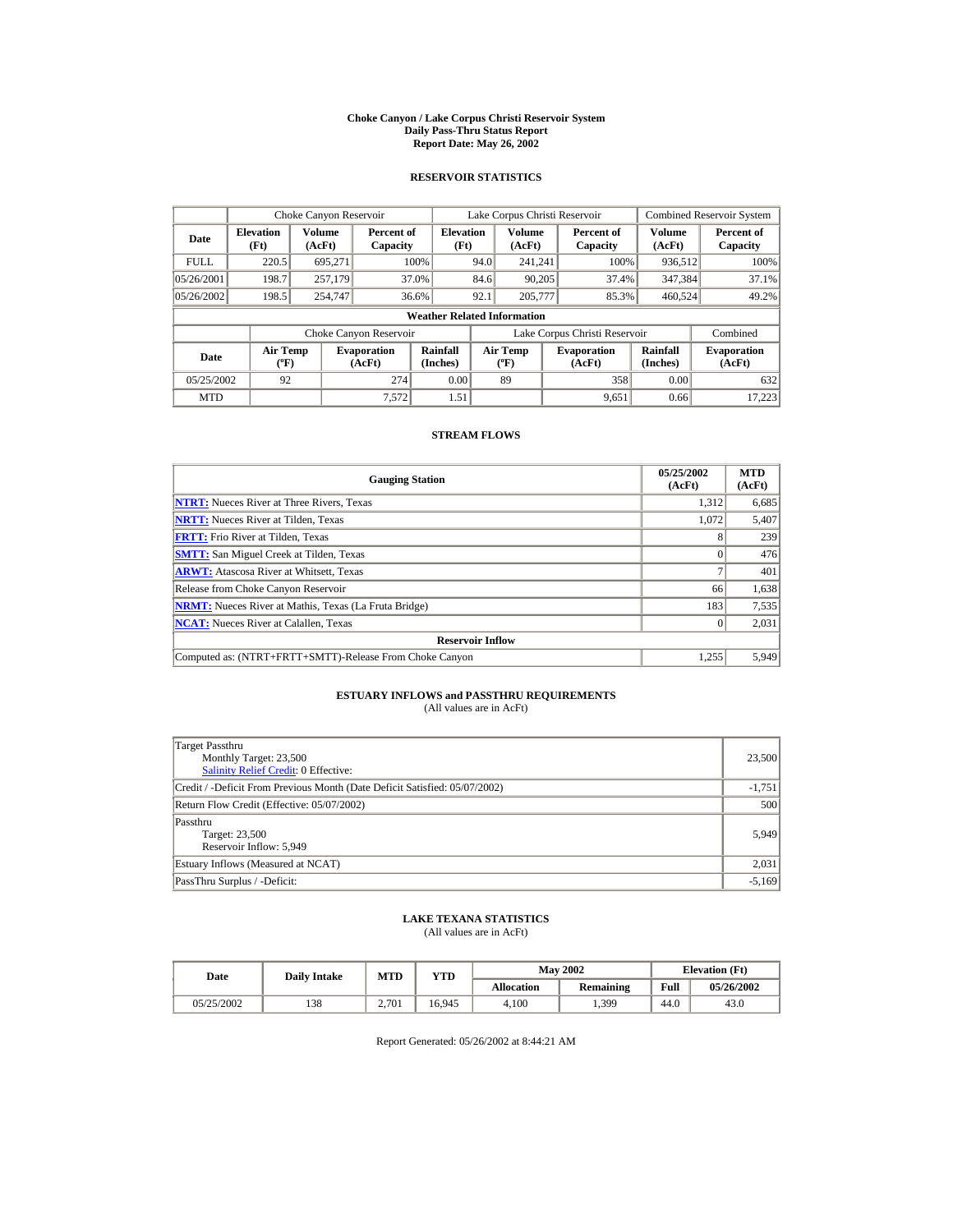#### **Choke Canyon / Lake Corpus Christi Reservoir System Daily Pass-Thru Status Report Report Date: May 27, 2002**

## **RESERVOIR STATISTICS**

|             | Choke Canyon Reservoir                      |                  |                              |                                    | Lake Corpus Christi Reservoir |                                           |  |                               |                      | <b>Combined Reservoir System</b> |
|-------------|---------------------------------------------|------------------|------------------------------|------------------------------------|-------------------------------|-------------------------------------------|--|-------------------------------|----------------------|----------------------------------|
| Date        | <b>Elevation</b><br>(Ft)                    | Volume<br>(AcFt) | Percent of<br>Capacity       | <b>Elevation</b><br>(Ft)           |                               | Volume<br>(AcFt)                          |  | Percent of<br>Capacity        | Volume<br>(AcFt)     | Percent of<br>Capacity           |
| <b>FULL</b> | 220.5                                       | 695,271          |                              | 100%                               | 94.0                          | 241.241                                   |  | 100%                          | 936,512              | 100%                             |
| 05/27/2001  | 198.6                                       | 256,892          |                              | 36.9%                              | 84.6                          | 90,326                                    |  | 37.4%                         | 347.218              | 37.1%                            |
| 05/27/2002  | 198.5                                       | 254,462          |                              | 36.6%                              | 92.1                          | 205,958                                   |  | 85.4%                         | 460,420              | 49.2%                            |
|             |                                             |                  |                              | <b>Weather Related Information</b> |                               |                                           |  |                               |                      |                                  |
|             |                                             |                  | Choke Canyon Reservoir       |                                    |                               |                                           |  | Lake Corpus Christi Reservoir |                      | Combined                         |
| Date        | <b>Air Temp</b><br>$({}^{\circ}\mathrm{F})$ |                  | <b>Evaporation</b><br>(AcFt) | Rainfall<br>(Inches)               |                               | <b>Air Temp</b><br>$({}^{\circ}\text{F})$ |  | <b>Evaporation</b><br>(AcFt)  | Rainfall<br>(Inches) | <b>Evaporation</b><br>(AcFt)     |
| 05/26/2002  | 92                                          |                  | 291                          | 0.00                               |                               | 91                                        |  | 379                           | 0.00                 | 670                              |
| <b>MTD</b>  |                                             |                  | 7.863                        | 1.51                               |                               |                                           |  | 10.030                        | 0.66                 | 17.893                           |

## **STREAM FLOWS**

| <b>Gauging Station</b>                                       | 05/26/2002<br>(AcFt) | <b>MTD</b><br>(AcFt) |
|--------------------------------------------------------------|----------------------|----------------------|
| <b>NTRT:</b> Nueces River at Three Rivers, Texas             | 1,391                | 8,077                |
| <b>NRTT:</b> Nueces River at Tilden, Texas                   | 1.118                | 6,525                |
| <b>FRTT:</b> Frio River at Tilden, Texas                     |                      | 245                  |
| <b>SMTT:</b> San Miguel Creek at Tilden, Texas               |                      | 476                  |
| <b>ARWT:</b> Atascosa River at Whitsett, Texas               | n                    | 406                  |
| Release from Choke Canyon Reservoir                          | 66                   | 1,703                |
| <b>NRMT:</b> Nueces River at Mathis, Texas (La Fruta Bridge) | 183                  | 7,718                |
| <b>NCAT:</b> Nueces River at Calallen, Texas                 |                      | 2,032                |
| <b>Reservoir Inflow</b>                                      |                      |                      |
| Computed as: (NTRT+FRTT+SMTT)-Release From Choke Canyon      | 1,333                | 7,281                |

# **ESTUARY INFLOWS and PASSTHRU REQUIREMENTS**<br>(All values are in AcFt)

| Target Passthru<br>Monthly Target: 23,500<br>Salinity Relief Credit: 0 Effective: | 23,500   |
|-----------------------------------------------------------------------------------|----------|
| Credit / -Deficit From Previous Month (Date Deficit Satisfied: 05/07/2002)        | $-1,751$ |
| Return Flow Credit (Effective: 05/07/2002)                                        | 500      |
| Passthru<br>Target: 23,500<br>Reservoir Inflow: 7.281                             | 7.281    |
| Estuary Inflows (Measured at NCAT)                                                | 2,032    |
| PassThru Surplus / -Deficit:                                                      | $-6,501$ |

## **LAKE TEXANA STATISTICS**

(All values are in AcFt)

| Date       | <b>Daily Intake</b> |       | <b>May 2002</b><br>MTD<br>$_{\rm VTD}$ |            |           | <b>Elevation</b> (Ft) |            |
|------------|---------------------|-------|----------------------------------------|------------|-----------|-----------------------|------------|
|            |                     |       |                                        | Allocation | Remaining | Full                  | 05/27/2002 |
| 05/26/2002 | 139                 | 2.840 | 0.7084                                 | 4.100      | .260      | 44.0                  | 43.0       |

Report Generated: 05/27/2002 at 8:16:31 AM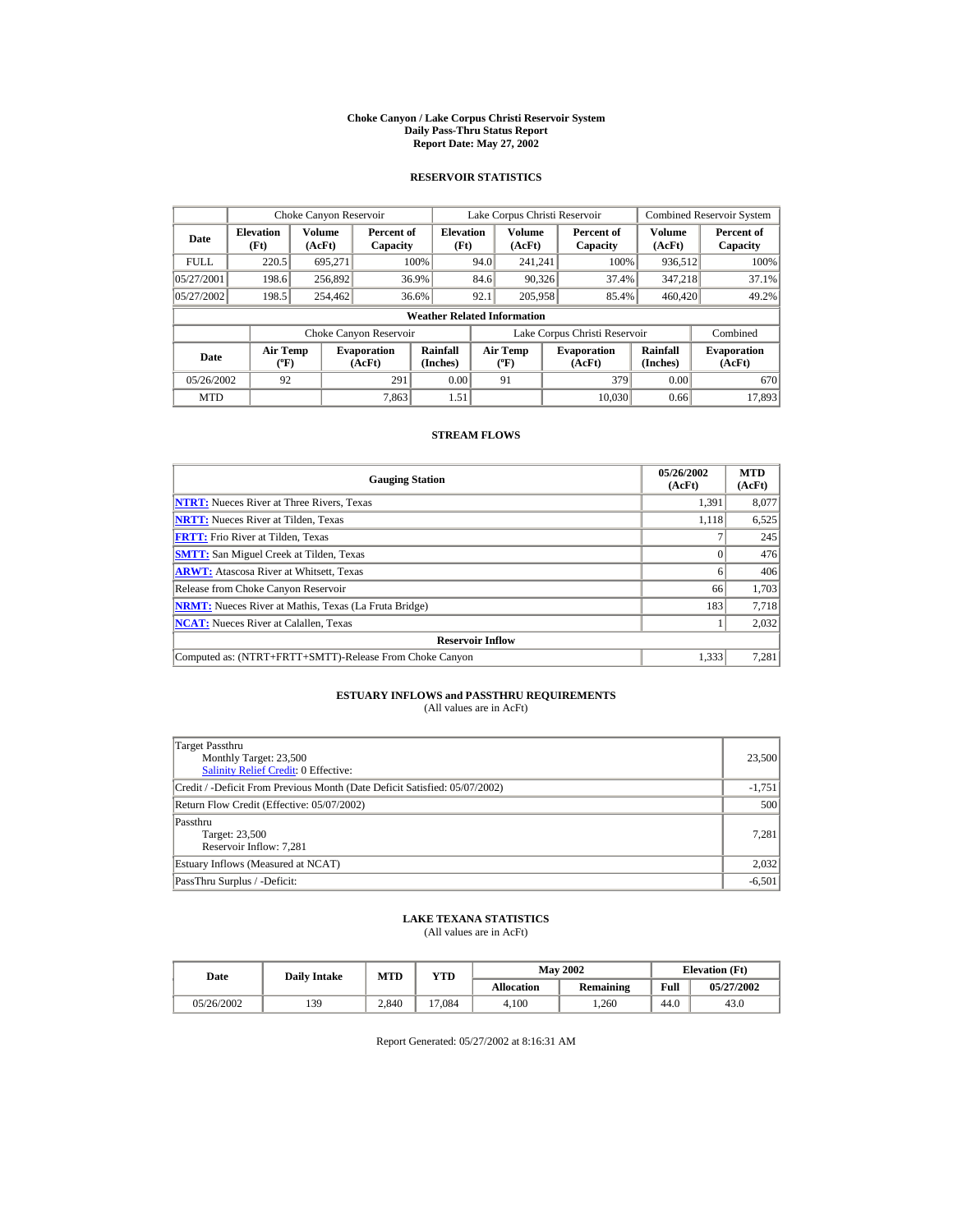#### **Choke Canyon / Lake Corpus Christi Reservoir System Daily Pass-Thru Status Report Report Date: May 28, 2002**

## **RESERVOIR STATISTICS**

|             | Choke Canyon Reservoir                      |                  |                              |                                    | Lake Corpus Christi Reservoir |                                             |  |                               |                      | Combined Reservoir System    |
|-------------|---------------------------------------------|------------------|------------------------------|------------------------------------|-------------------------------|---------------------------------------------|--|-------------------------------|----------------------|------------------------------|
| Date        | <b>Elevation</b><br>(Ft)                    | Volume<br>(AcFt) | Percent of<br>Capacity       | <b>Elevation</b><br>(Ft)           |                               | Volume<br>(AcFt)                            |  | Percent of<br>Capacity        | Volume<br>(AcFt)     | Percent of<br>Capacity       |
| <b>FULL</b> | 220.5                                       | 695.271          |                              | 100%                               | 94.0                          | 241.241                                     |  | 100%                          | 936,512              | 100%                         |
| 05/28/2001  | 198.6                                       | 256,462          |                              | 36.9%                              | 84.6                          | 89,845                                      |  | 37.2%                         | 346,307              | 37.0%                        |
| 05/28/2002  | 198.4                                       | 254,177          |                              | 36.6%                              | 92.1                          | 206,501                                     |  | 85.6%                         | 460.678              | 49.2%                        |
|             |                                             |                  |                              | <b>Weather Related Information</b> |                               |                                             |  |                               |                      |                              |
|             |                                             |                  | Choke Canyon Reservoir       |                                    |                               |                                             |  | Lake Corpus Christi Reservoir |                      | Combined                     |
| Date        | <b>Air Temp</b><br>$({}^{\circ}\mathrm{F})$ |                  | <b>Evaporation</b><br>(AcFt) | Rainfall<br>(Inches)               |                               | <b>Air Temp</b><br>$({}^{\circ}\mathbf{F})$ |  | <b>Evaporation</b><br>(AcFt)  | Rainfall<br>(Inches) | <b>Evaporation</b><br>(AcFt) |
| 05/27/2002  | 95                                          |                  | 323                          | 0.00                               |                               | 91                                          |  | 432                           | 0.00                 | 755                          |
| <b>MTD</b>  |                                             |                  | 8.186                        | 1.51                               |                               |                                             |  | 10.462                        | 0.66                 | 18.648                       |

## **STREAM FLOWS**

| <b>Gauging Station</b>                                       | 05/27/2002<br>(AcFt) | <b>MTD</b><br>(AcFt) |
|--------------------------------------------------------------|----------------------|----------------------|
| <b>NTRT:</b> Nueces River at Three Rivers, Texas             | 1,455                | 9,532                |
| <b>NRTT:</b> Nueces River at Tilden, Texas                   | 1.052                | 7,577                |
| <b>FRTT:</b> Frio River at Tilden, Texas                     |                      | 250                  |
| <b>SMTT:</b> San Miguel Creek at Tilden, Texas               |                      | 476                  |
| <b>ARWT:</b> Atascosa River at Whitsett, Texas               |                      | 410                  |
| Release from Choke Canyon Reservoir                          | 66                   | 1,769                |
| <b>NRMT:</b> Nueces River at Mathis, Texas (La Fruta Bridge) | 439                  | 8,156                |
| <b>NCAT:</b> Nueces River at Calallen, Texas                 |                      | 2,032                |
| <b>Reservoir Inflow</b>                                      |                      |                      |
| Computed as: (NTRT+FRTT+SMTT)-Release From Choke Canyon      | 1.394                | 8,675                |

# **ESTUARY INFLOWS and PASSTHRU REQUIREMENTS**<br>(All values are in AcFt)

| Target Passthru<br>Monthly Target: 23,500<br><b>Salinity Relief Credit: 0 Effective:</b> | 23,500   |
|------------------------------------------------------------------------------------------|----------|
| Credit / -Deficit From Previous Month (Date Deficit Satisfied: 05/07/2002)               | $-1,751$ |
| Return Flow Credit (Effective: 05/07/2002)                                               | 500      |
| Passthru<br>Target: 23,500<br>Reservoir Inflow: 8,675                                    | 8,675    |
| Estuary Inflows (Measured at NCAT)                                                       | 2,032    |
| PassThru Surplus / -Deficit:                                                             | $-7,894$ |

## **LAKE TEXANA STATISTICS**

(All values are in AcFt)

| Date       | <b>Daily Intake</b> | <b>May 2002</b><br><b>MTD</b><br>YTD |                  |                   | <b>Elevation</b> (Ft) |      |            |
|------------|---------------------|--------------------------------------|------------------|-------------------|-----------------------|------|------------|
|            |                     |                                      |                  | <b>Allocation</b> | Remaining             | Full | 05/28/2002 |
| 05/27/2002 | 139                 | 2.979                                | 17,002<br>ل کے گ | 4.100             | 121<br>$1.1 \div 1$   | 44.0 | 43.0       |

Report Generated: 05/28/2002 at 8:26:33 AM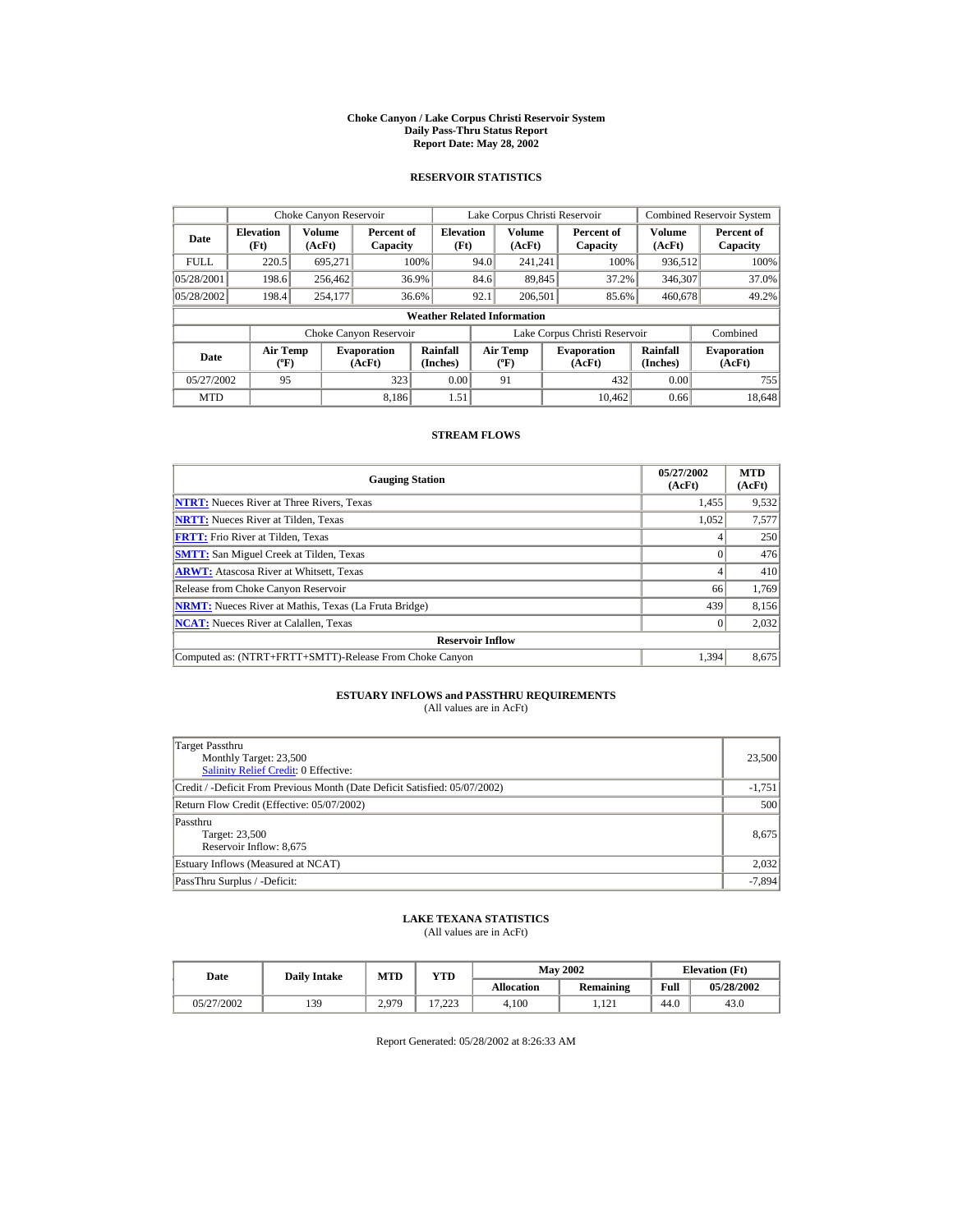#### **Choke Canyon / Lake Corpus Christi Reservoir System Daily Pass-Thru Status Report Report Date: May 29, 2002**

## **RESERVOIR STATISTICS**

|             | Choke Canyon Reservoir                      |                  |                              |                                    | Lake Corpus Christi Reservoir |                                           |  |                               |                      | Combined Reservoir System    |
|-------------|---------------------------------------------|------------------|------------------------------|------------------------------------|-------------------------------|-------------------------------------------|--|-------------------------------|----------------------|------------------------------|
| Date        | <b>Elevation</b><br>(Ft)                    | Volume<br>(AcFt) | Percent of<br>Capacity       | <b>Elevation</b><br>(Ft)           |                               | Volume<br>(AcFt)                          |  | Percent of<br>Capacity        | Volume<br>(AcFt)     | Percent of<br>Capacity       |
| <b>FULL</b> | 220.5                                       | 695.271          |                              | 100%                               | 94.0                          | 241.241                                   |  | 100%                          | 936,512              | 100%                         |
| 05/29/2001  | 198.6                                       | 256,033          |                              | 36.8%                              | 84.6                          | 89,365                                    |  | 37.0%                         | 345,398              | 36.9%                        |
| 05/29/2002  | 198.4                                       | 254,035          |                              | 36.5%                              | 92.1                          | 205,958                                   |  | 85.4%                         | 459.993              | 49.1%                        |
|             |                                             |                  |                              | <b>Weather Related Information</b> |                               |                                           |  |                               |                      |                              |
|             |                                             |                  | Choke Canyon Reservoir       |                                    |                               |                                           |  | Lake Corpus Christi Reservoir |                      | Combined                     |
| Date        | <b>Air Temp</b><br>$({}^{\circ}\mathrm{F})$ |                  | <b>Evaporation</b><br>(AcFt) | Rainfall<br>(Inches)               |                               | <b>Air Temp</b><br>$({}^{\circ}\text{F})$ |  | <b>Evaporation</b><br>(AcFt)  | Rainfall<br>(Inches) | <b>Evaporation</b><br>(AcFt) |
| 05/28/2002  | 89                                          |                  | 249                          | 0.00                               |                               | 88                                        |  | 421                           | 0.00                 | 670                          |
| <b>MTD</b>  |                                             |                  | 8,435                        | 1.51                               |                               |                                           |  | 10.883                        | 0.66                 | 19.318                       |

## **STREAM FLOWS**

| <b>Gauging Station</b>                                       | 05/28/2002<br>(AcFt) | <b>MTD</b><br>(AcFt) |
|--------------------------------------------------------------|----------------------|----------------------|
| <b>NTRT:</b> Nueces River at Three Rivers, Texas             | 1.413                | 10,945               |
| <b>NRTT:</b> Nueces River at Tilden, Texas                   | 381                  | 7,958                |
| <b>FRTT:</b> Frio River at Tilden, Texas                     |                      | 252                  |
| <b>SMTT:</b> San Miguel Creek at Tilden, Texas               |                      | 476                  |
| <b>ARWT:</b> Atascosa River at Whitsett, Texas               |                      | 414                  |
| Release from Choke Canyon Reservoir                          | 66                   | 1,834                |
| <b>NRMT:</b> Nueces River at Mathis, Texas (La Fruta Bridge) | 883                  | 9,040                |
| <b>NCAT:</b> Nueces River at Calallen, Texas                 | 93                   | 2,125                |
| <b>Reservoir Inflow</b>                                      |                      |                      |
| Computed as: (NTRT+FRTT+SMTT)-Release From Choke Canyon      | 1.350                | 10,025               |

# **ESTUARY INFLOWS and PASSTHRU REQUIREMENTS**<br>(All values are in AcFt)

| Target Passthru<br>Monthly Target: 23,500<br><b>Salinity Relief Credit: 0 Effective:</b> | 23,500   |
|------------------------------------------------------------------------------------------|----------|
| Credit / -Deficit From Previous Month (Date Deficit Satisfied: 05/07/2002)               | $-1,751$ |
| Return Flow Credit (Effective: 05/07/2002)                                               | 500      |
| Passthru<br>Target: 23,500<br>Reservoir Inflow: 10.025                                   | 10.025   |
| Estuary Inflows (Measured at NCAT)                                                       | 2,125    |
| PassThru Surplus / -Deficit:                                                             | $-9,151$ |

## **LAKE TEXANA STATISTICS**

(All values are in AcFt)

| Date       | <b>Daily Intake</b> | <b>MTD</b> | YTD    |                   | <b>May 2002</b>  | <b>Elevation</b> (Ft) |            |
|------------|---------------------|------------|--------|-------------------|------------------|-----------------------|------------|
|            |                     |            |        | <b>Allocation</b> | <b>Remaining</b> | Full                  | 05/29/2002 |
| 05/28/2002 | 139                 | 3.118      | 17.362 | 4.100             | 982              | 44.0                  | 42.8       |

Report Generated: 05/29/2002 at 8:23:27 AM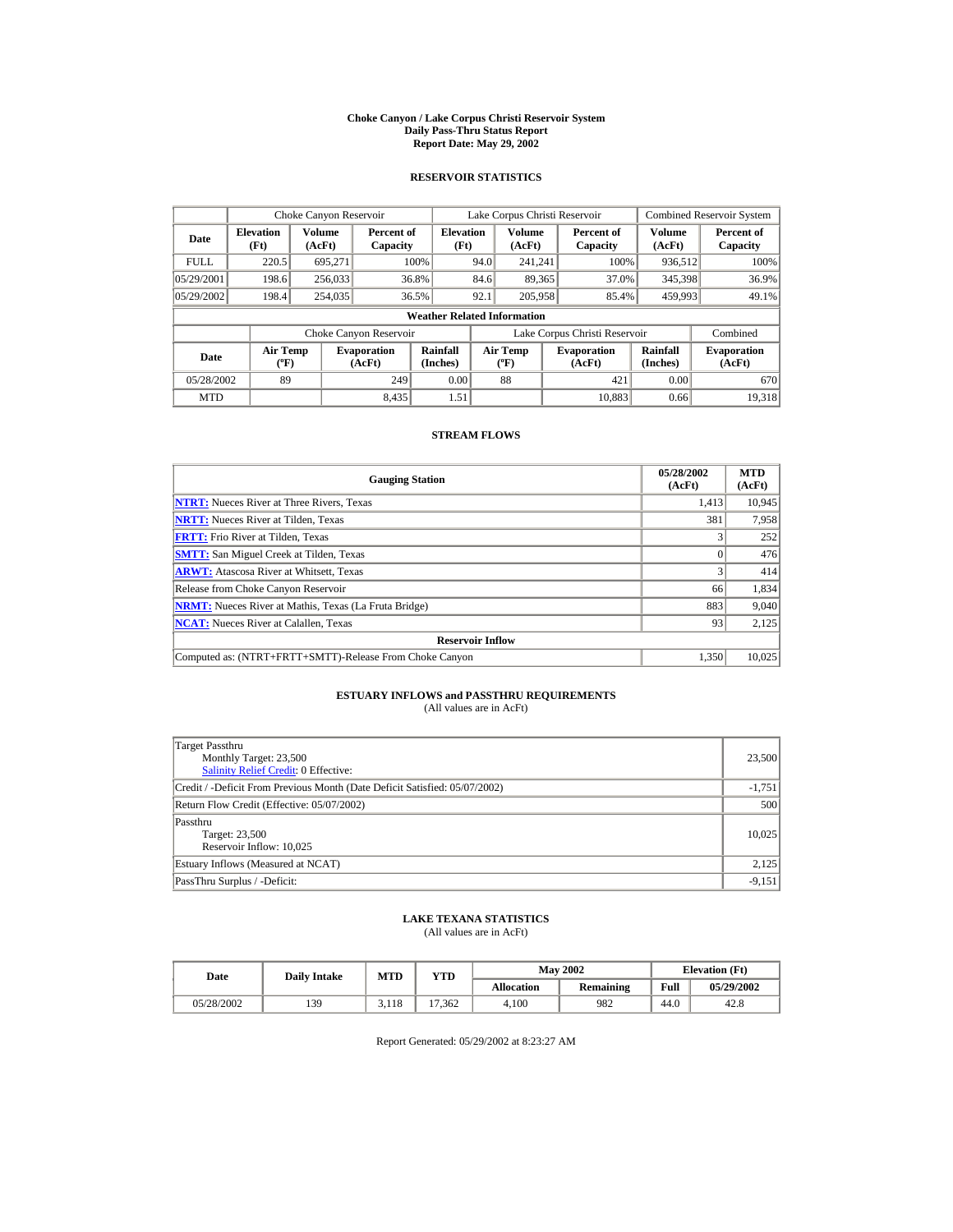#### **Choke Canyon / Lake Corpus Christi Reservoir System Daily Pass-Thru Status Report Report Date: May 30, 2002**

## **RESERVOIR STATISTICS**

|             | Choke Canyon Reservoir                |                         |                              |                                    | Lake Corpus Christi Reservoir |                                   |  |                               |                         | <b>Combined Reservoir System</b> |
|-------------|---------------------------------------|-------------------------|------------------------------|------------------------------------|-------------------------------|-----------------------------------|--|-------------------------------|-------------------------|----------------------------------|
| Date        | <b>Elevation</b><br>(Ft)              | <b>Volume</b><br>(AcFt) | Percent of<br>Capacity       | <b>Elevation</b><br>(Ft)           |                               | <b>Volume</b><br>(AcFt)           |  | Percent of<br>Capacity        | <b>Volume</b><br>(AcFt) | Percent of<br>Capacity           |
| <b>FULL</b> | 220.5                                 | 695.271                 |                              | 100%                               | 94.0                          | 241.241                           |  | 100%                          | 936,512                 | 100%                             |
| 05/30/2001  | 198.6                                 | 255,747                 |                              | 36.8%                              | 84.5                          | 88.769                            |  | 36.8%                         | 344,516                 | 36.8%                            |
| 05/30/2002  | 198.4                                 | 253,750                 |                              | 36.5%                              | 92.0                          | 204.332                           |  | 84.7%                         | 458,082                 | 48.9%                            |
|             |                                       |                         |                              | <b>Weather Related Information</b> |                               |                                   |  |                               |                         |                                  |
|             |                                       |                         | Choke Canyon Reservoir       |                                    |                               |                                   |  | Lake Corpus Christi Reservoir |                         | Combined                         |
| Date        | <b>Air Temp</b><br>$({}^o\mathrm{F})$ |                         | <b>Evaporation</b><br>(AcFt) | Rainfall<br>(Inches)               |                               | Air Temp<br>$({}^{\circ}{\rm F})$ |  | <b>Evaporation</b><br>(AcFt)  | Rainfall<br>(Inches)    | <b>Evaporation</b><br>(AcFt)     |
| 05/29/2002  | 95                                    |                         | 290                          | 0.00                               |                               | 96                                |  | 389                           | 0.02                    | 679                              |
| <b>MTD</b>  |                                       |                         | 8.725                        | 1.51                               |                               |                                   |  | 11.272                        | 0.68                    | 19.997                           |

## **STREAM FLOWS**

| <b>Gauging Station</b>                                       | 05/29/2002<br>(AcFt) | <b>MTD</b><br>(AcFt) |
|--------------------------------------------------------------|----------------------|----------------------|
| <b>NTRT:</b> Nueces River at Three Rivers, Texas             | 697                  | 11,642               |
| <b>NRTT:</b> Nueces River at Tilden, Texas                   | 131                  | 8,089                |
| <b>FRTT:</b> Frio River at Tilden, Texas                     |                      | 254                  |
| <b>SMTT:</b> San Miguel Creek at Tilden, Texas               |                      | 476                  |
| <b>ARWT:</b> Atascosa River at Whitsett, Texas               |                      | 417                  |
| Release from Choke Canyon Reservoir                          | 66                   | 1,900                |
| <b>NRMT:</b> Nueces River at Mathis, Texas (La Fruta Bridge) | 1.078                | 10.118               |
| <b>NCAT:</b> Nueces River at Calallen, Texas                 | 615                  | 2.740                |
| <b>Reservoir Inflow</b>                                      |                      |                      |
| Computed as: (NTRT+FRTT+SMTT)-Release From Choke Canyon      | 633                  | 10,658               |

# **ESTUARY INFLOWS and PASSTHRU REQUIREMENTS**<br>(All values are in AcFt)

| Target Passthru<br>Monthly Target: 23,500<br><b>Salinity Relief Credit: 0 Effective:</b> | 23,500   |
|------------------------------------------------------------------------------------------|----------|
| Credit / -Deficit From Previous Month (Date Deficit Satisfied: 05/07/2002)               | $-1,751$ |
| Return Flow Credit (Effective: 05/07/2002)                                               | 500      |
| Passthru<br>Target: 23,500<br>Reservoir Inflow: 10,658                                   | 10,658   |
| Estuary Inflows (Measured at NCAT)                                                       | 2,740    |
| PassThru Surplus / -Deficit:                                                             | $-9,169$ |

## **LAKE TEXANA STATISTICS**

(All values are in AcFt)

| Date       | <b>Daily Intake</b> | <b>MTD</b>    | YTD                     | <b>May 2002</b>   |                  | <b>Elevation</b> (Ft) |            |
|------------|---------------------|---------------|-------------------------|-------------------|------------------|-----------------------|------------|
|            |                     |               |                         | <b>Allocation</b> | <b>Remaining</b> | Full                  | 05/30/2002 |
| 05/29/2002 | 139                 | 2.25<br>ر _ _ | '.502<br>$\overline{ }$ | 4.100             | 843              | 44.0                  | 42.8       |

Report Generated: 05/30/2002 at 8:21:06 AM